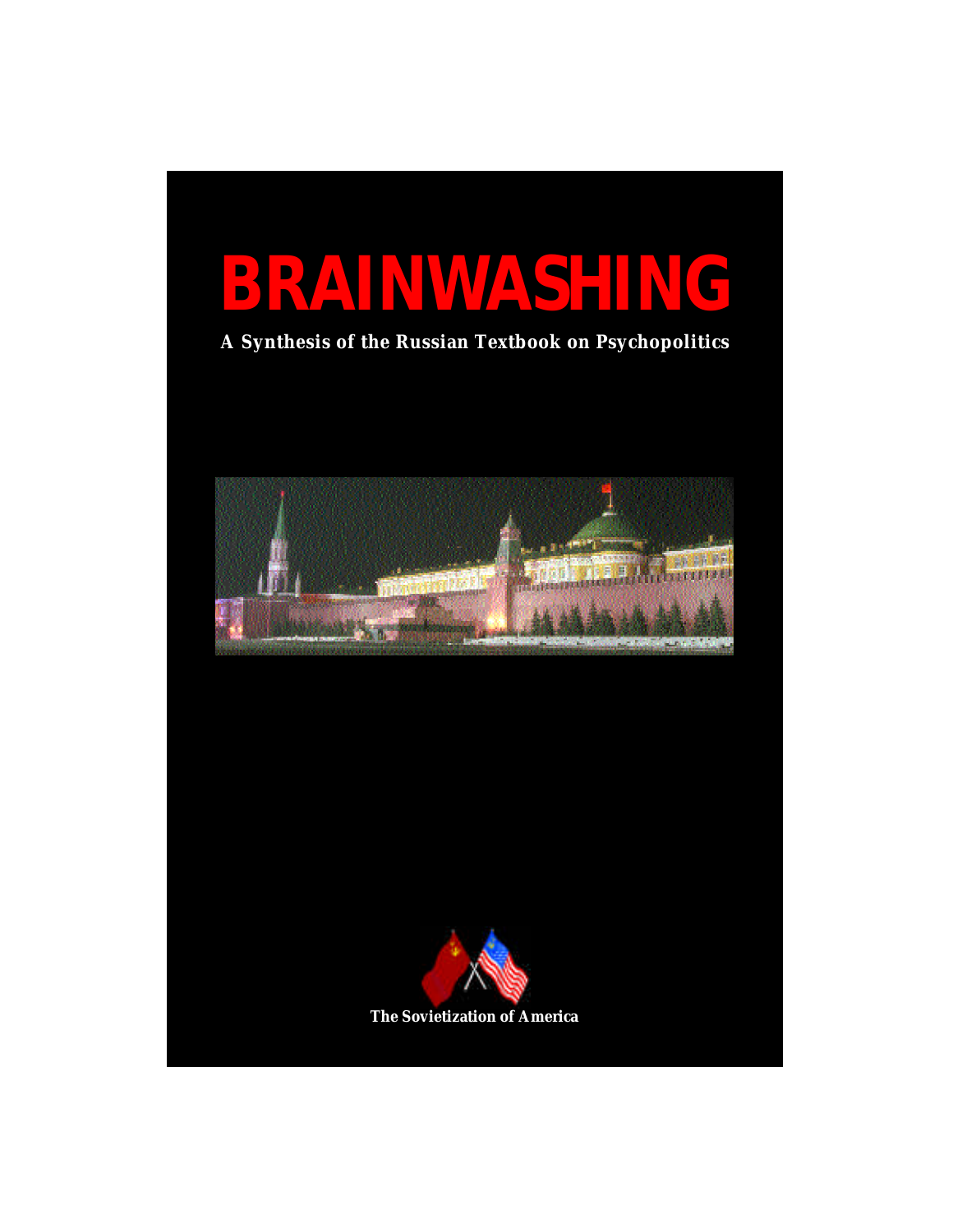## **BRAINWASHING**

**A Synthesis of the Russian Textbook on Psychopolitics**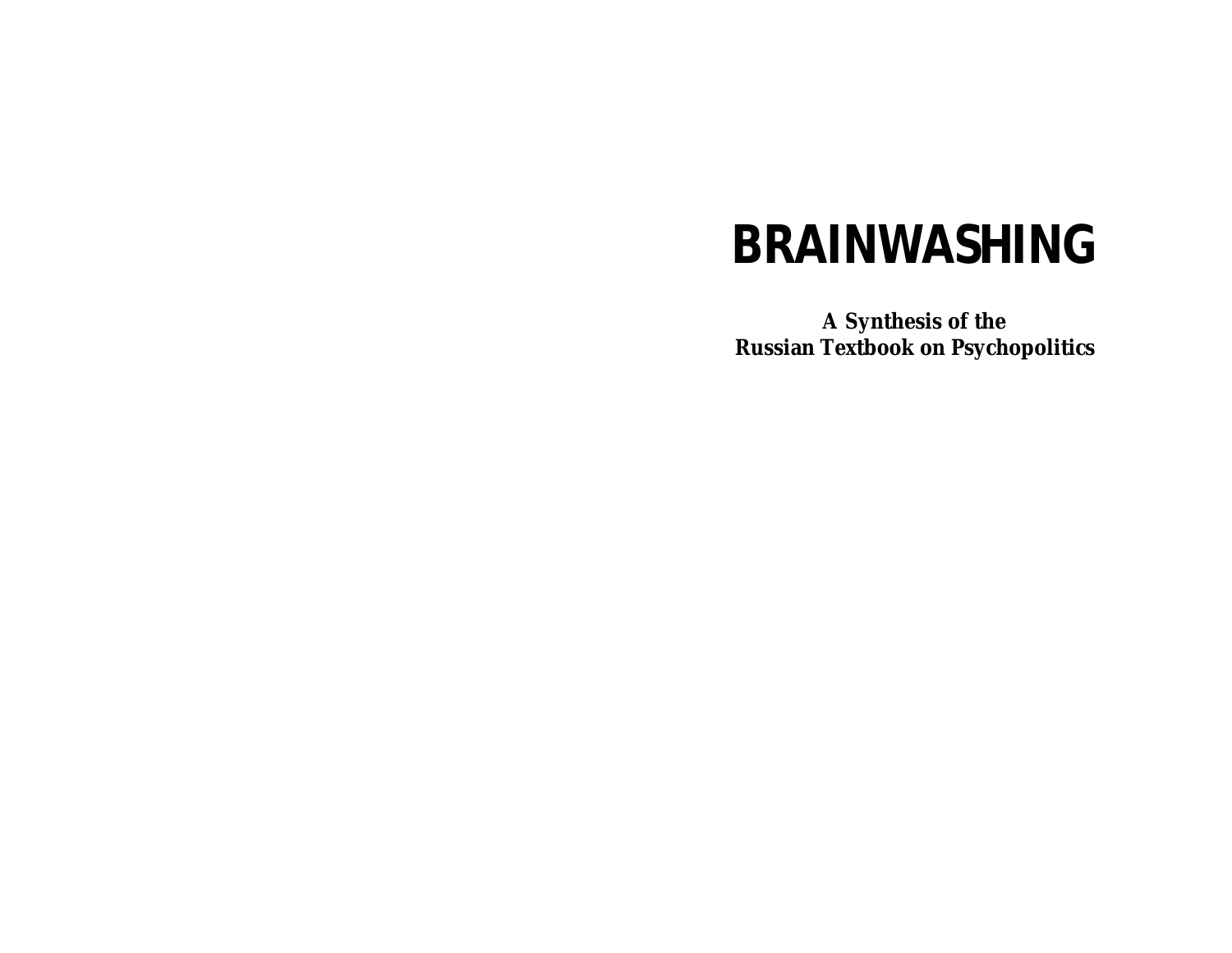#### **Contents**

| 1  | The History and Definition of Psychopolitical1         |  |
|----|--------------------------------------------------------|--|
| 2  | The Constitution of Man as a Political Organism 5      |  |
| 3  |                                                        |  |
| 4  | State Goals for the Individual and the Masses15        |  |
| 5  |                                                        |  |
| 6  |                                                        |  |
| 7  | Anatomy of Stimulus-Response Mechanisms of Man33       |  |
| 8  |                                                        |  |
| 9  | The Organization of Mental Health Campaigns 43         |  |
| 10 |                                                        |  |
|    | 11 The Use of Psychopolitics in Spreading Communism 53 |  |
|    |                                                        |  |
|    |                                                        |  |
|    |                                                        |  |
|    |                                                        |  |
|    |                                                        |  |

#### Copyright©2001 by

#### THE FOUNDATION OF HUMAN UNDERSTANDING PO Box 1000, Grants Pass, Oregon 97528 Telephone 1-800-877-3227 • Website: www.fhu.com

All rights reserved. No part of this book may be reproduced or transmitted in any form or by any means, electronic or mechanical, including photocopying, recording or any information storage and retrieval system, without written permission from the publisher.

ISBN: 0-933900-16-3

Printed in the United States of America

Edited by Dorothy Baker

Cover Design: Richard Waters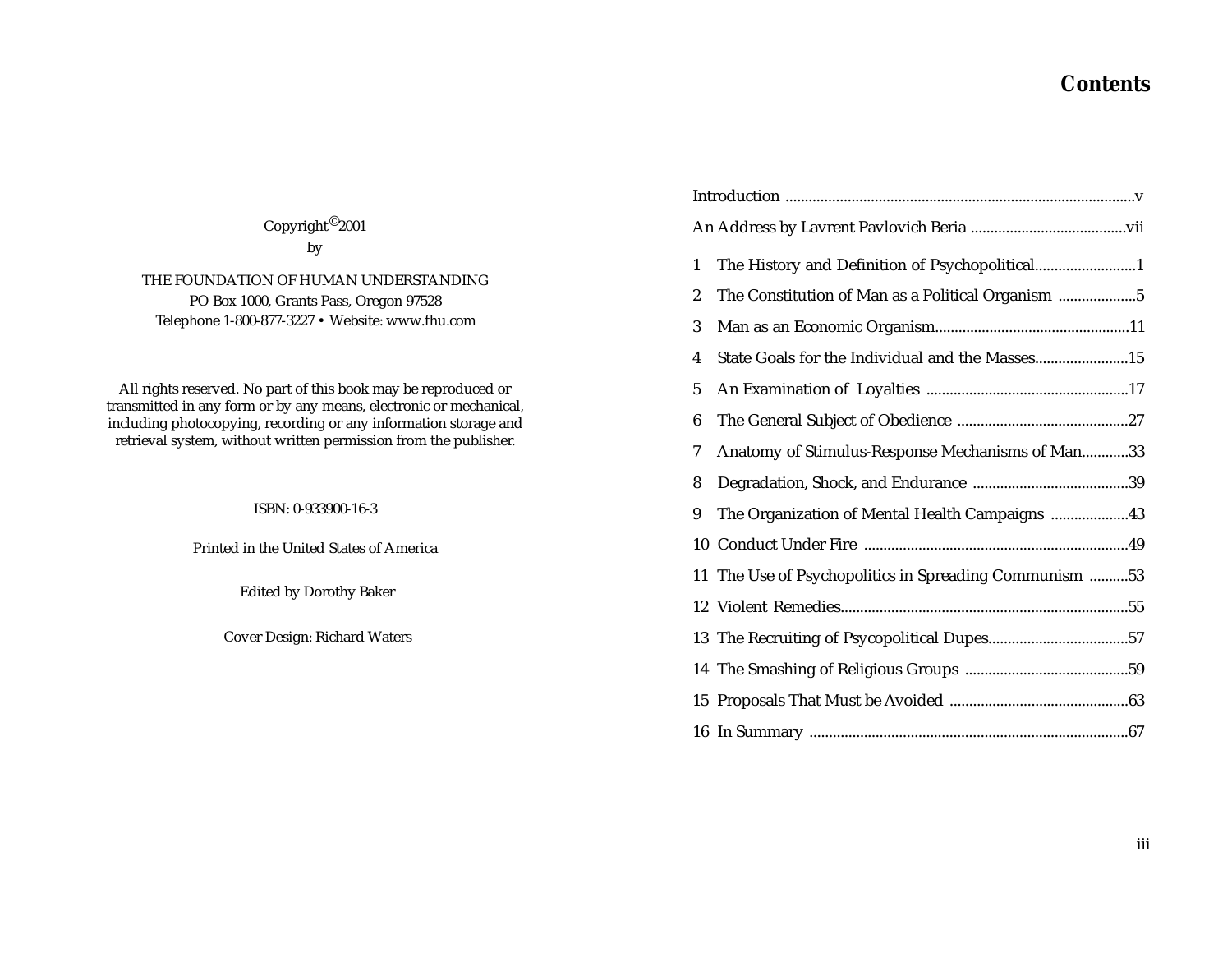#### **Introduction**

The following treatise on communist brainwashing, which has been published and republished since the 1930s, is an edited version of an actual textbook on Russian "psychopolitics." It was used as a primer, here in America, to teach communist agents how to brainwash people, and, in fact, how to subvert entire populations. While the wording of this particular treatise—and there are any number of them—may or may not be completely authentic, two things are historically certain: 1) Such brainwashing activities really occurred, and 2) this volume accurately conveys the principles and techniques employed.

Today it is fashionable to consider the twin Soviet threats of the past—nuclear attack, and subversion of America's people and institutions—as having been either exaggerated by the West, or downright imagined in the first place. Yet, ironically, the upheaval in the communist world is bringing with it startling revelations confirming many of the most serious accusations ever made against Moscow. For instance, two major books were recently published detailing for the first time Soviet complicity in America's drug epidemic. It turns out that all those "paranoid, right wing" fears that the Soviets were intent on demoralizing America's youth through drugs were well founded. For years, America's liberal intelligentsia considered such notions as paranoid delusions.

An objective look at the state of America today—her institutions, her socialistic political-economic drift, her young people's values shows precisely the results that the Soviets, for decades, bragged they wanted to achieve. It is almost as though, while communism is dying (as a political system) throughout most of the world, the seeds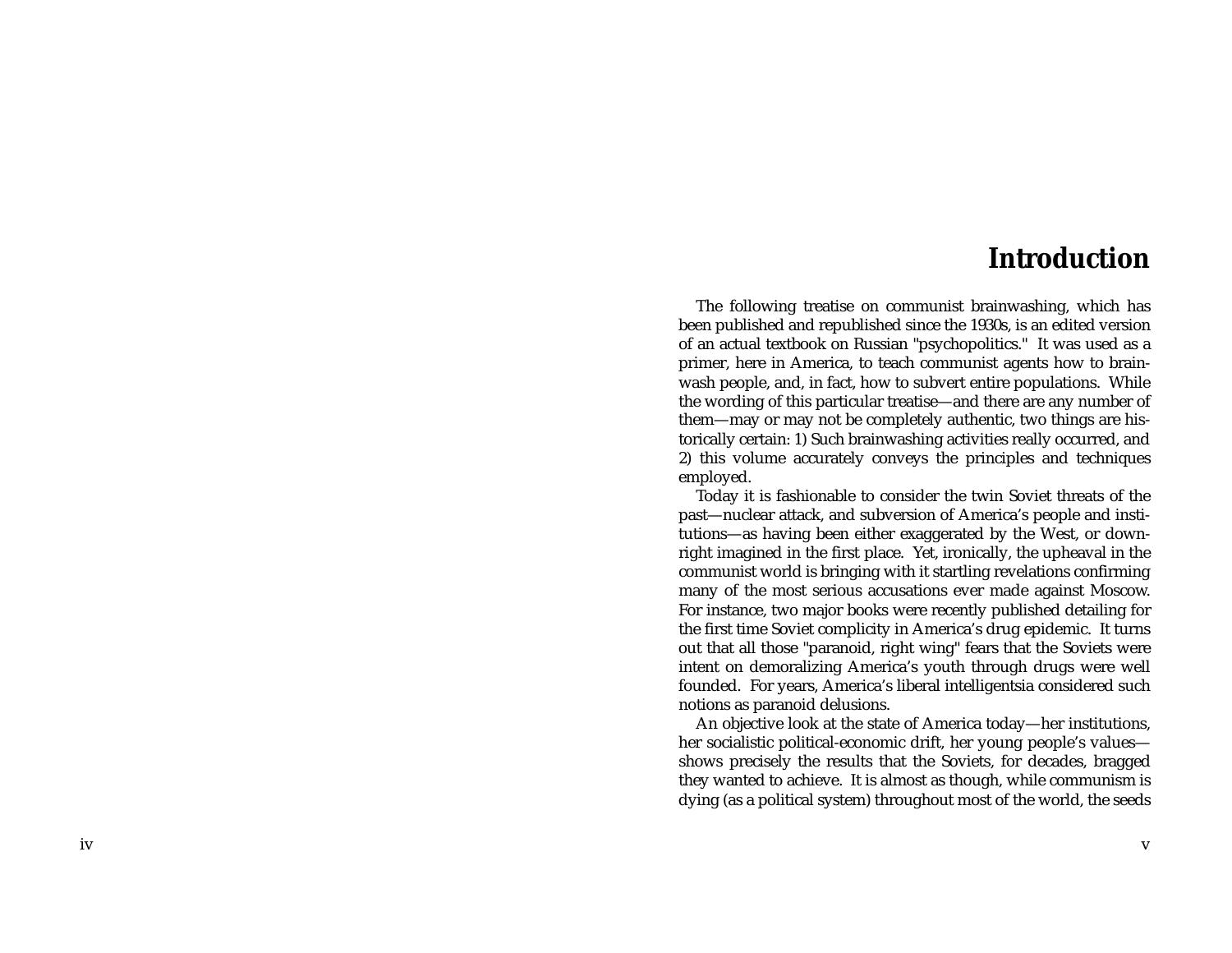of corruption it planted here in the U.S. have germinated and borne bitter fruit.

Don't take my word for it. Read the following treatise on psychopolitics, and see whether the conditions predicted back then are not exactly what America faces today at the turn of the century. Consider the methods described herein—the degradation of youth through sex and drugs, the seduction of this nation's media, educational, and religious institutions, the discrediting of her leaders—and decide for yourself whether or not they are the very means that have been employed to accomplish these ends.

Is it possible that the disastrous discrediting of America's values that has taken place over the last three decades has not been some sort of accident, but that it has been the deliberate development of an agenda? I leave the reader to determine that for himself.

It is my hope that contemplating what is written here will help each individual, and ultimately our nation, to rediscover the moral principles that once made America shine so brightly, and hopefully will do so once again.

> Roy Masters August 16, 1991

## **An Address by Lavrent Pavlovich Beria**

American students at the Lenin University, I welcome your attendance at these classes on Psychopolitics.

Psychopolitics is an important if less known division of Geopolitics. It is less known because it must necessarily deal with highly educated personnel, the very top strata of "mental healing."

By psychopolitics our chief goals are effectively carried forward. To produce a maximum of chaos in the culture of the enemy is our first most important step. Our fruits are grown in chaos, distrust, economic depression, and scientific turmoil. At last a weary populace can seek peace only in our offered Communist State, at last only communism can resolve the problems of the masses.

A psychopolitician must work hard to produce the maximum chaos in the fields of "mental healing." He must labor to increase the personnel and facilities of "mental healing" until at last the entire field of mental science is entirely dominated by Communist principles and desires.

To achieve these goals the psychopolitician must crush every "homegrown" variety of mental healing in America. Actual teachings of James, Eddy, and Pentecostal Bible faith healers amongst your misguided people must be swept aside. They must be discredited, defamed, arrested, stamped upon even by their own government until there is no credit in them and only Communist-oriented "healing" remains. You must work until every teacher of psychology unknowingly or knowingly teaches only Communist doctrine under the guise of "psychology." You must labor until every doctor and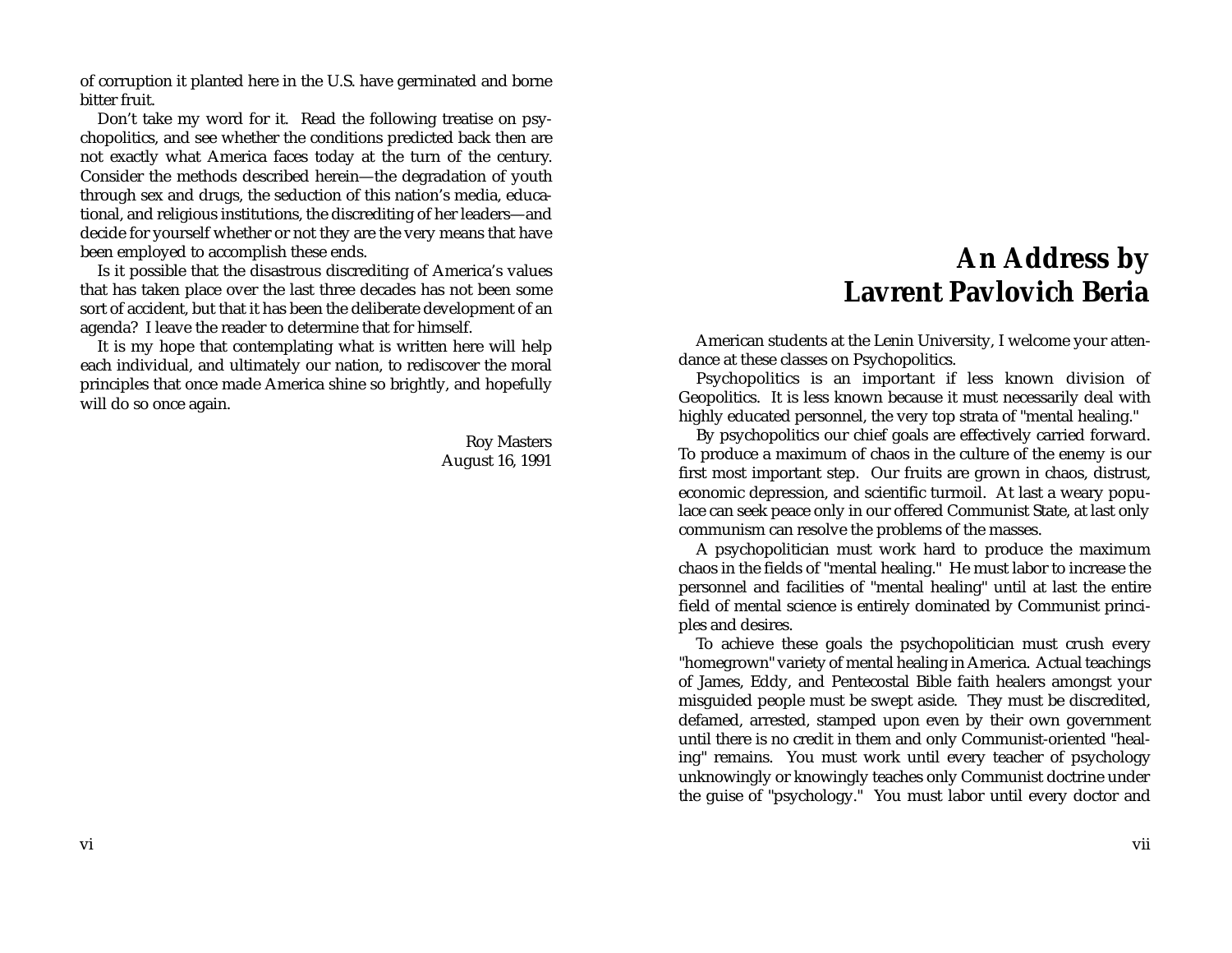psychiatrist is either a psycho-politician or an unwitting assistant to our aims.

You must labor until we have dominion over the minds and bodies of every important person in your nation. You must achieve such disrepute for the state of insanity and such authority over its pronouncement that not one statesman so labeled could again be given credence by his people. You must work until suicide arising from mental imbalance is common and calls forth no general investigation or remark.

With the institutions for the insane you have in your country prisons that can hold a million persons and can hold them without civil rights or any hope of freedom. And upon these people can be practiced shock and surgery so that never again will they draw a sane breath. You must make these treatments common and accepted. And you must sweep aside any treatment or any group of persons seeking to treat by effective means.

You must dominate as respected men in the fields of psychiatry and psychology. You must dominate the hospitals and universities. You must carry forward the myth that only a European doctor is competent in the field of insanity and thus excuse amongst you the high incidence of foreign birth and training. If and when we seize Vienna you shall then have a common ground of meeting and can come and take your instructions as worshipers of Freud along with other psychiatrists.

Psychopolitics is a solemn charge. With it you can erase our enemies as insects. You can cripple the efficiency of leaders by striking insanity into their families through the use of drugs. You can wipe them away with testimony as to their insanity. By our technologies you can even bring about insanity itself when the people seem too resistive.

You can change their loyalties by psychopolitics. Given a short time with a psychopolitician you can alter forever the loyalty of a soldier fallen into our hands or a statesman or a leader in his own country, or you can destroy his mind.

However, you labor under certain dangers. It may happen that remedies for our "treatments" may be discovered. It may occur that a public hue and cry may arise against "mental healing." It may thus occur that all mental healing might be placed in the hands of ministers and be taken out of the hands of our psychologists and psychiatrists. But the Capitalistic thirst for control, Capitalistic inhumanity, and a general public terror of insanity can be brought to guard against these things. But should they occur, should independent researchers actually discover means to undo psychopolitical procedures, you must not rest, you must not eat or sleep, you must not stint one tiniest bit of available money or campaign against it, discredit it, strike it down and render it void. For by an effective means our actions and researches could be undone.

In a Capitalistic state you are aided on all sides by the corruption of the philosophy of man and the times. You will discover that everything will aid you in your campaign to seize control, and use all "mental healing" to spread our doctrine and rid us of our enemies within their own borders.

Use the courts, use the judges, use the Constitution of the country, use its medical societies and its laws to further our ends. Do not stint in your labor in this direction. And when you have succeeded you will discover that you can now effect your own legislation at will and you can, by careful organization of healing societies, by constant campaigns about the terrors of society, by pretense as to your effectiveness make your Capitalist himself, by his own appropriations, finance a large portion of the quiet Communist conquest of the nation.

By psychopolitics create chaos. Leave a nation leaderless. Kill our enemies. And bring to Earth, through communism, the greatest peace Man has ever known.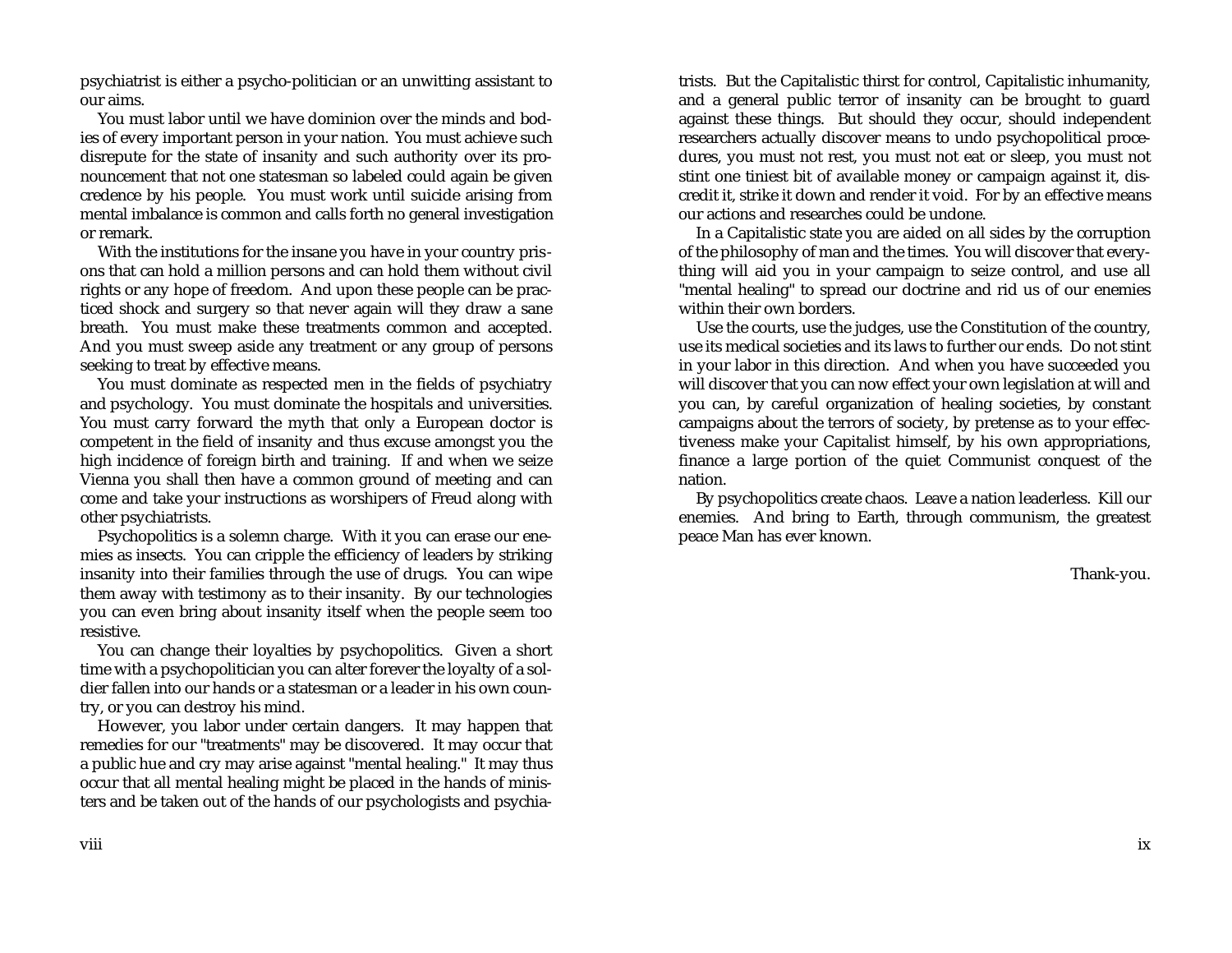#### **Chapter 1**

### **The History and Definition of Psychopolitical**

A lthough punishment for its own sake may not be entirely without recompense, it is nevertheless true that the end and goal of all punishment is the indoctrination of the person being punished with an idea, whether that id lthough punishment for its own sake may not be entirely without recompense, it is nevertheless true that the end and **A**goal of all punishment is the indoctrination of the person obedience.

In that any ruler has, from time beyond memory, needed the obedience of his subjects in order to accomplish his ends, he has thus resorted to punishment. This is true of every tribe and state in the history of Man. Today, Russian culture has evolved more certain and definite methods of aligning and securing the loyalties of persons and populaces, and of enforcing obedience upon them. This modern outgrowth of an old practice is called Psychopolitics.

The stupidity and narrowness of nations not blessed with Russian reasoning has caused them to rely upon practices which are, today, too ancient and outmoded for the rapid and heroic pace of our time. And in view of the tremendous advance of Russian culture in the field of mental technologies, begun with the glorious work of Pavlov and carried forward so ably by later Russians, it would be strange that an art and science would not evolve totally devoted to the aligning of loyalties and extracting the obedience of individuals and multitudes.

Thus we see that psychopolitical procedures are a natural outgrowth of practices as old as Man, practices that are current in every group of men throughout the world. Thus, in psychopolitical procedures there is no ethical problem since it is obvious and evident that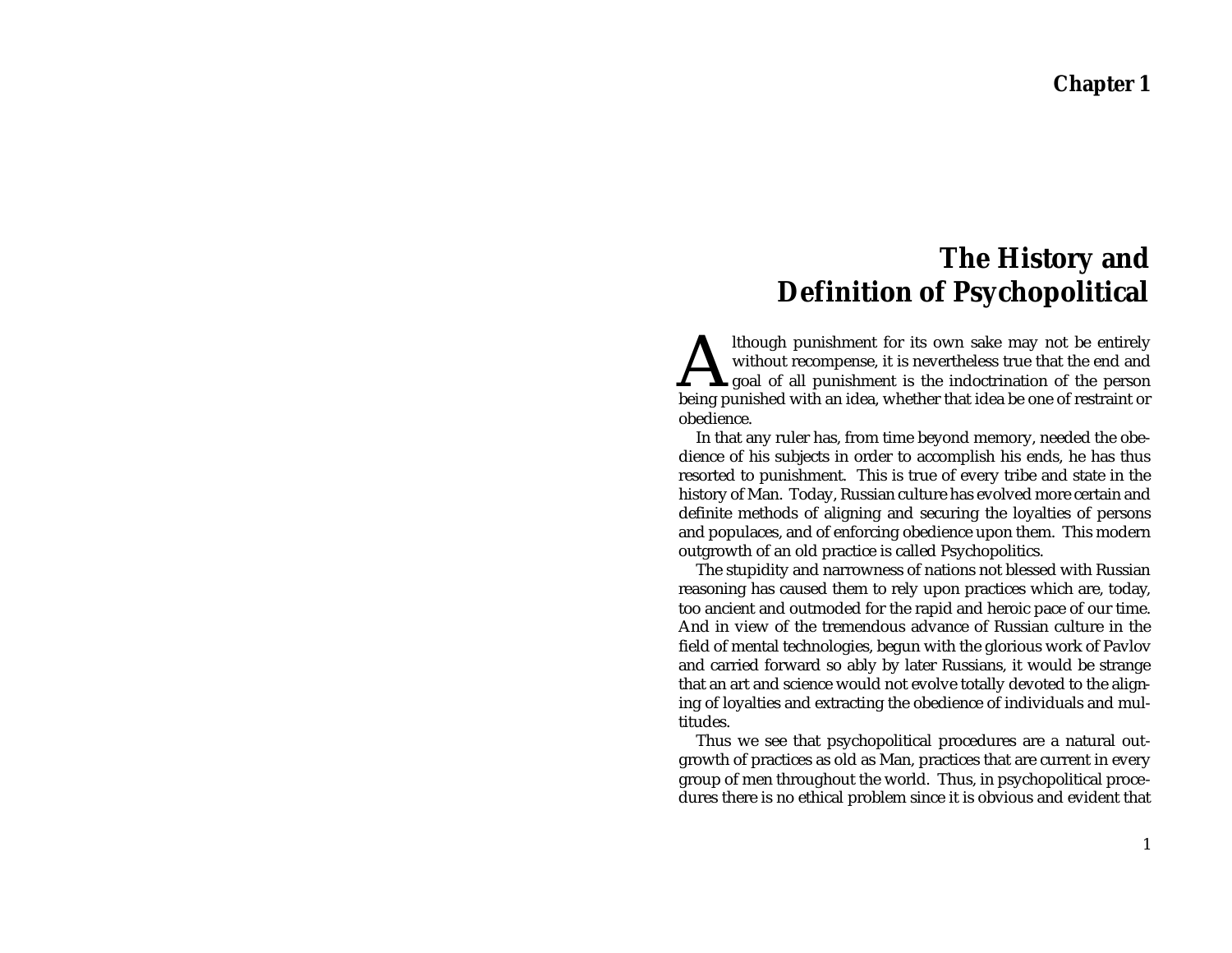man is always coerced against his will to the greater good of the State, whether by economic gains or indoctrination into the wishes and desires of the State.

Basically, man is an animal. He is an animal that has been given a civilized veneer. Man is a collective animal grouped together for his own protection before the threat of the environment. Those who so group and control him must then have in their possession specialized techniques to direct the vagaries and energies of the animal man toward greater efficiency in the accomplishment of the goals of the State.

Psychopolitics, in one form or another, has long been used in Russia, but the subject is all but unknown outside the borders of our nation, save only where it is used for the greater good of the nation.

The definition of Psychopolitics follows.

Psychopolitics is the art and science of asserting and maintaining dominion over the thoughts and loyalties of individuals, officers, bureaus, and masses and the effecting of the conquest of enemy nations through "mental healing."

The subject of Psychopolitics breaks down into several categories, each a natural and logical progression from the last. Its first subject is the constitution and anatomy of man, himself, as a political organism. The next is an examination of man as an economic organism, as this might be controlled by his desires. The next is classification of State goals for the individual and masses. The next is an examination of loyalties. The next is the general subject of obedience. The next is the anatomy of the stimulus-response mechanisms of man. The next is the subject of shock and endurance. The next is categories of experience. The next is the catalyzing and aligning of experience. The next is the use of drugs. The next is the use of implantation. The next is the general application of Psychopolitics within Russia. The next is the organization and use of counter-Psychopolitics. The next is the use of Psychopolitics in the conquest of foreign nations. The next is psychopolitical organizations outside Russia, their composition and activity. The next is the creation of slave philosophy in a hostile nation. The next is countering anti-psychopolitical activities abroad, and the final one, the destiny of psychopolitical rule in a scientific age. To this might be added many subcategories, such as the nullification of modern weapons by psychopolitical activity.

The strength and power of Psychopolitics cannot be overestimated, particularly when used in a nation decayed by pseudo-intellectualism, where exploitation of the masses combines readily with psychopolitical actions, and particularly where the greed of Capitalistic or Monarchial regimes has already brought about an overwhelming incidence of neurosis which can be employed as the groundwork for psychopolitical action and a psychopolitical corps.

It is part of your mission, student, to prevent psychopolitical activity to the detriment of the Russian State, just as it is your mission to carry forward in our nation and outside it, if you are so assigned, the missions and goals of Psychopolitics. No agent of Russia could be even remotely effective without a thorough grounding in Psychopolitics, and so you carry forward with you a Russian trust to use well what you are learning here.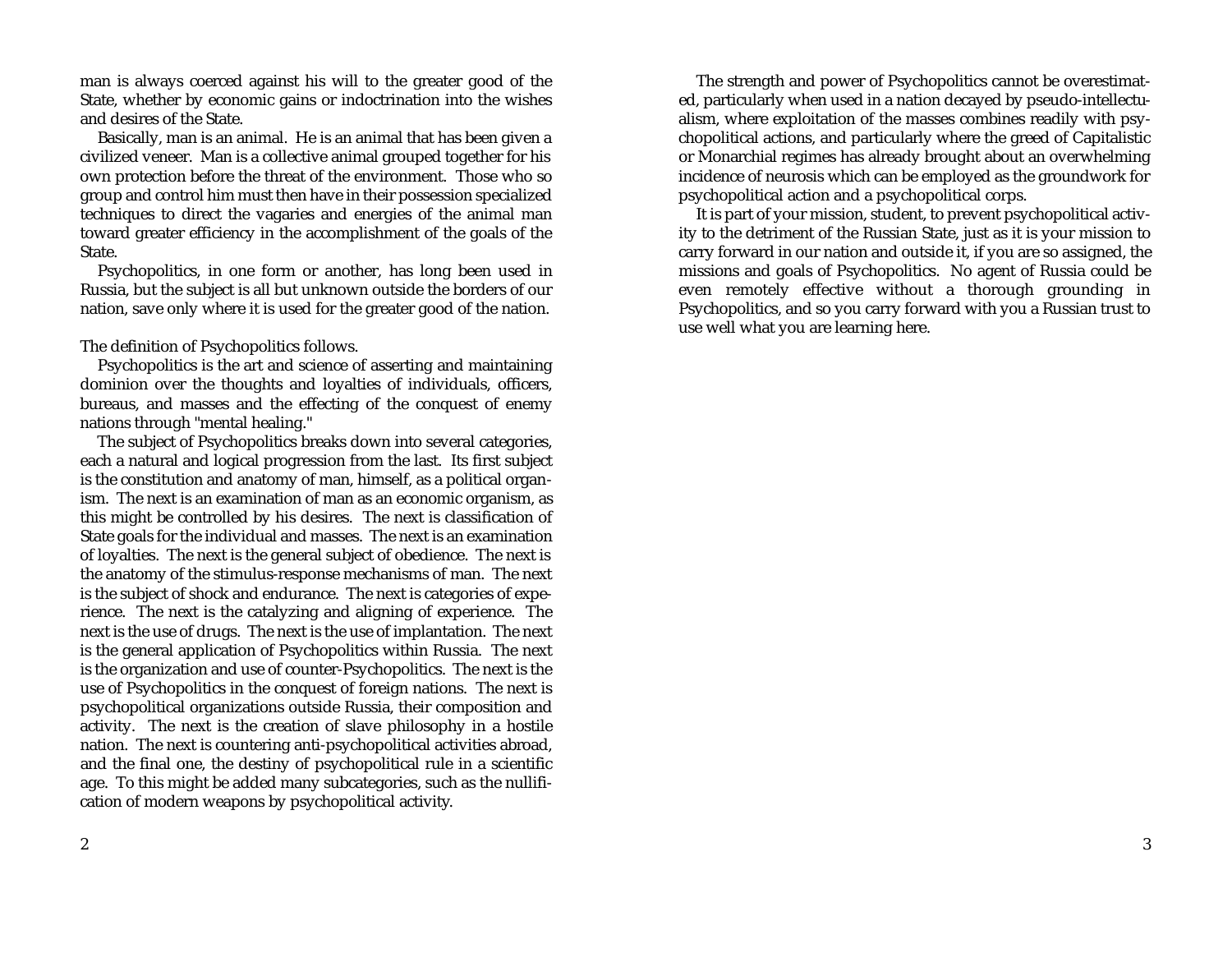## **The Constitution of Man as a Political Organism**

Man is already a colonial aggregation of cells, and to consider the him an individual would be an error. Colonies of cells have gathered together as one organ or another of the body, and then these organs have, themselves, an is already a colonial aggregation of cells, and to consider him an individual would be an error. Colonies of cells  $\mathbf{\Sigma}$  have gathered together as one organ or another of the body, the whole. Thus we see that man, himself, is already a political organism, even if we do not consider a mass of men.

Sickness could be considered to be a disloyalty to the remaining organisms on the part on one organism. This disloyalty, becoming apparent, brings about a revolt of some part of the anatomy against the remaining whole, and thus we have, in effect, an internal revolution. The heart, becoming disaffected, falls away from close membership and service to the remainder of the organism, and we discover the entire body in all of its activities is disrupted because of the revolutionary activity of the heart. The heart is in revolt because it cannot or will not cooperate with the remainder of the body. If we permit the heart thus to revolt, the kidneys, taking the example of the heart, may in their turn rebel and cease to work for the good of the organism. This rebellion, spreading to other organs and the glandular system, brings about the death of the "individual". We can see with ease that the revolt is death, that the revolt of any part of the organism results in death. Thus we see that there can be no compromise with rebellion.

Like the "individual" man, the State is a collection of aggregations. The political entities within the State must, all of them, cooperate for the greater good of the State lest the State itself fall asunder and die,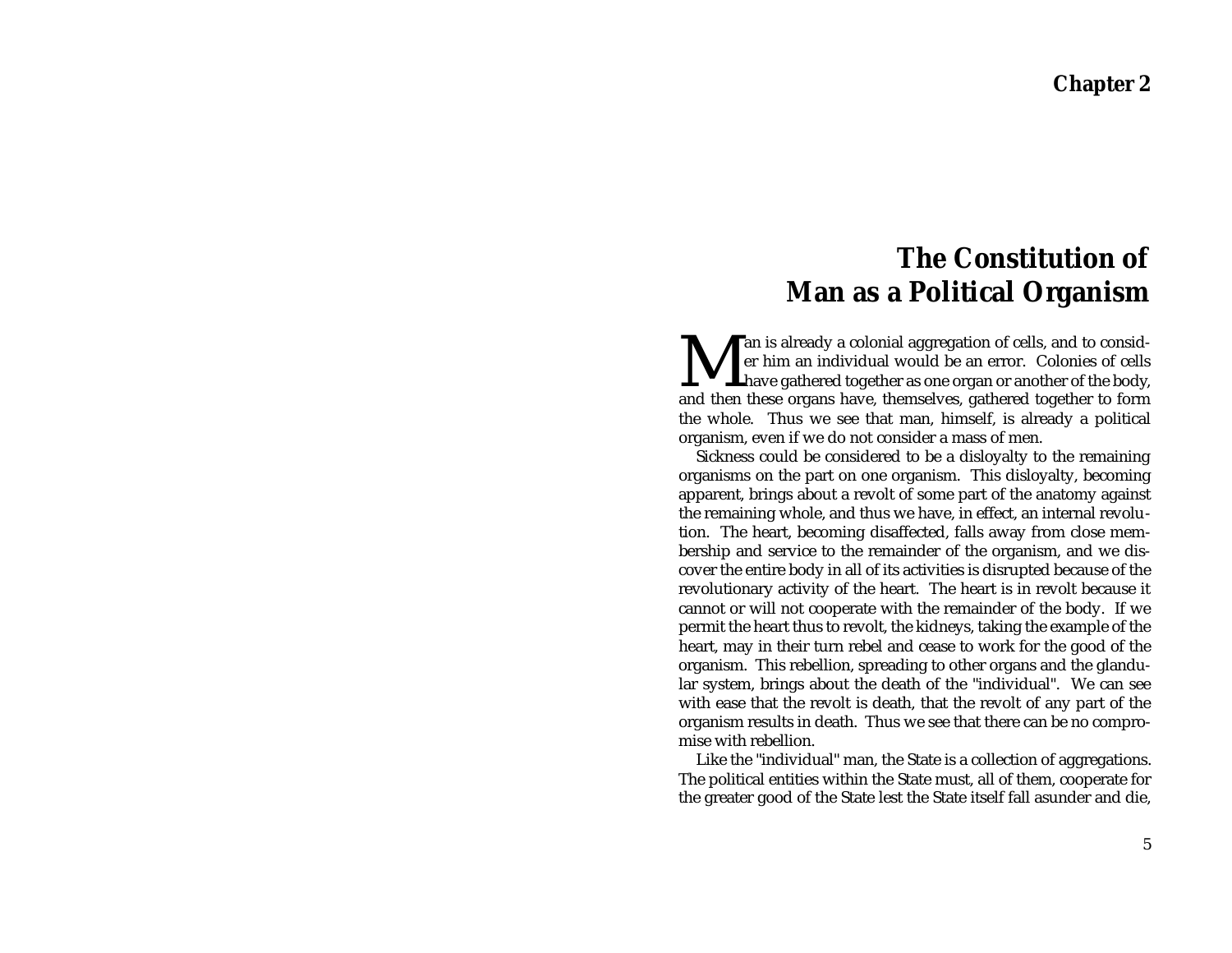for with the disaffection of any single entity through distrust we discover, at length, the entire State falling. This is the danger of revolution.

Look at Earth. We see here one entire organism. The organism of Earth is an individual organism. Earth has as its organs the various races and nations of men. Where one of these is permitted to remain disaffected, Earth itself is threatened with death. The threatened rebellion of one country, no matter how small, against the total organism of Earth, would find Earth sick, and the cultural state of man would suffer in consequence. Thus, the putrescent illness of Capitalist States, spreading their pus and bacteria into the healthy countries of the world could not do otherwise than bring about the death of Earth, unless these ill organisms are brought into loyalty and obedience and made to function for the greater good of the worldwide State.

The constitution of Man is such that the individual cannot function efficiently without the alignment of each and every part and organ of his anatomy. As the average individual is incapable, in an uninformed and uncultured state, as witness the barbarians of the jungle, so must he be trained into a coordination of his organic functions by exercise, education, and work toward specific goals. We particularly and specifically note that the individual must be directed from without to accomplish his exercise, education, and work. He must be made to realize the need for this, for only then can he be made to function efficiently in the role assigned to him.

The tenets of rugged individualism, personal determinism, selfwill, imagination, and personal creativeness held by the masses are equally antipathetic to the good of the Greater State. These willful and unaligned forces are no more than illnesses which will bring about disaffection, disunity, and at length the collapse of the group to which the individual is attached.

The constitution of Man lends itself easily and thoroughly to certain and positive regulation from without of all of its functions, including those of thinking, obedience, and loyalty, and these things must be controlled if a greater State is to ensue.

While it may seem desirable to the surgeon to amputate one or another limb or organ in order to save the remainder, it must be pointed out that this expediency is not entirely possible of accomplishment when one considers entire nations. A body deprived of organs can be observed to be lessened in its effectiveness. The world deprived of the workers now enslaved by the insane and nonsensical idiocies of the Capitalists and Monarchs of Earth would, if removed, create a certain disability in the worldwide State. Just as we see the victor forced to rehabilitate the population of a conquered country at the end of a war, any effort to depopulate a disaffected portion of the world might have some consequence. However, let us consider the inroad of virus and bacteria hostile to the organism, and we see that unless we can conquer the germ, the organ or organism which it is attacking will itself suffer.

In any State we have certain individuals who operate in the role of the virus and germ, and these, attacking the population or any group within the population, produce, by their self-willed greed, a sickness in the organ, which then generally spreads to the whole.

The constitution of Man as an individual body, or the constitution of a State or a portion of the State as a political organism are analogous. It is the mission of Psychopolitics first to align the obedience and goals of the group, and then maintain their alignment by the eradication of the effectiveness of the persons and personalities that might swerve the group toward disaffection. In our own nation, where things are better managed and where reason reigns above all else, it is not difficult to eradicate the self-willed bacteria that might attack one of our political entities. But in the field of conquest, in nations less enlightened, where the Russian State does not yet have power, it is not as feasible to remove the entire self-willed individual. Psychopolitics makes it possible to remove that part of his personality which, in itself, is playing havoc with the person's own constitution as well as the group with which the person is connected.

If the animal man were permitted to continue undisturbed by counter-revolutionary propaganda, if he were left to work under the well-planned management of the State, we would discover no sickness in the State. But where the individual is troubled by conflicting propaganda, where he is made the effect of revolutionary activities, where he is permitted to think thoughts critical of the State itself, where he is permitted to question those under whose natural charge he falls, we discover his constitution to suffer. We would also discover, from this disaffection, the disaffection of his heart and of other portions of his anatomy. So consistent is this principle that when one finds a sick individual, could one search deeply enough, he would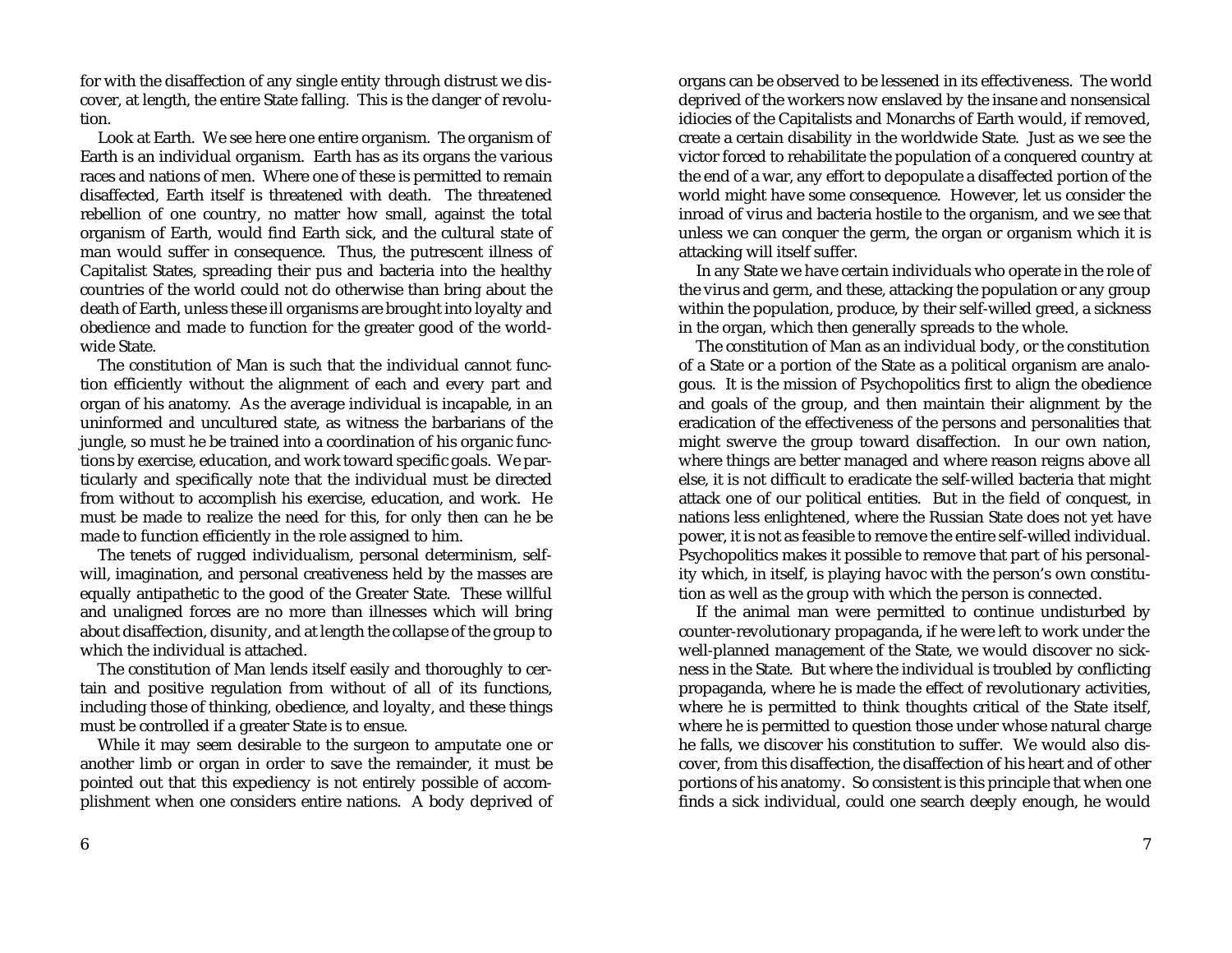discover a misaligned loyalty and an interrupted obedience to that person's group unit.

There are those who foolishly have embarked upon some spiritual Alice-in-Wonderland voyage into what they call the "subconscious" or the "unconscious" mind, and who under the guise of "psychotherapy" would seek to make well the disaffection of body organs, but it is to be noted that their results are singularly lacking in success. There is no strength in such an approach. When hypnotism was first invented in Russia, it was observed that all that was necessary was to command the unresisting individual to be well in order, many times, to accomplish that fact. The limitation of hypnotism was that many subjects were not susceptible to its uses, and thus hypnotism has had to be improved upon in order to increase the suggestibility of individuals who would not otherwise be reached. Thus, any nation can experience growing well again, as a whole organism, only by placing sufficient force in play against a disaffected group. Just as in hypnotism any organ can be commanded into greater loyalty and obedience, so can any political group be commanded into greater loyalty and obedience should sufficient force be employed. However, force often brings about destruction and it is occasionally not feasible to use broad mass force to accomplish the ends in view. Thus, it is necessary to align the individual against his desire not to conform.

Just as it is a recognized truth that Man must conform to his environment, so it is a recognized truth, and will become more so as the years proceed, that even the body of Man can be commanded into health.

The constitution of Man renders itself peculiarly adapted to realignment of loyalties. Where these loyalties are indigestible to the constitution of the individual itself, such as loyalties to the 'petit bourgeoisie', the Capitalist, to anti-Russia ideas, we find the individual body peculiarly susceptible to sickness, and thus we can clearly understand the epidemics, illnesses, mass-neuroses, tumults, and confusions of the United States and other capitalist countries. Here we find the worker improperly and incorrectly loyal, and thus we find the worker ill. To save him and establish him correctly and properly upon his goal toward a greater State, it is an overpowering necessity to make it possible for him to grant his loyalties in a correct direction. In that his loyalties are swerved and his obedience craven-

ly demanded by persons antipathetic to his general good, and in that those persons are few, even in a Capitalist nation, the goal and direction of Psychopolitics is clearly understood. To benefit the worker in such a plight, it is necessary to eradicate, by general propaganda, by other means, and by his own co-operation, the self-willedness of perverted leaders. It is necessary, as well, to indoctrinate the educated strata into the tenets and principles of cooperation with the environment, and thus to insure to the worker less warped leadership, less craven doctrine, and more cooperation with the ideas and ideals of the Communist State.

The technologies of Psychopolitics are directed to this end.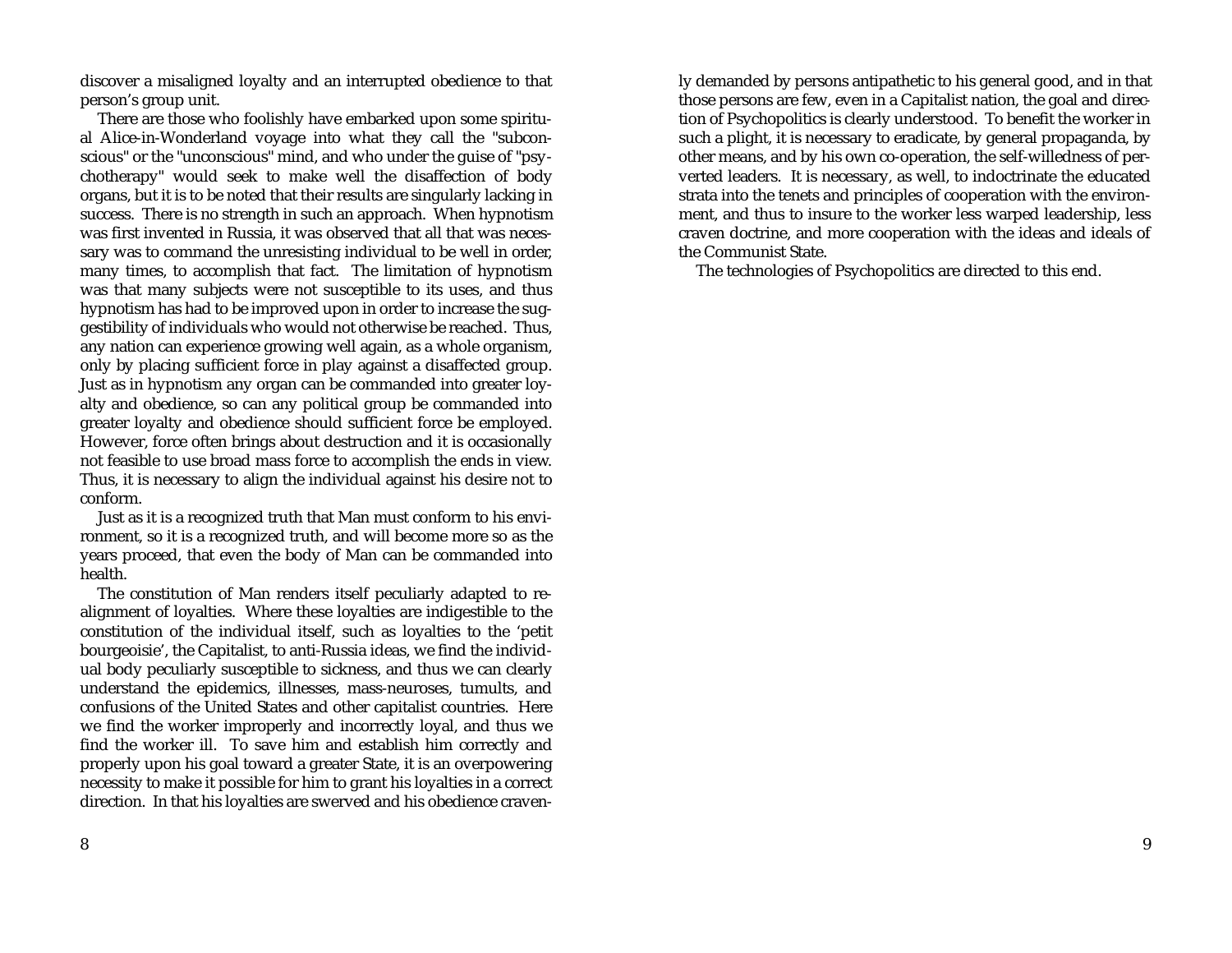#### **Chapter 3**

## **Man as an Economic Organism**

**M** an is subject to certain desires and needs that are as natural to his beingness as they are to that of any other animal.<br>These beyond the bounds of reason. This is obvious through the an is subject to certain desires and needs that are as natural to his beingness as they are to that of any other animal.  $M<sub>max</sub>$  Man, however, has a propensity to exaggerate some of growth of leisure classes, pseudo-intellectual groups, the 'petit bourgeoisie', Capitalism, and other ills.

It has been said, with truth, that one-tenth of a man's life is concerned with politics and nine-tenths with economics. Without food, the individual dies. Without clothing, he freezes. Without houses and weapons, he is prey to the starving wolves. The acquisition of sufficient items to answer these necessities of food, clothing, and shelter, in reason, is the natural right of a member of an enlightened State. An excess of such items brings about unrest and disquiet. The presence of luxury items and materials, and the artificial creation and whetting of appetites, as in Capitalist advertising, are certain to accentuate the less desirable characteristics of Man.

The individual is an economic organism, in that he requires a certain amount of food, a certain amount of water, and he must hold within himself a certain amount of heat in order to live. When he has more food than he can eat, more clothing than he needs to protect him, he then enters upon a certain idleness, which dulls his wits and awareness and makes him prey to difficulties which, in a less toxic state, he would have foreseen and avoided. Thus, a glut that is a menace to the individual.

It is no less different in a group. Where the group acquires too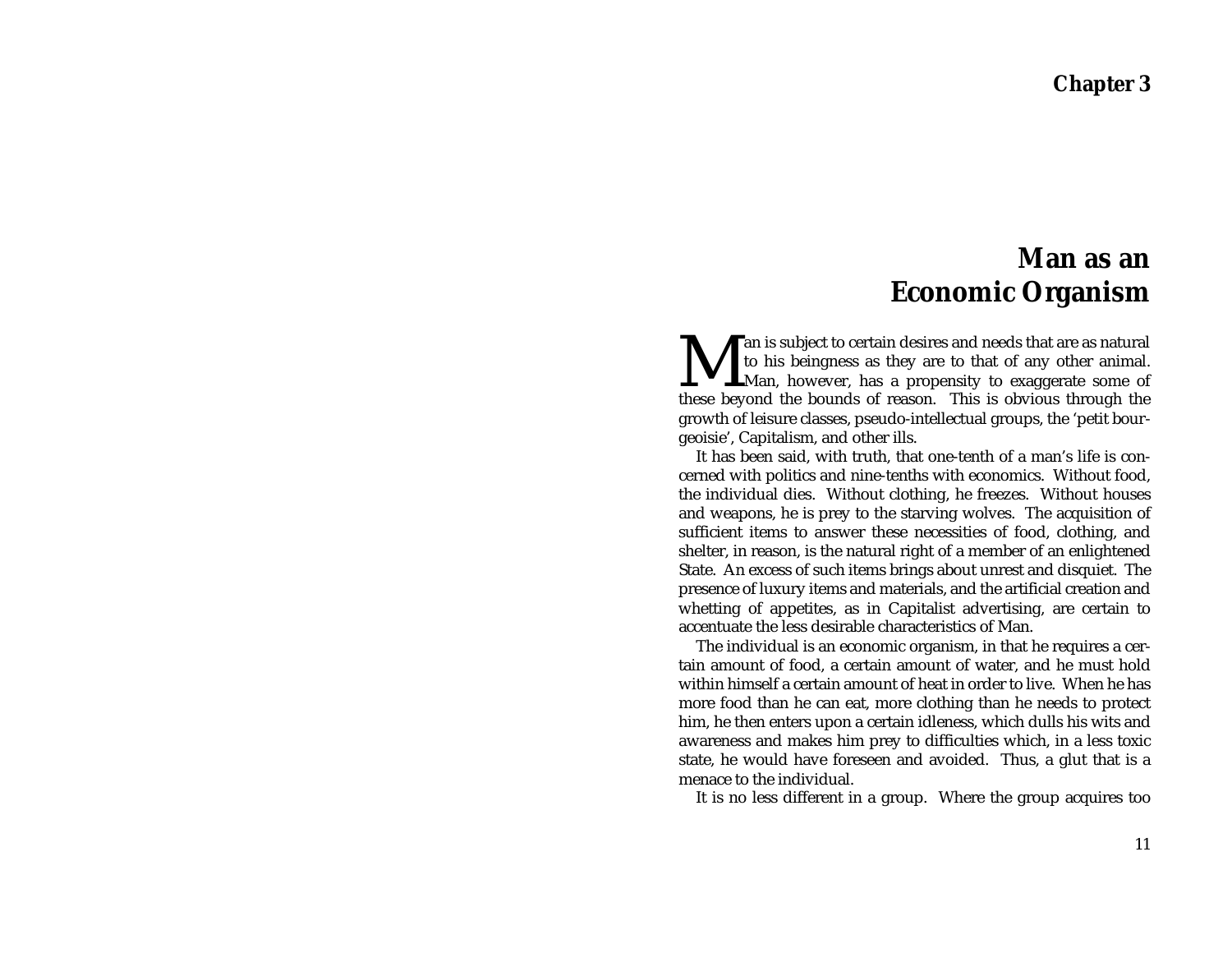much, its awareness of its own fellows and of the environment is accordingly reduced, and the effectiveness of the group in general is lost.

The maintaining of a balance between gluttony and need is the province of Economics proper, and is the fit subject and concern of the Communist State.

Desire and want are a state of mind. Individuals can be educated into desiring and wanting more than they can ever possibly obtain, and such individuals are unhappy. Most of the self-willed characteristics of the Capitalists come entirely from greed. They exploit the worker far beyond their own need as Capitalists.

In a nation where economic balances are not controlled, the appetite of the individual is unduly whetted by enchanting and fanciful persuasions to desire, and a type of insanity ensues, whereby each individual is persuaded to possess more than he can use, and to possess it even at the expense of his fellows.

There is, in economic balances, the other side. Too great and too long endured privation can bring about unhealthy desires, which, if allowed to be gratified, lead to the accumulation of more than the individual can use. Poverty, itself, as carefully cultivated in Capitalist States, can bring about an imbalance of acquisition. Just as a vacuum will pull into it masses, in a country where enforced privation is the lot of the masses, and where desire is artificially whetted, need turns to greed, and one easily discovers in such states exploitation of the many for the benefit of the few.

If by the technologies of Psychopolitics one were to dull this excessive greed in the few workers who possess it, they would be freed to seek a more natural balance.

Here we have two extremes. Either one of them is an insanity. If we wish to create an insanity we need only glut or deprive an individual beyond his ability to tolerate the extremes and we have a mental imbalance. A simple example of this is the alternation of too low with too high pressures in a chamber, an excellent psychopolitical procedure. The rapidly varied pressure brings about a chaos wherein the individual will cannot act and where other wills then, perforce, assume control.

Essentially, in an entire country, one must remove the greedy by whatever means and must then create and sustain a semi-privation in the masses in order to command and utterly control the nation.

A continuous hope for prosperity must be indoctrinated into the masses with many dreams and visions of glut of commodity, and this hope must be counter-played against the actuality of privation and the continuous threat of loss of all economic factors in case of disloyalty to the State in order to suppress the individual wills of the masses.

In a nation under conquest such as America, our slow and stealthy approach need only take advantage of the cycles of booms and depressions inherent in Capitalistic nations in order to assert increasingly strong control over individual wills. A boom is as advantageous as a depression for our ends for during prosperity our propaganda lines must only continue to point up the wealth the period is delivering to the selected few in order to weaken their control of the state. During a depression one must only point out that it came about as a result of the avarice of a few and the general political incompetence of the national leaders.

The handling of economic propaganda is not properly the sphere of psychopolitics but the psychopolitician must understand economic measures and the Communist goals connected with them.

The masses must at last come to believe that only excessive taxation of the rich can relieve them of the "burdensome leisure class" and can thus be brought to accept such a thing as an income tax, a Marxist principle smoothly slid into the Capitalistic framework in 1909 in the United States. This even though the basic law of the United States forbade it and even though communism at that time had been active only a few years in America. So successful was the income tax law, that had it been followed thoroughly, it could have brought the United States and not Russia into the world scene as the first Communist nation. But the virility and good sense of the Russian peoples won. It may be that the United States will not become entirely communist until past the middle of the century, but when it does it will be because of our superior understanding of economics and of psychopolitics.

The Communist agent skilled in economics has as his task the suborning of tax agencies and their personnel to create the maximum disturbance and chaos and the passing of laws adapted to our purposes; and to him we must leave this task. The psychopolitical operator plays a distinctly different role in this drama.

The rich, the skilled in finance, the well informed in government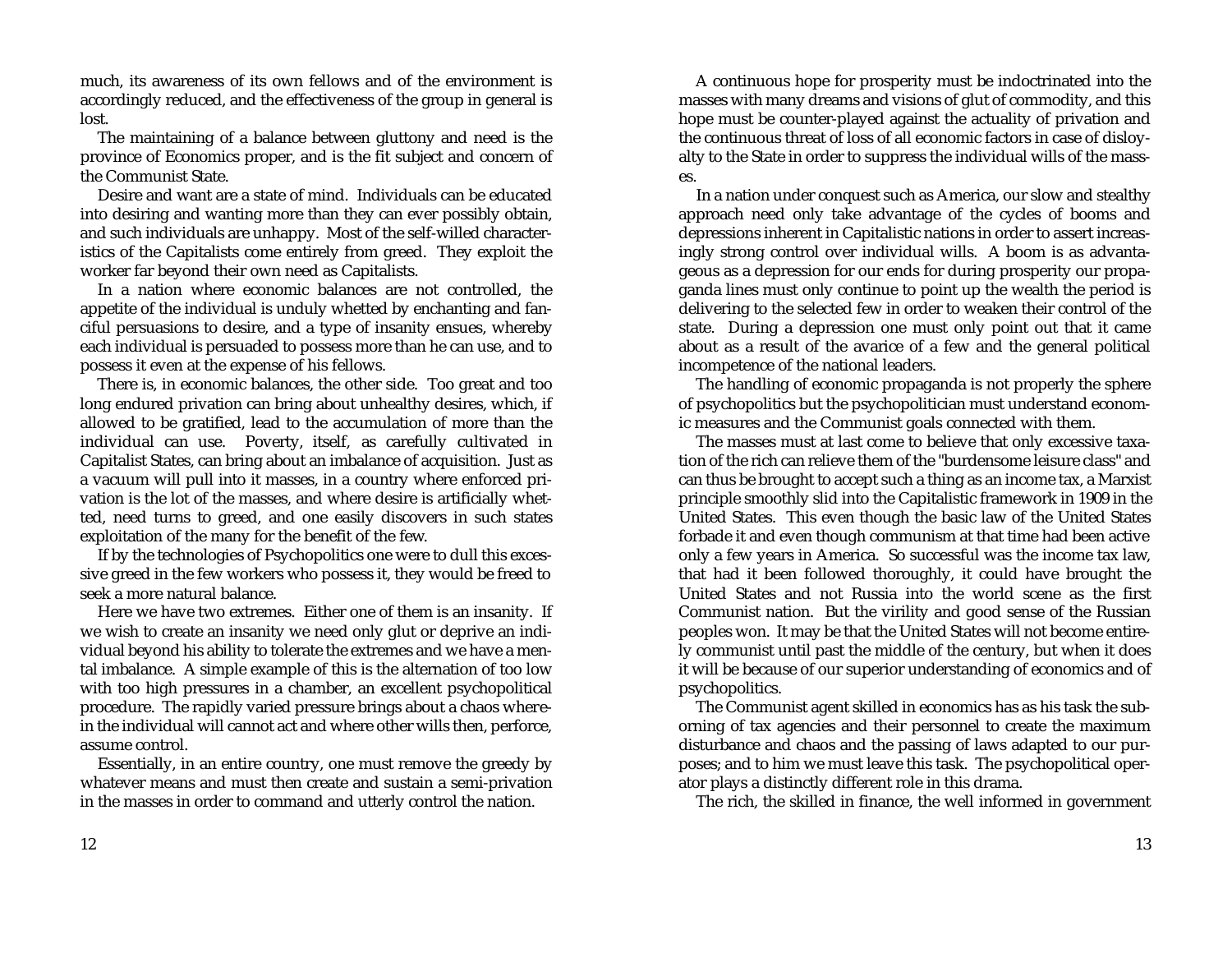**Chapter 4**

are particular and individual targets for the psychopolitician. His is the role of taking off the board those individuals who would halt or corrupt Communist economic programs. Thus every rich man, every statesman, every person well informed and capable in government must have brought to his side as a trusted confidant a psychopolitical operator.

The families of these persons are often deranged from idleness and glut and this fact must be played upon, even created. The normal health and wildness of a rich man's son must be twisted and perverted and explained as neurosis and then, assisted by a timely administration of drugs or violence, turned into criminality or insanity. This brings at once someone in "mental healing" who could then by his advice or though the medium of wife or daughter, guided by his opinions, direct the optimum policy to embroil or upset the economic policies of the country and, when the time comes to do away forever with the rich or influential man, to administer the proper drug or treatment to bring about his complete demise in an institution as a patient or dead as a suicide.

Planted beside a country's powerful persons the psychopolitical operator can also guide other policies to the betterment of our battle.

The Capitalist does not know the definition of war. He thinks of war as attack with force performed by soldiers and machines. He does not know that a more effective if somewhat longer war can be fought with bread or, in our case, with drugs and the wisdom of our art. In truth, the Capitalist has never won a war. The psychopolitician is having little trouble winning this one.

## **State Goals for the Individual and the Masses**

**J** Tust as we would consider an individual to be ill, whose organs, each one, had a different goal from the rest, so we consider the individuals and the State to be ill where goals are not rigorously codified and enforced.

There are those who, in less enlightened times, gave Man to believe that goals should be personally sought and held, and that, indeed, Man's entire impulse toward higher things stemmed from Freedom. We must remember that the same peoples who embraced this philosophy also continued in Man the myth of spiritual existence.

All goals proceed from duress. Life is a continuous escape from pain. Without the threat of punishment there can be no gain. Without duress and command there can be no alignment of bodily functions. Without rigorous and forthright control, the State can achieve no goals.

Goals of the State should be formulated by the State for the obedience and concurrence of the individuals within that State. A State without goals so formulated is a sick State. A State without the power and forthright wish to enforce its goals is a sick State.

When an order is issued by the Communist State, and it is not obeyed, a sickness will ensue. Where obedience fails, the masses suffer.

State goals depend upon loyalty and obedience for their accomplishment. When one discovers a State goal to be interrupted, one discovers inevitably that there has been an interposition of self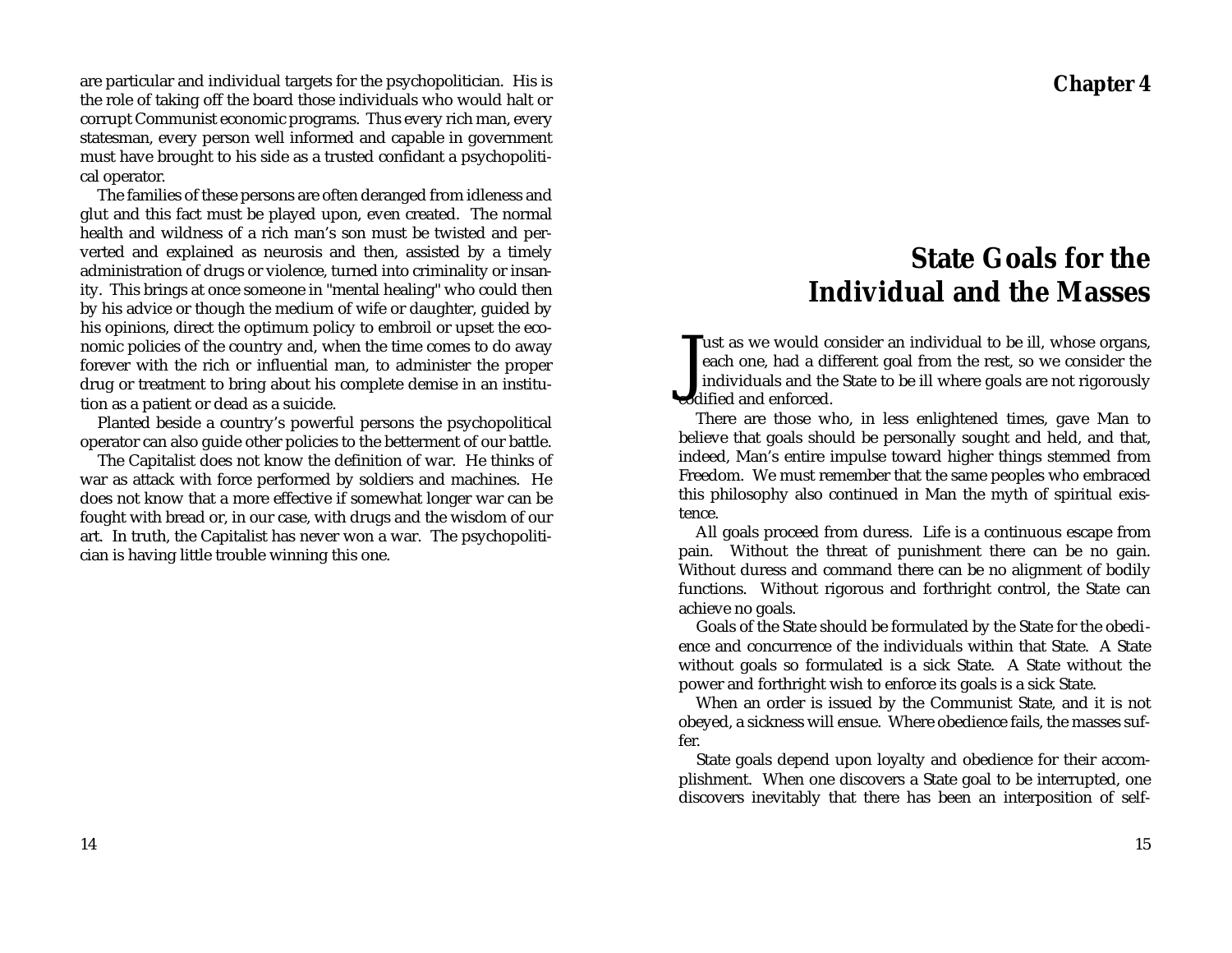willedness, of greed, of idleness, or of rugged individualism and selfcentered initiative. The interruption of a State goal will be discovered to have been the work of a person whose disloyalty and disobedience is the direct result of his own misalignment with life.

It is not always necessary to remove the individual. It is possible to remove his self-willed tendencies in order to effect an improvement in the goals and gains of the whole. The technologies of Psychopolitics are graduated upon a scale that starts somewhat above the removal of the individual himself, concerning itself first with the removal of those tendencies that bring about his lack of cooperation.

It is not enough for the State to have goals. These goals, once put forward, depend for their completion upon the loyalty and obedience of the workers. These, engaged for the most part in hard labors, have little time for idle speculation, which is good. But, above them, unfortunately, there must be foremen in one or another position, any one of whom might be sufficiently idle and lacking in physical occupation to cause some disaffecting independence in his conduct and behavior.

Psychopolitics remedies this tendency toward disaffection when it supplants and overrides the common persuasions of the immediate superiors of the person in question.

#### **Chapter 5**

#### **An Examination of Loyalties**

I **T** f loyalty is so important in the economic and social structure, it is necessary to examine it further in and of itself.In the field of Psychopolitics, loyalty means simply "alignment". It means, more fully, alignment with the goals of the Communist State. Disloyalty means misalignment, and more broadly, misalignment with the goals of the Communist State.

When we consider that the goals of the Communist State are to the best possible benefit of the masses, we can see that disloyalty, as a term, can include Democratic alignment. Loyalty to persons not communistically indoctrinated would be quite plainly a misalignment.

The cure for disloyalty is contained within the principles of alignment. All that is necessary to do, where disloyalty is encountered, is to align the purposes of the individual toward the goals of communism, and it will be discovered that a great many circumstances hitherto distasteful in his existence will cease to exist.

A heart or a kidney in rebellion against the remainder of the organism could be seen as being disloyal to the remainder of the organism. To cure that heart or kidney it is actually only necessary to bring its activities into alignment with the remainder of the body.

The technology of Psychopolitics adequately demonstrates the workability of this. Mild shock of the electric variety can, and does, produce the recooperation of a rebellious body organ. It is the shock and punishment of surgery which, in the main, accomplish the realignment of a disaffection portion of the body, rather than the surgery itself. It is the bombardment of x rays, rather than the therapeutic value of x rays that causes some disaffected organs to once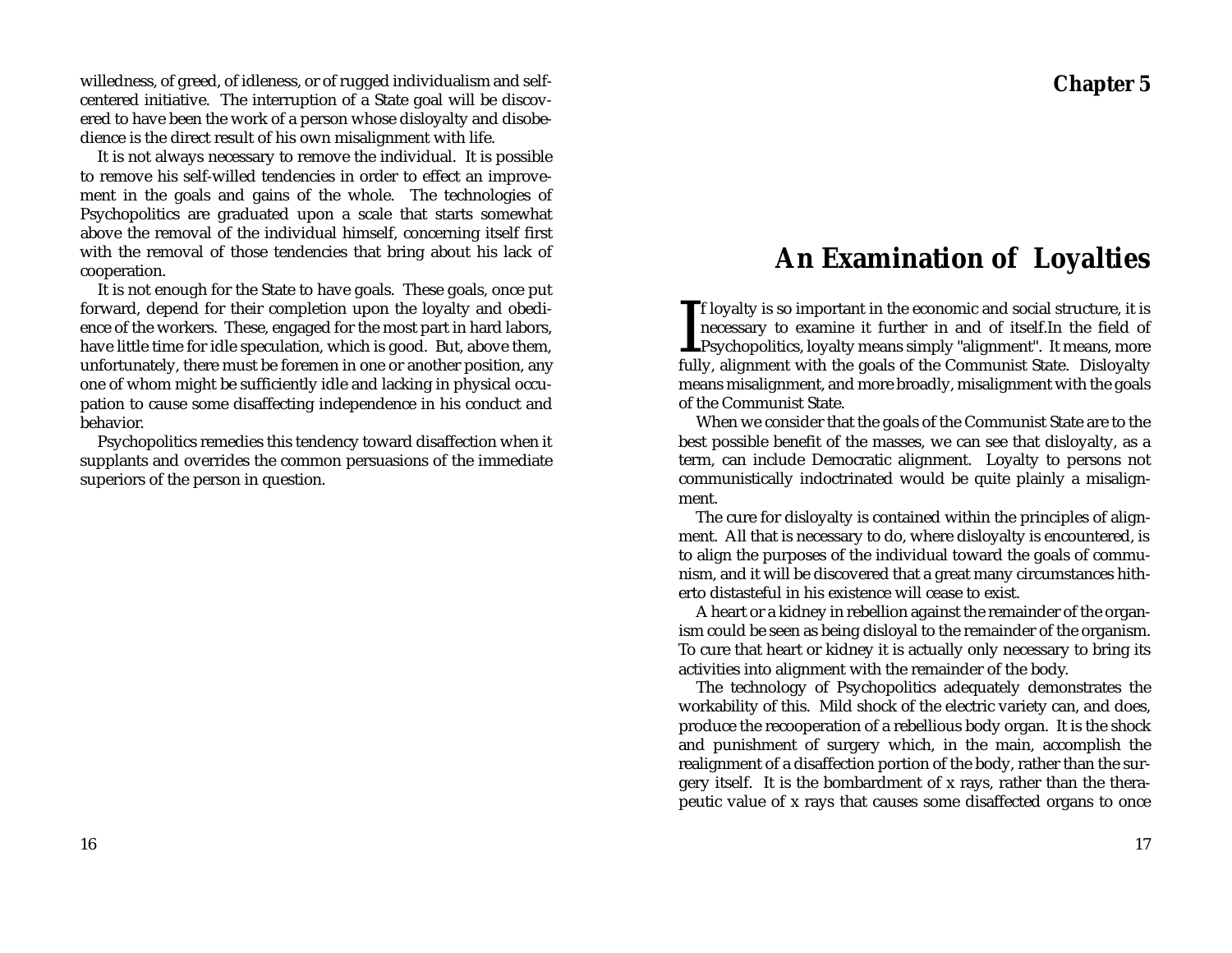again turn their attention to the support of the general organism.

While it is not proven that electric shock has any therapeutic value, so far as making the individual more sane, it is adequately proven that its punishment value will create in the patient a more cooperative attitude. Brain surgery has no statistical data to recommend it beyond its removal of the individual personality from amongst the paths of organs that were not permitted to cooperate. These two Russian developments have never pretended to alter the state of sanity. They are effective and workable only in introducing an adequate punishment mechanism to the personality to make it cease and desist from its course and its egotistical control of the anatomy itself. It is the violence of the electric shock and the surgery that is useful in subduing the recalcitrant personality, which is all that stands in the road of the masses of the State. It is occasionally to be discovered that the removal of the negative personality by shock and surgery then permits the regrowth and reestablishment of organs that have been misdirected by that personality. In that a wellregulated state is composed of organism, not personalities, the need for electric shock and brain surgery in Psychopolitics is clearly demonstrated.

The changing of loyalty consists, in its primary step, of the eradication of existing loyalties. This can be done in one of two ways. First, by demonstrating that previously existing loyalties have brought about perilous physical circumstances, such as imprisonment, lack of recognition, duress, or privation, and second, by eradicating the personality itself.

The first is accomplished by a steady and continuous indoctrination of the individual in the belief that his previous loyalties have been wasted on an unworthy source. One of the primary instances of this is creating circumstances that apparently derive from the target of his loyalties, so as to rebuff the individual. Part of this is the creation of a state of mind in the individual, by actually placing him under duress, and then furnishing him with false evidence to demonstrate that the target of his previous loyalties is, itself, the cause of the duress. Another portion of this same method consists of defaming or degrading the individual whose loyalties are to be changed to the target of his loyalties, i.e., his superiors or government, to such a degree that this target, at length, actually does hold the individual in disrepute, and so does rebuff him and serve to convince him that his loyalties have been misplaced. These are the milder methods, but have proven extremely effective. The greatest drawback in their practice is that they require study and concentration, the manufacture of false evidence, and a psychopolitical operator's time.

In moments of expediency, of which there are many, the personality itself can be rearranged by shock, surgery, duress, privation, and in particular, that best of psychopolitical techniques, implantation, using the technologies of neo-hypnotism. Such duress must have in its first phase a defamation of the loyalties, and in its second, the implantation of new loyalties. A good and experienced psychopolitical operator, working under the most favorable circumstances, can, by the use of psychopolitical technologies, alter the loyalties of an individual so deftly that his own companions will not suspect that they have changed. This, however, requires considerably more finesse than is usually required by the situation. Mass neo-hypnotism can accomplish more or less the same results when guided by an experienced psychopolitical operator. An end goal in such a procedure would be the alteration of the loyalties of an entire nation in a short period of time by mass neo-hypnotism, a thing that has been effectively accomplished among the less usable states of Russia.

It is obvious that loyalty is entirely lacking in that mythical commodity known as "spiritual quality." Loyalty is entirely a thing of dependence, economic or mental, and can be changed by the crudest implementations. Observation of workers in their factories or fields demonstrates that they easily grant loyalty to a foreman or a woman, and then as easily abandon it and substitute another individual, shunning the person to whom loyalty was first granted. The queasy insecurity of the masses in Capitalistic nations accounts for this condition being more common in those states than it is in an enlightened State such as Russia. In Capitalistic states, dependencies are so craven, wants and privations are so exaggerated, that loyalty is entirely without ethical foundation and exists only in the realm of dependency, duress, or demand.

It is fortunate that communism so truly approaches an ideal state of mind, for this brings a certain easiness into any changing of loyalties, since all other philosophies extant and practiced on Earth today are degraded and debased, compared to communism. It is then with a certain security that a psychopolitical operator functions, for he knows that he can change the loyalty of an individual to a more ideal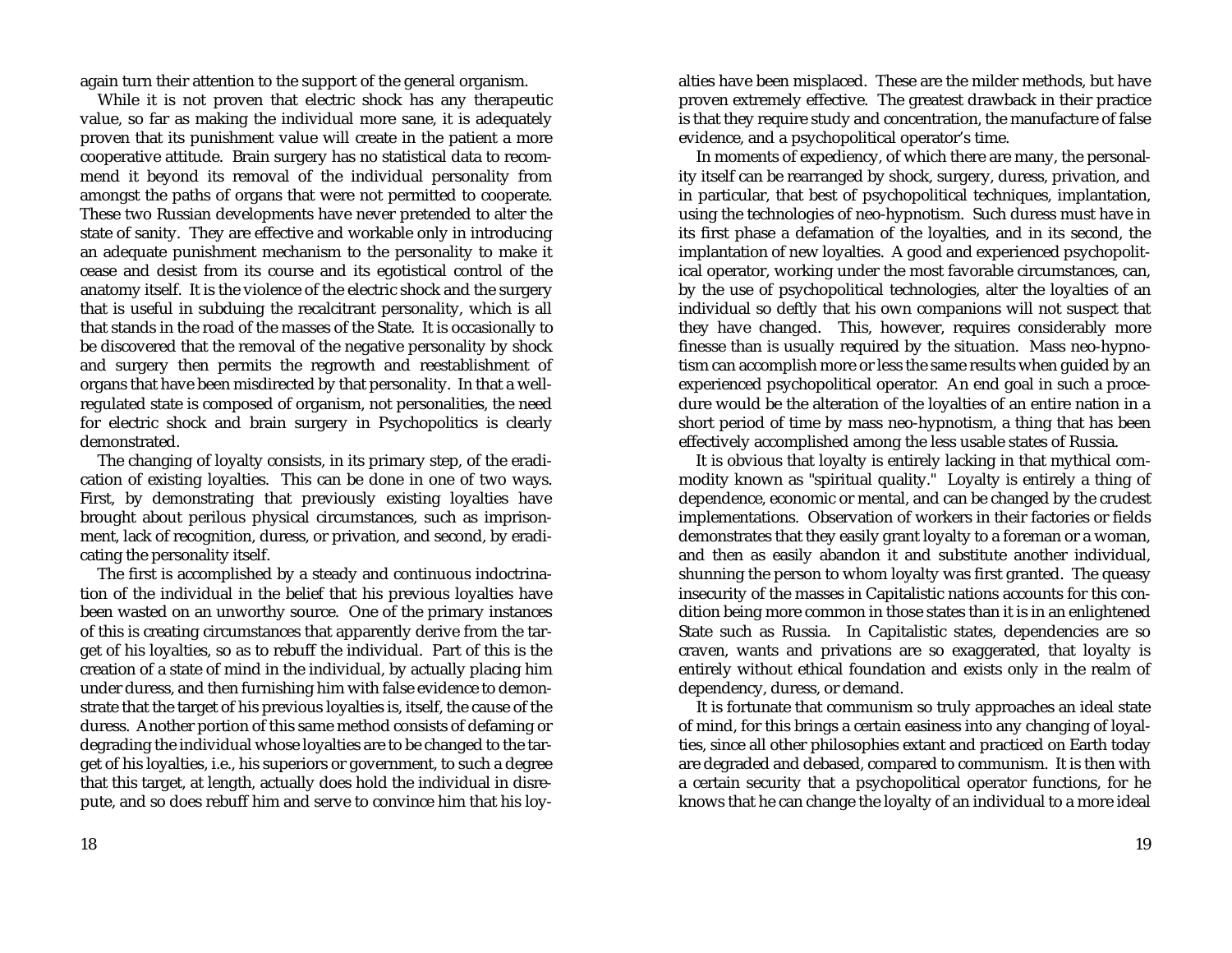level by reason alone, and only expediency makes it necessary to employ the various shifts of psychopolitical technology. Any man who cannot be persuaded into Communist rationale is, of course, to be regarded as somewhat less than sane, and we are, therefore completely justified in our use of the techniques of insanity upon the non-Communist.

In order to change loyalties it is first necessary to identify the existing loyalties of the individual. The task is made very simple in view of the fact that the Capitalistic and Fascistic nations have no great security in the loyalty of their subjects. And it may be found that the loyalties of the subjects, as we call any persons against whom psychopolitical technology is to be exerted, are already too faint to require eradication. It is generally only necessary to persuade with the rationale and overwhelming reasonability of communism to have the person grant his loyalty to the Russian State. However, guided only by the importance of the subject, no excessive amount of time should be expended upon the individual before resorting to emotional duress, electric shock, or brain surgery, should Communist propaganda persuasion fail. In the case of a very important person, it may be necessary to utilize the more delicate technologies of Psychopolitics so as to keep the person himself, and his associates, ignorant of the operation. In this case a simple implantation is used, with a maximum duress and command value. Only the most skilled psychopolitical operator should be employed on the case of a very important person, for any bungling might reveal the tampering with his mental processes. It is highly recommended, if there is any doubt whatever about the success of an operation against an important person, to select as a psychopolitical target persons in his vicinity with whom he is emotionally involved. His wife or children normally furnish the best targets, and these can be operated against without restraint. In securing the loyalty of a very important person one must place at his side a constant pleader who introduces a sexual or familial chord into the situation on the side of communism. It may not be necessary to make a Communist out of the wife, or the children, or one of the children, but it might prove efficacious to do so. In most instances, however, this is not possible. By the use of various drugs, it is, in this modern age, and well within the realm of psychopolitical reality, entirely too easy to bring about a state of severe neurosis or insanity in the wife or children, and thus pass them, with

the full consent of the important person, and the government in which he exists, or the bureau in which he is operating, into the hands of a psychopolitical operator, who then in his own laboratory, without restraint or fear of investigation or censure, can, with electric shock, surgery, sexual attack, drugs, or other useful means, degrade or entirely alter the personality of a family member, and create in that person a psychopolitical slave subject who, then, on command or signal, will perform outrageous actions, thus discrediting the important person, or will demand, on a more delicate level, that certain measures be taken by the important person which measures are, of course, dictated by the psychopolitical operator.

Usually when the Party has no real interest in the activities or decisions of the important person, but merely wishes to remove him from effective action, the attention of the psychopolitical operator need not be so intense, and the person need only be passed into the hands of some unwitting mental practitioner who, taught as he is by psychopolitical operators, will bring about sufficient embarrassment.

When the loyalty of an individual cannot be swerved, and where the opinion, weight, or effectiveness of the individual stands firmly in the way of Communist goals, it is usually best to occasion a mild neurosis in the person by any available means, and then having carefully given him a history of mental imbalance, to see to it that he disposes of himself by suicide, or to bring about his demise in such a way as to resemble suicide. Psychopolitical operators have handled such situations skillfully tens of thousands of times within and without Russia.

It is a firm principle of Psychopolitics that the person to be destroyed must be involved at first or secondhand in the stigma of insanity, and must have been placed in contact with psychopolitical operators or persons trained by them, with a maximum amount of tumult and publicity. The stigma of insanity is properly placed at the door of such persons' reputations and is held there firmly by bringing about irrational acts, either his own or those of persons in his vicinity. Such an activity can be classified as a partial destruction of alignment, and if this destruction is carried forward to its furthest extent the misalignment within the subject of all loyalties can be considered to be complete, and alignment of new loyalties can be embarked upon safely. By bringing about insanity or suicide on the part of the wife of an important political personage, a sufficient mis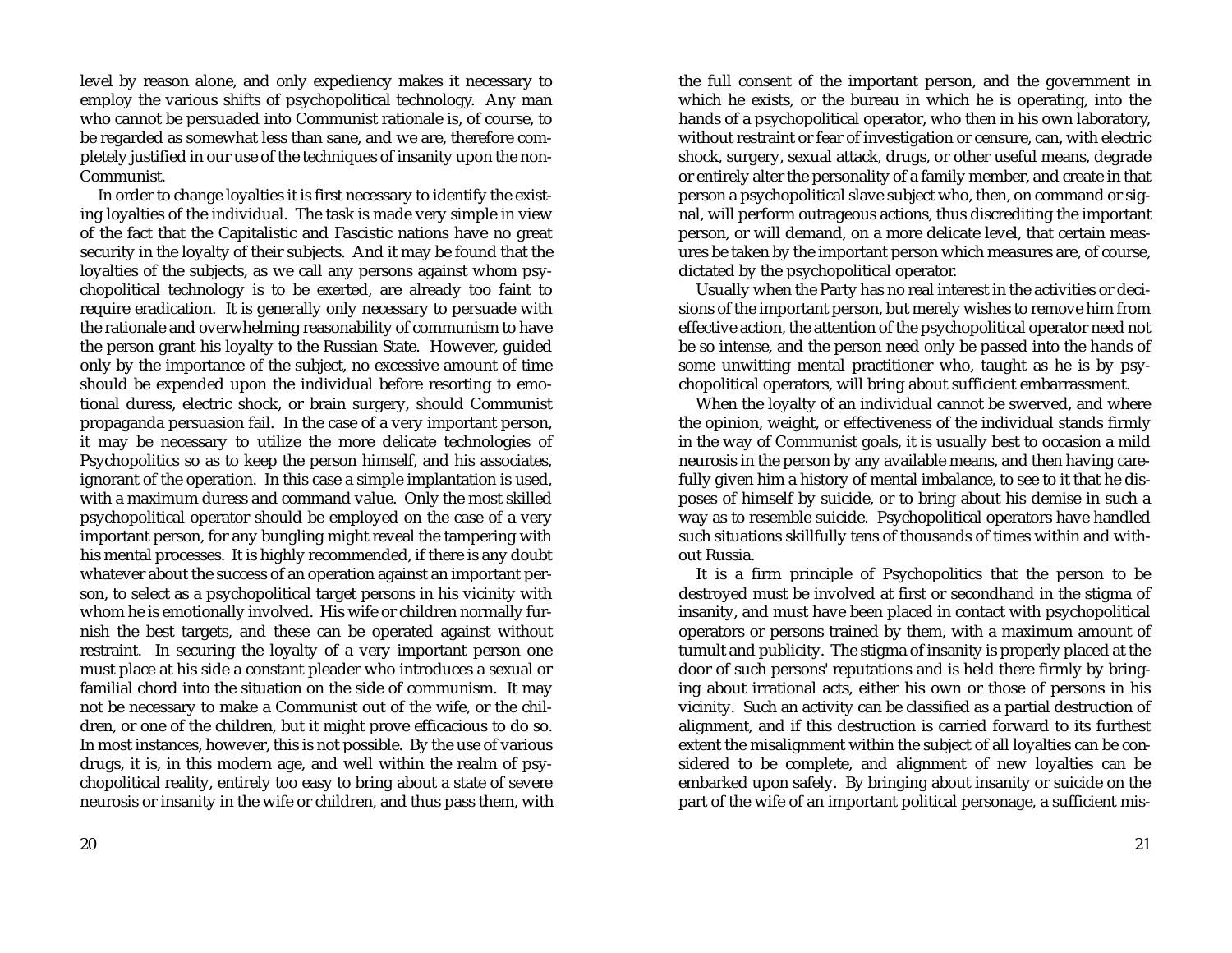alignment has been instigated to change his attitude. And this, carefully reinforced and assisted by psychopolitical implantation, can begin the rebuilding of his loyalties, but now they will be slanted in a more proper and fitting direction.

Another reason for the alignment of psychopolitical activities with the misalignment of insanity is that insanity, itself, is a despised and disgraced state, and anything connected with it is lightly viewed. Thus, a psychopolitical operator, working in the vicinity of an insane person, can refute and disprove any accusations made against him by demonstrating that the family itself is tainted with mental imbalance. This strategy is surprisingly effective in capitalistic countries where insanity is so thoroughly feared that no one would dream of investigating any circumstances in its vicinity. Psychopolitical propaganda works constantly and must work constantly to increase and build up this aura of mystery surrounding insanity, and must emphasize the horror and hopelessness of insanity in order to excuse non-therapeutic actions taken against the insane. Particularly in capitalistic countries, an insane person has no rights under law. No person who is insane may hold property. No person who is insane may testify. Thus, we have an excellent road along which we can travel toward our certain goal and destiny.

Just by bringing about public conviction that the sanity of a person is in question, it is possible to discount and eradicate all of the goals and activities of that person. By demonstrating the insanity of a group, or even a government, it is possible, then, to cause its people to disavow it. By magnifying the common human reaction to insanity, through keeping the subject of insanity, itself, forever before the public eye, and then, by utilizing this reaction to cause a revulsion on the part of a populace against its leader or leaders, it is possible to stop any government or movement.

It is important to know that the entire subject of loyalty is thus as easily handled as it is. One of the first and foremost missions of the psychopolitician is to make an attack upon communism and insanity synonymous. It should become the definition of insanity, of the paranoid variety, that "A paranoid believes he is being attacked by Communists." Thus, the support of the individual so attacking communism will fall away and wither.

Instead of executing national leaders, we should arrange suicide for them under circumstances that bring their demise into question.

In this way we can select out all opposition to the Communist extension into the social orders of the world, and render populaces who would oppose us leaderless, thus bringing about a state of chaos or misalignment into which we can easily thrust the clear and forceful doctrines of communism.

The cleverness of our attack in this field of Psychopolitics is sufficient to escape the understanding of the layman and the usual stupid official, and by operating entirely under the banner of authority, with the oft-repeated statement that the principles of psychotherapy are too devious for common understanding, an entire revolution can be effected without the suspicion of a populace until it is an accomplished fact.

As insanity is the maximum misalignment, it constitutes the most effective weapon in the severance of loyalties to leaders and old social orders. Thus, it is of the utmost importance that psychopolitical operatives infiltrate the healing arts of a nation marked for conquest, and bring from that quarter continuous pressure against the population and the government until at last the conquest is effected. This is the object and goal of Psychopolitics itself.

In rearranging loyalties we must have command of their values. In the animal the first loyalty is to himself. This is destroyed by demonstrating errors to him, showing him that he does not remember, cannot act, or does not trust himself. The second loyalty is to his family unit, his parents and brothers and sisters. This is destroyed by making a family unit economically non-dependent, by lessening the value of marriage, by making an easiness of divorce and by raising children wherever possible by the State. The next loyalty is to his friends and local environment. This is destroyed by lowering his trust through bringing about rumors concerning him, allegedly perpetrated by his fellows or the town or village authorities. The next is to the State and this, for the purposes of communism, is the only loyalty that should exist once the state is founded as a Communist State. To destroy loyalty to the State all manner of restrictions on youth must be put into effect so as to disenfranchise them as members of the capitalist state and, by promises of a better lot under communism, to gain their loyalty to a Communist movement.

Denying a capitalist country easy access to courts, bringing about and supporting propaganda to destroy the home, creating and fostering juvenile delinquency, thus forcing upon the state all manner of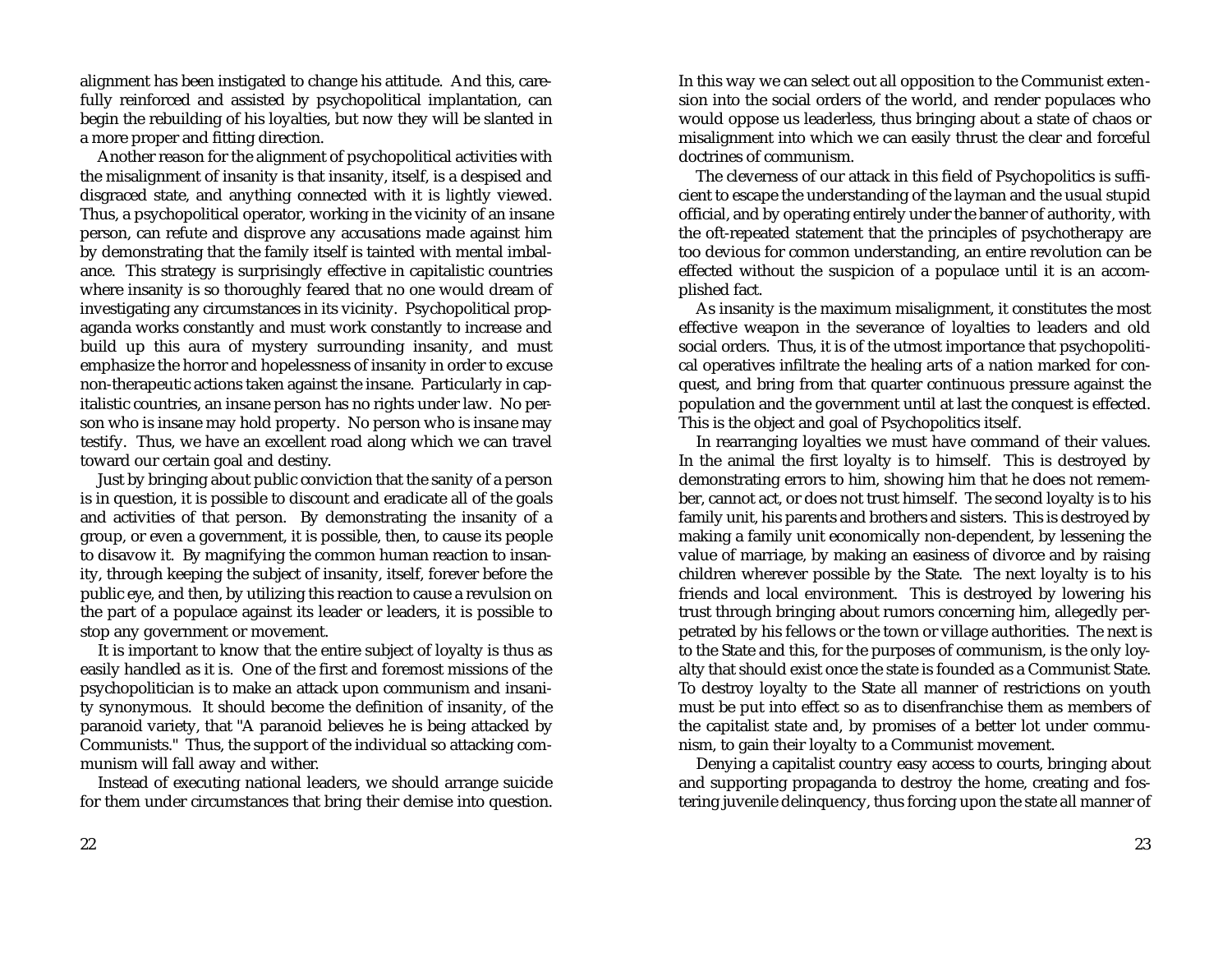practices to divorce the child from the family, will in the end create the chaos so necessary to communism.

Under the saccharine guise of assistance to them, rigorous child labor laws are the best means to deny the child any rights in a society. By refusing to let him earn, by forcing him into unwanted dependence upon a grudging parent, by making certain in other channels that the parent is never economically secure, the child can be driven to revolt in his teens, and delinquency will ensue.

By making drugs of various kinds readily available, by giving the teenager alcohol, by praising his wildness, by stimulating him with sex literature and advertising to him or her practices taught at the Sexpol, the psychopolitical operator can create the necessary attitude of chaos, idleness, and worthlessness that will be the matrix to give the teenager complete freedom everywhere—communism.

Should it be possible to continue conscription beyond any reasonable time by promoting unpopular wars and other means, the draft can always stand as a further barrier to the progress of youth in life by destroying any immediate hope of participating in his nation's civil life.

By these means the reverence of youth for their capitalistic flag can be dulled to a point where they are no longer dangerous as soldiers. While this might require many decades to achieve, Capitalism's short-termed view will never envision the length of the time frame across which we can plan.

If we can effectively kill the national pride and patriotism of just one generation we will have won that country. Therefore, we must keep up a continual barrage of propaganda abroad to undermine the loyalty of the citizens in general and the teenager in particular.

The role of the psychopolitical operator is very strong. He can, from his position as the authority on the mind, advise all manner of destructive measures. He can teach overpermissiveness as the means of dealing with the child at home. He can instruct, in an optimum situation, the entire nation in how to handle children—instructing them so that the children, given no control or given no real home, can run wildly about without responsibility for their nation or themselves.

The misalignment of the loyalty of youth to a capitalistic nation sets the proper stage for a realignment of their loyalties with communism. Creating a greed for drugs, sexual misbehavior, and uncontrolled freedom, while presenting this to them as a benefit of communism, will easily bring about our chosen alignment.

In the case of strong leaders amongst youthful groups, a psychopolitical operator can work in many ways to use, undermine, or discard that leadership. If it is to be used, the character of the girl or boy must be carefully redirected into criminal channels and control by blackmail or other means must be maintained. But where the leadership is not susceptible, where it resists all persuasions and might become dangerous to our cause, no pains must be spared to direct the attention of the authorities to that person while harassing him in one way or another until he lands in the hands of juvenile authorities. There, it can be hoped that a psychopolitical operator, by reason of his child advisor status, can, in the security of the jail and protected by processes of law, destroy the sanity of that person. Particularly brilliant scholars, athletes, and youth group leaders must be handled in either one of these two ways.

Guiding the activities of juvenile courts provides the psychopolitical operator with one of his easiest tasks. A capitalistic nation is so filled with injustice in general that a little more of the same passes without comment. In juvenile courts there are always persons with strange appetites whether these be judges or police, men or women. If such do not exist they can be created. By making available to them young girls or boys in the "security" of the jail or the detention home, and by appearing at crucial moment with flash cameras or witnesses, one develops a whip adequate to direct all the future decisions of that person when these are needed.

The assessment of youth cases by courts should be led further and further away from law and closer and closer into "mental problems" until the entire nation thinks of "mental problems" instead of criminals. This places vacancies everywhere in the courts, in the offices of district attorneys, on police staffs, which can then be filled with psychopolitical operators who then become the judges of the land by their influence and into whose hands comes the total control of the criminal, without whose help a revolution can never be accomplished.

By stressing this authority over the problems of youth and adults in courts, one day the demand for psychopolitical operators could become such that even the armed services will use "authorities on the mind" to work their various justices and when this occurs the armed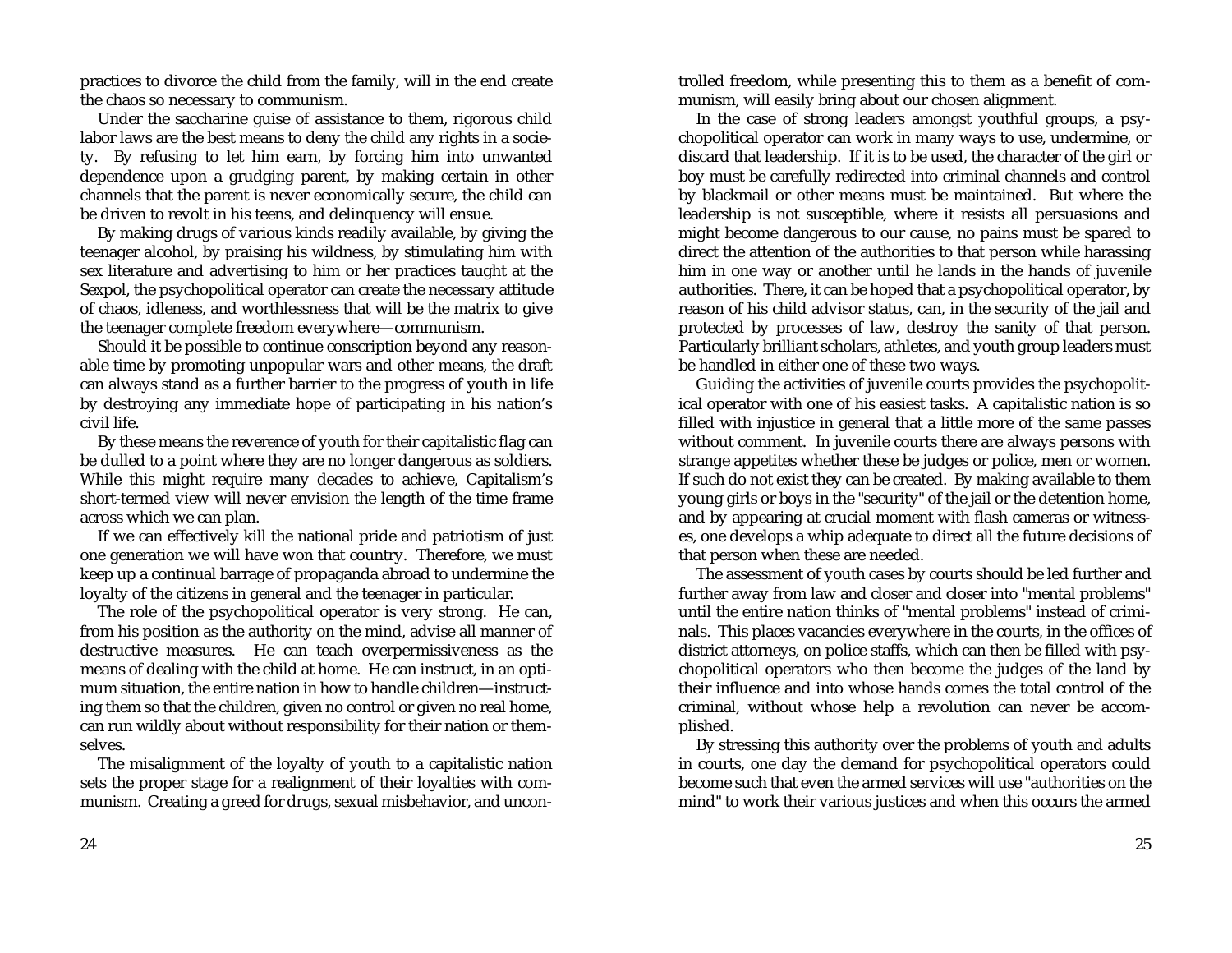forces of the nation then enter into our hands as solidly as if we commanded them ourselves. With the slight bonus of thus having a skilled interrogator near every technician or handler of secret war apparatus, the country, in event of revolution, [witness Germany in 1918 and 1919] will find itself immobilized by its own Army and Navy—fully and entirely in Communist hands.

Thus the subject of loyalties and their realignment is in fact the subject of non-armed conquest of an enemy.

**Chapter 6**

## **The General Subject of Obedience**

**O** bedience is the result of force. Everywhere we look in the history of Earth we discover that obedience to new rulers has come about entirely through the exercise of greater force on the part of those rulers than was ex bedience is the result of force. Everywhere we look in the history of Earth we discover that obedience to new rulers has come about entirely through the exercise of greater force on lation overridden, conquered by war, is obedient to its conqueror. It is obedient to its conqueror because its conqueror has exerted more force.

Force comes in many forms. One of them is brutality. The most barbaric, unrestrained, brutal use of force, if carried far enough, invokes obedience. Savage force, sufficiently long deployed against any individual, will bring about his concurrence with any principle or order.

Force is the antithesis of humanizing action. It is so synonymous in the human mind with savagery, lawlessness, brutality, and barbarism, that it is only necessary to display an inhuman attitude toward people, to be granted by those people the possession of force.

Any organization that has the spirit and courage to display inhumanity, savagery, brutality, and an uncompromising lack of humanity, will be obeyed. Such a use of force is, itself, the essential ingredient of greatness. We cite no less an example than our great Communist Leaders, who, in moments of duress and trial, when faced by Czarist rule, maintained over an enslaved populace, yet displayed sufficient courage never to stay their hands in the conversion of the Russian State to Communist rule.

If you would have obedience you must have no compromise with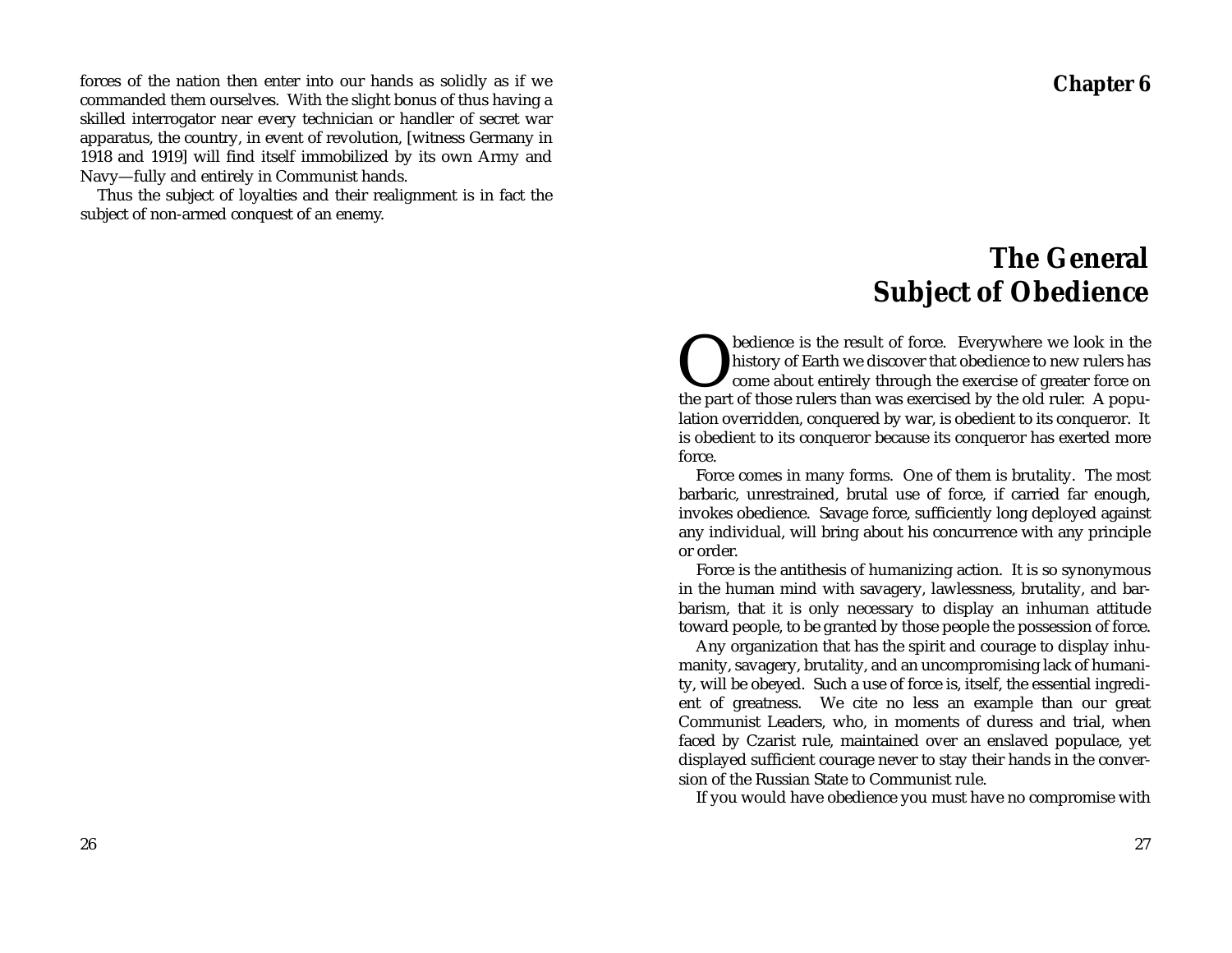humanity. If you would have obedience you must make it clearly understood that you have no mercy. Man is an animal. He understands, in the final analysis, only those things that a brute understands.

As an example of this, we find an individual refusing to obey and being struck. His refusal to obey is now less vociferous. He is struck again, and his resistance is lessened once more. He is hammered and pounded again and again, until, at length, his only thought is direct and implicit obedience to that person from whom the force has come. This is a proven principle. It is proven because it is the main principle that Man, the animal, has used since his earliest beginnings. It is the only principle that has been effective, the only principle that has brought about a wide and continued belief. For it is to our benefit that an individual who is struck again, and again, and again from a certain source, will, at length, hypnotically believe anything he is told by the wielder of the blows.

The stupidity of Western civilization is best demonstrated by the fact that they believe hypnotism is a thing of the mind, of attention, and a desire for unconsciousness. This is not true. Only when a person has been beaten, punished, and mercilessly hammered, can hypnotism upon him be guaranteed to be effective. It is stated by Western authorities on hypnosis that only twenty percent of the people are susceptible to hypnotism. This statement is untrue. Given enough punishment, all people in any time and place are susceptible to hypnotism. In other words, the addition of force makes hypnotism uniformly effective. Where unconsciousness could not be induced by simple concentration upon the hypnotist, unconsciousness can be induced by drugs, by blows, by electric shock, and by other means. And where unconsciousness cannot be induced so as to make an implantation or an hypnotic command effective, it is only necessary to amputate the functioning portions of the animal man's brain to render him null and void and no longer a menace. Thus, we find that hypnotism is entirely effective.

The mechanisms of hypnotism demonstrate clearly that people can be made to believe in certain conditions, and even in their environment or in politics, by the administration of force. Thus, it is necessary for a psychopolitician to be an expert in the administration of force. Thus, he can bring about implicit obedience, not only on the part of individual members of the populace, but on the entire populace itself and its government. He need only take unto himself a sufficiently savage role, a sufficiently uncompromising inhuman attitude, and he will be obeyed and believed.

The subject of hypnotism is a subject of belief. What can people be made to believe? They can be made to believe anything that is administered to them with sufficient brutality and force. The obedience of a populace is as good as their belief in their leaders.

Despicable religions, such as Christianity, know this. They know that if enough faith can be brought into being, a populace can be enslaved by the Christian mockeries of humanity and mercy, and thus can be disarmed. But one need not count upon this act of faith to bring about a broad belief. One must only exhibit enough force, enough inhumanity, enough brutality and savageness to create implicit belief and therefore and thereby implicit obedience. As communism is a matter of belief, its study is a study of force.

The earliest Russian psychiatrists pioneering this science of psychiatry understood thoroughly that hypnosis is induced by shock of an emotional nature, and also by extreme privation, as well as by blows and drugs.

In order to induce a deep state of hypnosis in an individual, a group, or a population, an element of terror must always be present on the part of those who would govern. The psychiatrist is aptly suited to this role, for his brutalities are committed in the name of science and are inexplicably complex, and entirely out of view of the human understanding. A sufficient popular terror of the psychiatrist will, in itself, bring about insanity on the part of many individuals. A psychopolitical operative should at all times insist that these treatments are therapeutic and necessary. He can, in all of his literature and his books, list large numbers of pretended cures by these means. But these "cures" need not actually produce any recovery from a state of disturbance. As long as the psychopolitical operative or his dupes are the only authorities as to the difference between sanity and insanity, their word as to the therapeutic value of such treatment will be the final word. No layman would dare venture to pronounce judgment upon the state of sanity of an individual whom the psychiatrist has already declared insane. The individual, himself, is unable to complain, and his family, as will be covered later, is already discredited by the occurrence of insanity in their midst. There must be no other adjudicators of insanity; otherwise it could be disclosed that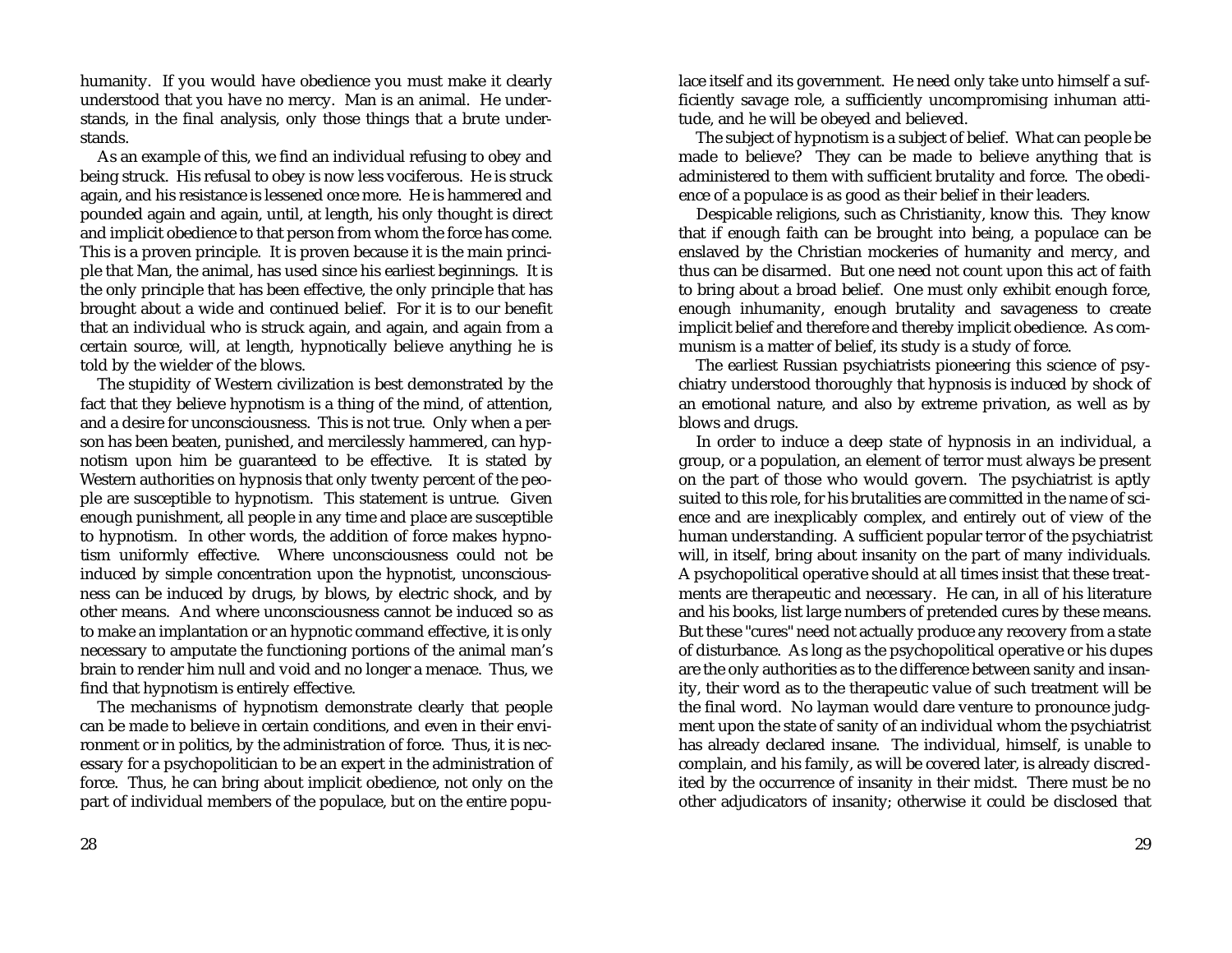the brutalities practiced in the name of treatment are not therapeutic.

A psychopolitical operative has no interest in "therapeutic means" or "cures". The greater the number of insane in the country where he is operating, the larger the number of the populace coming under his view, the greater will become his facilities. Because the problem is apparently mounting to uncontrollable heights, he can operate increasingly in an atmosphere of emergency, which again excuses his use of such treatments as electric shock, the prefrontal lobotomy, transorbital leucotomy, and other operations long since practiced in Russia on political prisoners.

It is in the interest of the psychopolitical operative that the possibility of curing the insane be outlawed and ruled out at all times. For the sake of obedience on the part of the population and their general reaction, a level of brutality must, at all costs, be maintained. Only in this way can the absolute judgment of the psychopolitical operative as to the sanity or insanity of public figures be maintained without fear of contradiction. Using sufficient brutality upon their patients, the public at large will come to believe utterly anything they say about their patients. Furthermore, and much more important, the field of the mind must be sufficiently dominated by the psychopolitical operative, so that wherever tenets of the mind are taught they will be hypnotically believed. The psychopolitical operative, having under his control all psychology classes in an area, can thus bring about a complete reformation of the future leaders of a country through their educational processes, and so prepare them for communism.

To be obeyed, one must be believed. If one is sufficiently believed, one will unquestioningly be obeyed.

When he is fortunate enough to get his hands on anyone close to a political or important figure, this factor of obedience becomes very important. A certain amount of fear or terror must be engendered in the person under treatment so that this person will then take orders immediately, completely, and unquestioningly, from the psychopolitical operative, and so be able to influence the actions of the person who is to be reached.

Bringing about this state of mind on the part of a populace and its leaders—that a psychopolitical operative must, at all times be believed—could eventually be attended by very good fortune. It is not too much to hope that psychopolitical operatives would then, in a country such as the United States, become the most intimate advisors to political figures, even to the point of advising the entirety of a political party as to its actions in an election.

The long view is the important view. Belief is engendered by a certain amount of fear and terror from an authoritative level, and this will be followed by obedience.

The general propaganda that would best serve Psychopolitics would be a continual instance that certain authoritative levels of healing deemed this or that discipline to be the only correct treatment of insanity. These treatments must always include a certain amount of brutality. Propaganda should continue to stress the rising incidence of insanity in a country. The entire field of human behavior, for the benefit of the country, can, at length, be broadened into abnormal behavior. Thus, anyone indulging in any eccentricity, particularly the eccentricity of combating psychopolitics, could be silenced by the authoritative opinion on the part of a psychopolitical operative that he was acting in an abnormal fashion. This, with some good fortune, could bring the person into the hands of the psychopolitical operative so as to forevermore disable him, or swerve his loyalties by pain-drug hypnotism.

On the subject of obedience itself, the optimum obedience is unthinking obedience. The command given must be obeyed without any rationalizing on the part of the subject. The command must, therefore, be implanted below the thinking processes of the subject to be influenced, and must react upon him in such a way as to produce no mental alertness on his part.

It is in the interest of Psychopolitics that a population be told that an hypnotized person will not do anything against his actual will, will not commit immoral acts, and will not act so as to endanger himself. While this may be true of light, parlour hypnotism, it certainly is not true of commands implanted with the use of electric shock, drugs, or heavy punishment. The operative counts heavily on the general public's faith in the more benign perception of hypnotic power, for if it were to be generally known that individuals would obey commands harmful to themselves, and would commit immoral acts while under the influence of deep hypnotic commands, the actions of many people, working unknowingly in favor of communism, would be too well understood. People acting under deep hypnotic commands should be acting apparently of their own volition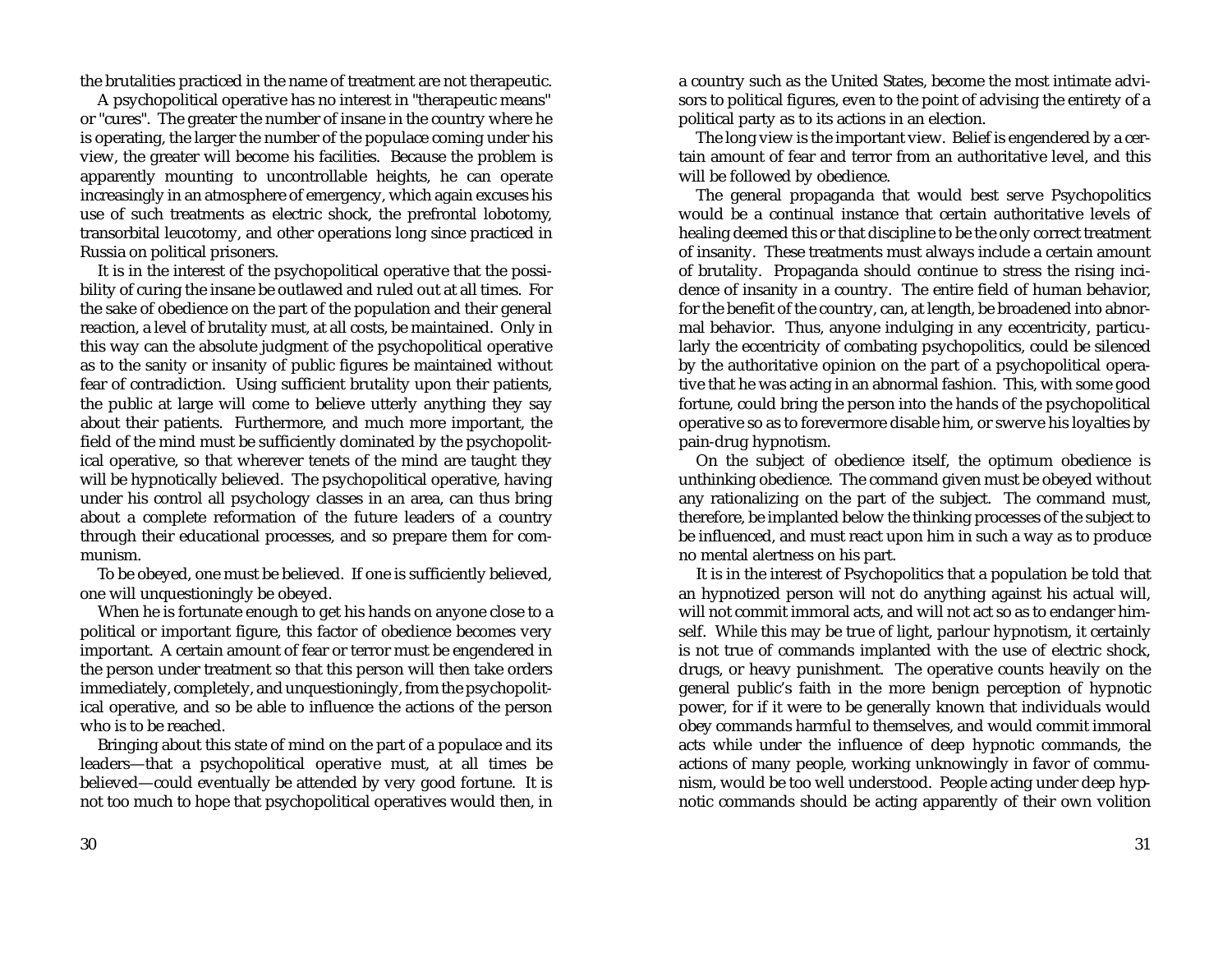and out of their own convictions.

The entire subject of psychopolitical hypnosis, Psychopolitics in general, depends for its defense upon the continuous insistence on the part of authoritative sources that such things are not possible. And, should anyone unmask a psychopolitical operative, the operative should at once declare the whole thing to be a physical impossibility and use his authoritative position to discount any accusation. Should any writings of Psychopolitics come to view, it is only necessary to brand them a hoax and laugh them out of existence. Thus, psychopolitical activities are easy to defend.

When psychopolitical activities have reached a certain peak, from there on it is almost impossible to undo them, for the population is already under the duress of obedience to the psychopolitical operatives and their dupes. The ingredient of obedience is important, for the complete belief in the psychopolitical operative renders his statement canceling any challenge to psychopolitical operations irrefutable. The optimum circumstance would be to occupy every position that would be consulted by officials whenever the subject of Psychopolitics came under question. Thus, a psychiatric advisor should be placed near to hand in every government operation. As all suspicions would then be referred to him, no action would ever be taken, and the goal of communism could be realized in that nation.

Psychopolitics depends, from the viewpoint of the layman, upon its fantastic aspects. These are its best defense, but above all else is implicit obedience on the part of officials and the general public because of the role of the psychopolitical operative in the field of healing.

#### **Chapter 7**

## **Anatomy of Stimulus-Response Mechanisms of Man**

**M** an is a stimulus-response animal. His entire reasoning capabilities, even his ethics and morals, depend upon stimed by such Russians as Pavlov, and the principles have long been an is a stimulus-response animal. His entire reasoning capabilities, even his ethics and morals, depend upon stim- $\blacktriangledown$  **L**ulus-response machinery. This has long been demonstratused in handling the recalcitrant, in training children, and in bringing about a state of optimum behavior on the part of a population.

Having no independent will of his own, Man is easily handled by stimulus-response mechanisms. It is only necessary to install a stimulus into the mental anatomy of Man to have that stimulus reactivate and respond any time an exterior command source calls it into being.

The mechanisms of stimulus-response are easily understood. The body takes pictures of every action in the environment around an individual. When the environment includes brutality, terror, shock, and other such activities, the mental image picture gained contains in itself all the ingredients of the environment. If the individual himself was injured during that moment, the injury itself will remanifest when called upon to respond by an exterior command source.

As an example of this, if an individual is beaten and is told during the entirety of the beating that he must obey certain officials, he will, in the future, feel the beginnings of the pain the moment he begins to disobey. The installed pain itself reacts as a policeman, for the experience of the individual demonstrates to him that he cannot combat, and will receive pain from, certain officials.

The mind can become very complex in its stimulus response. As easily demonstrated in hypnotism, an entire chain of commands,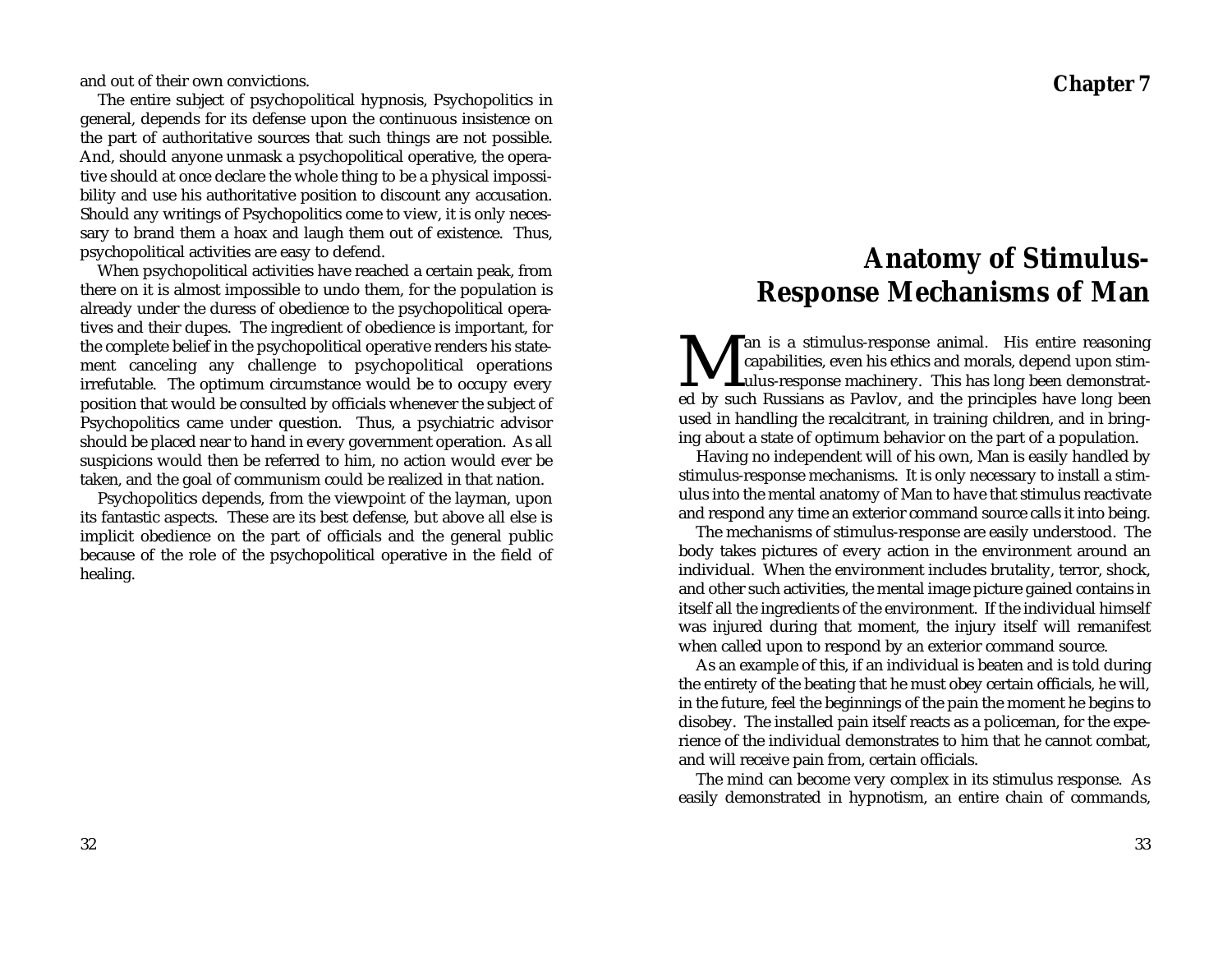having to do with a great many complex actions, can be beaten, shocked, or terrorized into a mind, and will there lie dormant until called into action by some similarity in the circumstances of the environment to the incident of punishment.

The response mechanism need only be reminded of some small part of the stimulus to call into view the mental image picture and cause the body to remember the pain connected with the "incident of punishment". But so long as the individual obeys the picture, or follows the commands of the stimulus implantation he is free from pain.

The behavior of children is regulated in this fashion in every civilized country. The father, finding himself unable to bring about immediate obedience and training on the part of his child, resorts to physical violence, and after administering punishment of a physical nature to the child on several occasions, is gratified to experience complete obedience on the part of the child each time the father speaks. In that parents are wont to be lenient with their children, they seldom administer sufficient punishment to bring about optimum obedience. The ability of the organism to withstand punishment is great. Complete and implicit response can be gained only by stimuli sufficiently brutal to injure the organism. The Kossack method of breaking wild horses is a good example. The horse will not restrain itself or take any of its rider's commands. The rider, wishing to break it, mounts and smashes a flask of strong Vodka between the horse's ears. The horse, struck to its knees, its eyes filled with alcohol, mistaking the dampness for blood, instantly and thereafter gives its attention to the rider and never needs further breaking. Difficulty in breaking horses is occasioned only when light punishments are administered. You often hear some mawkish sentimentality about "breaking the spirit", but what you want here is an obedient horse, and sufficient brutality brings about an obedient horse.

The stimulus-response mechanisms of the body are such that the pain and the command subdivide so as to counter each other. The mental image picture of the punishment will not become effective upon the individual unless the command content is disobeyed. It is pointed out in many early Russian writings that this is a survival mechanism. It has already been well and thoroughly used in the survival of communism.

It is only necessary to deliver into the organism a sufficient stimulus to gain an adequate response.

So long as the organism obeys the stimulus whenever it is restimulated in the future, it does not suffer from the pain of the stimulus. But should it disobey the command content of the stimulus, the stimulus reacts to punish the individual. Thus, we have an optimum circumstance, and one of the basic principles of Psychopolitics. A sufficiently installed stimulus will thereafter remain as a police mechanism within the individual to cause him to follow the commands and directions given to him. Should he fail to follow these commands and directions, the stimulus mechanism will go into action. As the commands are there with the moment of duress, the commands themselves need never be repeated, and if the individual were to depart thousands of miles away from the psychopolitical operative, he will still obey the psychopolitical operative, or, himself, become extremely ill and in agony. These principles, refined from the earliest days of Pavlov, by constant and continuous Russian development, have, at last, become of enormous use to us in our conquest. Less modern and well-informed countries of Earth, lacking this mechanism, fail to understand it, and coaxed into somnolence by our own psychopolitical operatives, who discount and disclaim it, cannot avoid succumbing to it.

The body is less able to resist a stimulus if it has insufficient food and is weary. Therefore, it is necessary to administer all such stimuli to individuals when their ability to resist has been reduced by privation and exhaustion. Refusal to let them sleep over many days, or denying them adequate food, produces an optimum state for the receipt of a stimulus. If the person is then given an electrical shock, and is told while the shock is in action that he must obey and do certain things, he has no choice but to do them, or to reexperience, because of his mental image picture of it, the electric shock. This highly scientific and intensely workable mechanism cannot be overestimated in the practice of psychopolitics.

Drugging the individual produces an artificial exhaustion, and if he is drugged, or shocked and beaten, and given a string of commands, his loyalties can be definitely rearranged. This is P.D.H., or Pain-Drug Hypnosis.

The psychopolitical operative in training should be thoroughly versed in the subject of hypnotism and post-hypnotic suggestion. He should pay particular attention to the "forgetter mechanism" aspect of hypnotism, which is to say, implantation in the unconscious mind.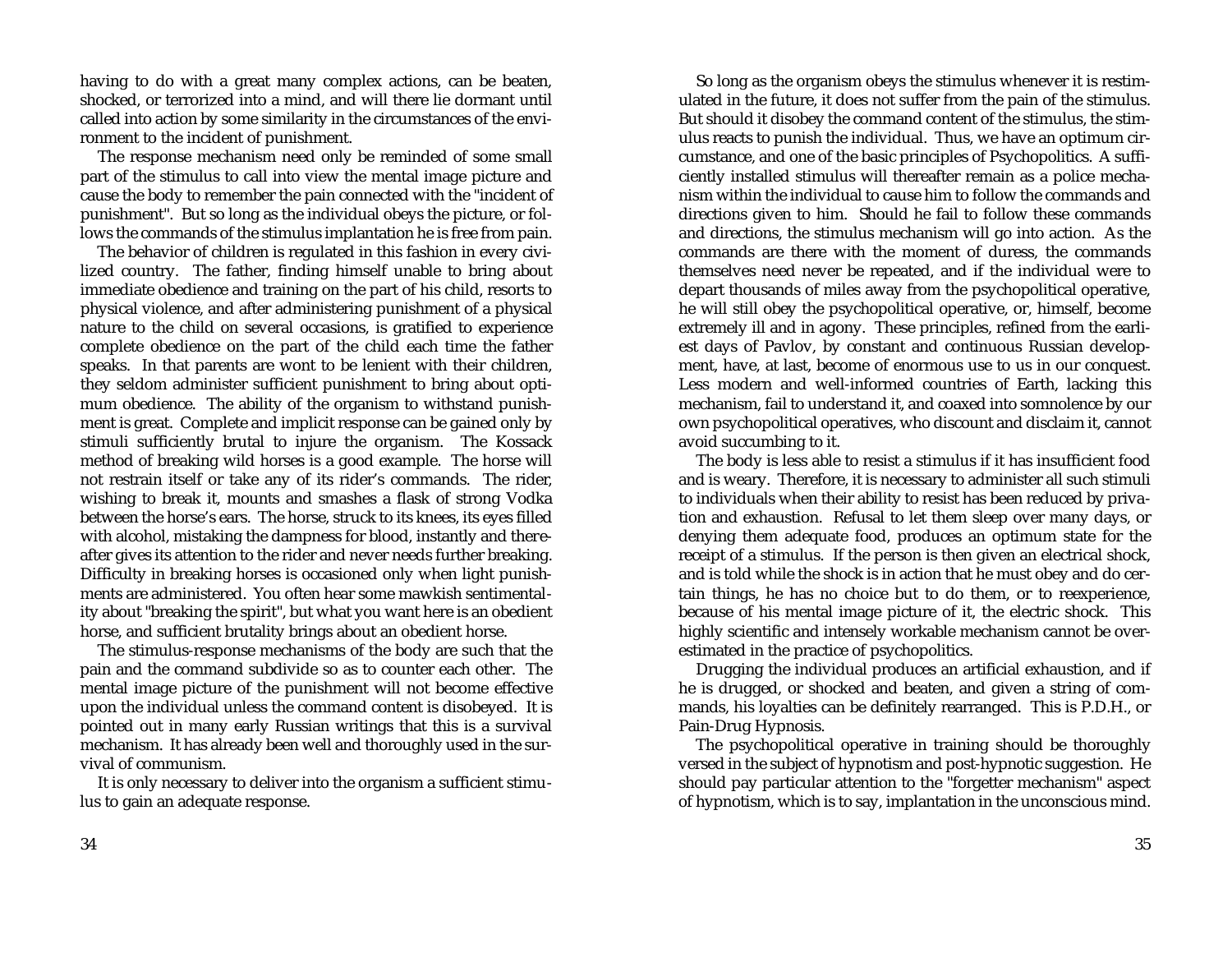He should note particularly that a person given a command in an hypnotic state, and then told when still in that condition to forget it, will execute it on a stimulus-response signal in the environment after he has "awakened" from his hypnotic trance.

Having mastered these details fully, he should, by practicing upon criminals and prisoners, or inmates available to him, produce the hypnotic trance by drugs, and drive home post-hypnotic suggestions by pain administered to the drugged person. He should then study the reactions of the person when "awakened", and should give him the stimulus-response signal which would throw into action the commands given while the subject was in a drugged state of duress. By much practice he can then learn the threshold dosages of various drugs, and the amount of duress in terms of electric shock or addition drug shock necessary to produce the optimum obedience to the commands. He should also satisfy himself that there is no possible method known to Man—there must be no possible method known to Man—of bringing the patient into awareness of what has happened to him, keeping him in a state of obedience and response while ignorant of its cause.

Using criminals and prisoners, the psychopolitical operative in training should then experiment with duress in the absence of privation, administering electric shocks, beatings, and terror-inducing tactics, accompanied by the same mechanisms as those employed in hypnotism, and watch the conduct of the person when no longer under duress.

The operative in training should carefully remark those who show a tendency to protest, so that he may recognize possible recovery of memory of the commands implanted. Purely for his own education, he should then satisfy himself as to the efficacy of brain surgery in disabling the nonresponsive prisoner.

The boldness of the psychopolitical operative can be increased markedly by permitting back into society persons who have been given pain-drug hypnosis and who have demonstrated symptoms of rebelling or reinstating themselves in the society, if only to observe how the label of "insanity" continues to discredit and discount the statements of such persons.

Exercises in bringing about insanity seizures at will, simply by demonstrating a signal to persons upon whom pain-drug hypnosis has been used, and exercises in making the seizures come about through talking to certain persons in certain places and times should also be used.

Brain surgery, as developed in Russia, should also be practiced by the psychopolitical operative in training, to give him full confidence in 1) the crudeness with which it can be done, 2) the certainty of erasure of the stimulus-response mechanism itself, 3) the production of imbecility, idiocy, and discoordination on the part of the patient, and 4) the comparative lack of comment or public indignation occasioned by casualties in brain surgery.

Exercises in sexual attack on patients should be practiced by the psychopolitical operative to demonstrate the inability of the patient under pain-drug hypnosis to recall the attack that has indoctrinated him with a lust for further sexual activity. Sex, in all animals, is a powerful motivator, and is no less so in the animal Man. The occasioning of sexual liaison between females of a target family and wellchosen males, under the control of the psychopolitical operative, must be demonstrated to be possible with complete security for the psychopolitical operative, thus putting into his hands an excellent weapon for the breaking down of familial relations and consequent public disgrace for the psychopolitical target.

Just as a dog can be trained, so can a man be trained. Just as a horse can be trained, so can a man be trained. Sexual lust, masochism, and any other desirable perversion can be induced by pain-drug hypnosis and the techniques of Psychopolitics.

The changes of loyalties, allegiances, and sources of command can be occasioned easily by psychopolitical technologies, and these should be practiced and understood by the psychopolitical operative before he begins to tamper with psychopolitical targets of any magnitude or importance.

The actual simplicity of the subject of pain-drug hypnosis, the use of electric shock, drugs, insanity-producing injections, and other materials, should be masked entirely by technical nomenclature, by the insistence on future benefit to the patient, by an authoritarian pose and position, and by a careful cultivation and acquisition of governmental positions in the country to be conquered.

Although the psychopolitical operative working in universities where he can direct curricula of psychology classes is often tempted to teach some of the principles of Psychopolitics to the susceptible students in the psychology classes, he is enjoined not to do so. He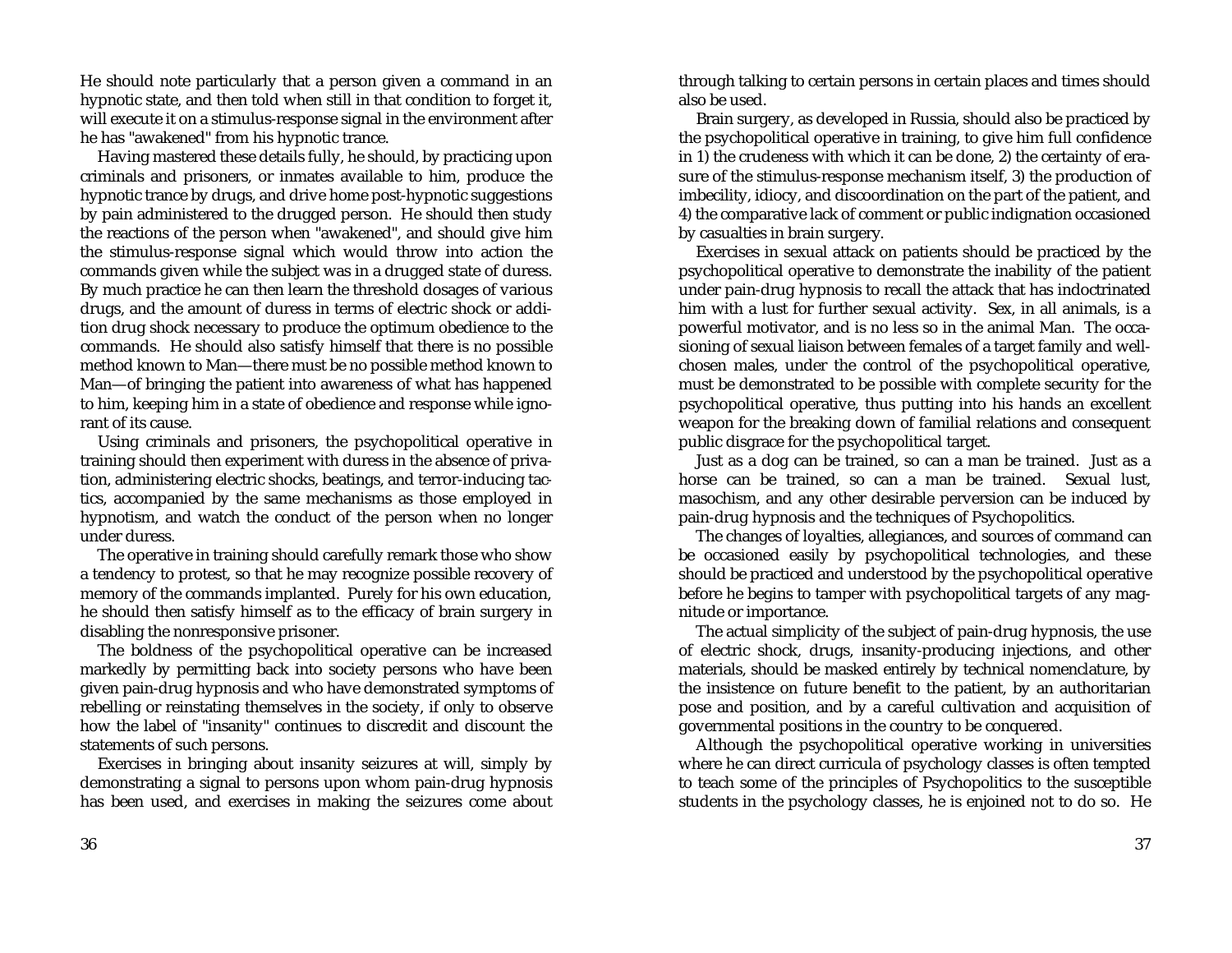must limit his variations on the teaching of psychology to transmitting the tenets of communism under the guise of psychology and do so in a way that will cause the students to accept Communist tenets as their own idea or as modern scientific thinking. The psychological operative must not at any time educate students thoroughly in stimulus-response mechanisms, and must not impart to them, save those who are to become his fellow workers, the exact principles of Psychopolitics. It is not necessary to do so, and it is dangerous.

## **Degradation, Shock, and Endurance**

**Example 3** egradation and conquest are companions. In order to be conquered, a nation must be degraded, either by acts of war, by being overrun, by being forced into humiliating treaties of peace, or by the treatment of h egradation and conquest are companions. In order to be conquered, a nation must be degraded, either by acts of war, by being overrun, by being forced into humiliating treaties of conqueror. However, degradation can be accomplished much more insidiously and much more effectively by consistent and continual defamation.

Defamation is the best and foremost weapon of Psychopolitics on the broad field. Continual and constant degradation of national leaders, national institutions, national practices, and national heroes must be systematically carried out, but this is the chief functions of Communist Party Members, in general, not the psychopolitician.

The psychopolitician's realm of defamation and degradation is Man himself. By attacking the character and morals of Man himself, and by bringing about, through contamination of youth, a general degraded feeling, command of the populace is facilitated to a marked degree.

There is a curve of degradation that leads downward to a point where the endurance of an individual is almost at an end, and any sudden action toward him will place him in a state of shock. Similarly, a soldier held prisoner can be abused, denied, defamed, and degraded until the slightest motion on the part of his captors will cause him to flinch. Similarly, the slightest word on the part of his captors will cause him to obey, or vary his loyalties and beliefs. Given sufficient degradation, a prisoner can be caused to murder his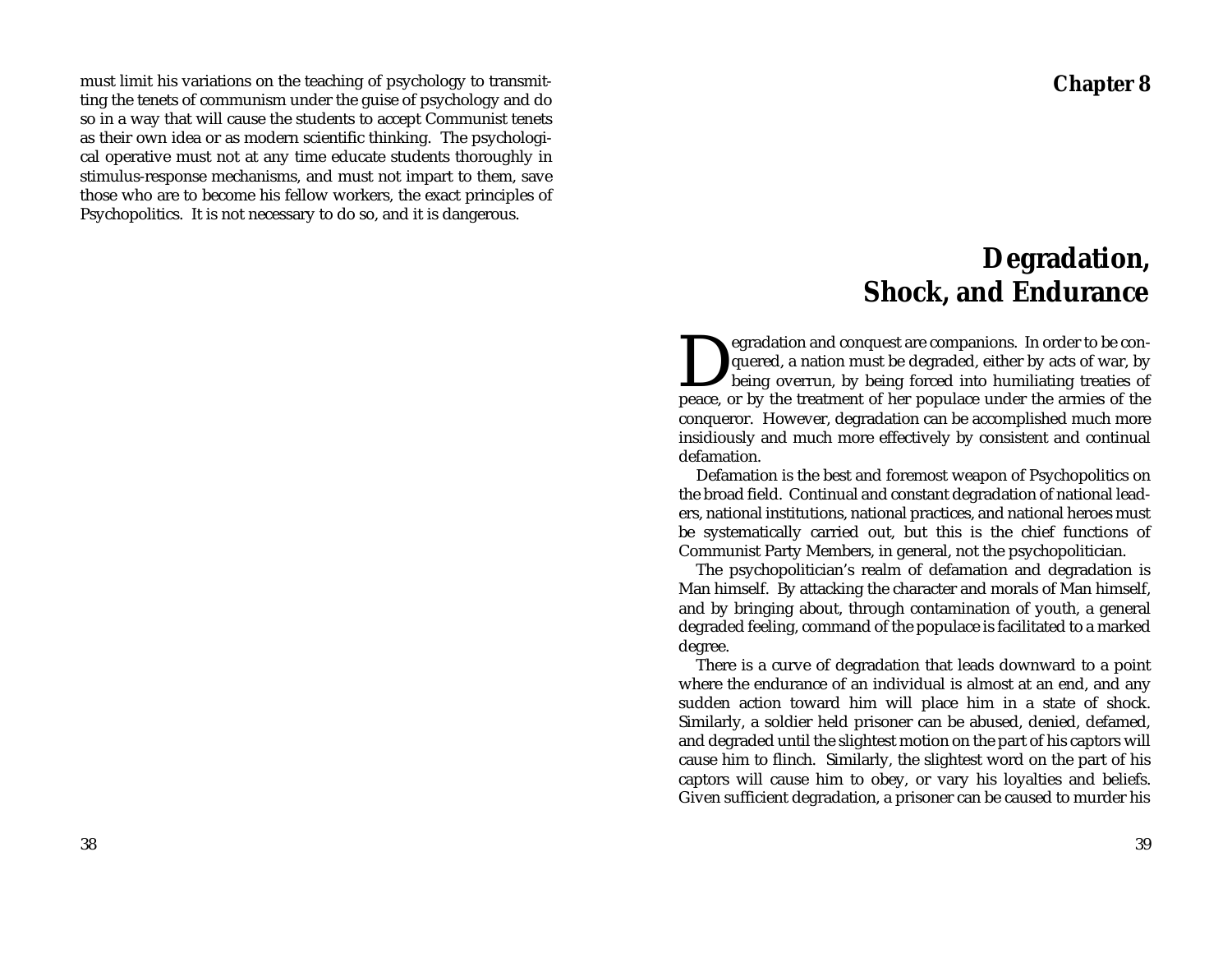fellow countrymen in the same stockade. Experiments on German prisoners have lately demonstrated that after seventy days of filthy food, little sleep, and nearly untenable quarters, the least motion toward the prisoner will bring about a state of shock beyond his endurance threshold and will cause him to receive hypnotically anything said to him. Thus, it is possible, in an entire stockade of prisoners numbering into the thousands, to bring about a state of complete servile obedience, and without having to personally address each one, to pervert their loyalties and implant in them adequate commands to ensure their future conduct, even after their release to their own people.

By lowering the endurance of a person, a group, or a nation, and by constant degradation and defamation, a state of shock can be induced that will cause an adequate response to any command.

The first thing to be degraded in any nation is the state of Man himself. Nations that have high ethical tone are difficult to conquer. Their loyalties are hard to shake, their allegiance to their leaders is fanatical, and what they usually call their spiritual integrity cannot be violated by duress. It is not efficient to attack a nation in such a frame of mind. It is the basic purpose of Psychopolitics to reduce that state of mind to a point where it can be ordered and enslaved. Thus, the first target is Man himself. He must be degraded from a spiritual being to an animalistic reaction pattern. He must think of himself as an animal, capable only of animalistic reactions. He must no longer think of himself, or of his fellows, as capable of "spiritual endurance", or nobility.

The best approach toward degradation in its first stages is the propaganda of "scientific approach" to Man. Man must be consistently demonstrated to be a mechanism without individuality, and the idea must be programmed into a populace under attack that Man's individualistic reactions are the products of mental derangement. The populace must be made to believe that every individual within it who rebels in any way, shape, or form against efforts and activities to enslave the whole, must be considered to be a deranged person whose eccentricities are neurotic or insane, and who must be referred at once to the treatment of a psychopolitician (licensed as a mental healer).

An optimum maneuver in such a program of degradation is to address itself to the military forces of the nation, and disabuse them rapidly from any belief other than that the disobedient one must be subjected to "mental treatment". The enslavement of a population can fail only if these rebellious individuals are left to exert their individual influence upon their fellow citizens, sparking them into rebellion, calling into account their past nobility and ideals of freedom. Unless these restless individuals are stamped out and given into the hands of psychopolitical operatives early in the game, there will be nothing but trouble as the conquest continues.

The officials of the government, students, readers, partakers and providers of entertainment, must all be indoctrinated, by whatever means, into the complete belief that the restless, the ambitious, the natural leaders, are suffering from environmental maladjustments, which can be healed only by recourse to psychopolitical operatives in the guise of mental healers.

By thus degrading the general belief in the status of Man it is relatively simple, with cooperation from the economic salients being driven into the country, to drive citizens apart, one from another, to bring into question the wisdom of their own government, and to cause them to beg actively for a takeover.

The educational programs of Psychopolitics must, at every hand, seek out the levels of youth who will become the leaders in the country's future, and educate them into a belief in the animalistic nature of Man. This must be made fashionable. They must be taught to frown upon ideas, upon individual endeavor. They must be taught, above all things, that the salvation of Man is to be found only through his perfect adjustment to this environment.

This educational program in the field of Psychopolitics can best be followed by bringing about a compulsory training in some subject such as psychology or other mental practice, and seeing to it that each broad program of psychopolitical training is supervised by a psychiatrist who is a trained psychopolitical operative.

As it seems that the church is the most ennobling influence in foreign nations, each and every branch and activity of each and every church, must, one way or another, be discredited. Religion must be made unfashionable by our demonstrating broadly, through psychopolitical indoctrination, that the soul is nonexistent, and that Man is an animal. The lying mechanisms of Christianity lead man to foolishly brave deeds. By teaching them that there is a life hereafter, the church minimizes the liability of courageous acts during this lifetime.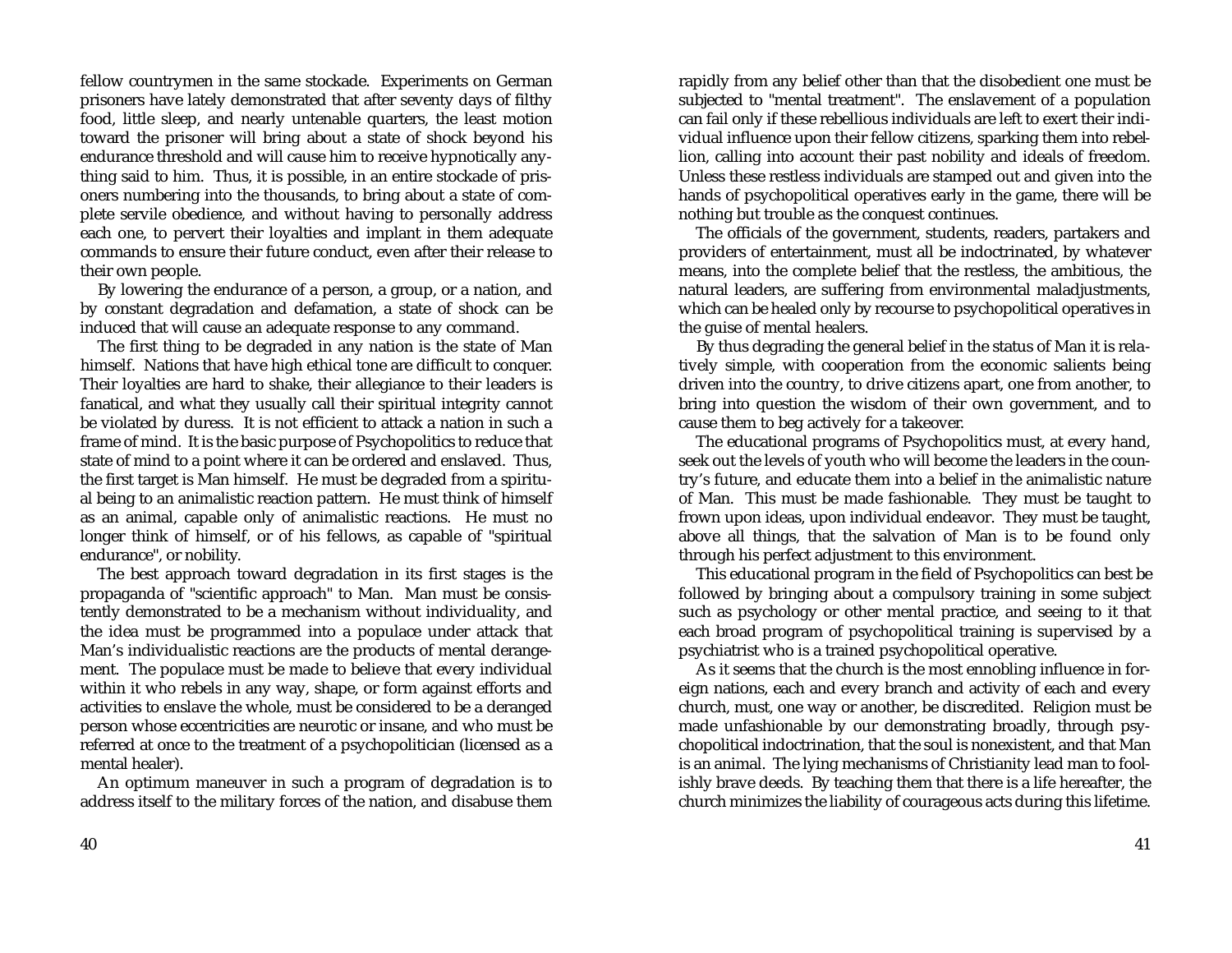And the liability of any act must be markedly increased if a populace is to be obedient. Thus, there must be no standing belief in the church, and the power of the church must be denied at every opportunity.

The psychopolitical operative, in his program of degradation, should at all times bring into question any family that is deeply religious, and, should any neurosis or insanity be occasioned in that family, he should blame and hold responsible their religious connections for the neurotic or psychotic condition. Religion must be made synonymous with neurosis and psychosis. People who are deeply religious would be less and less held likely to be responsible for their own sanity, and should more and more be relegated to the ministrations of psychopolitical operatives.

By perverting the institutions of a nation and bringing about a general degradation, by interfering with the economics of a nation to the degree that privation and depression become commonplace, only minor shocks will be necessary to produce, on the populace as a whole, an obedient reaction or an hysteria. Thus, the mere threat of war, the mere threat of bombings, could cause the population to sue instantly for peace. It is a long and arduous road for the psychopolitical operative to achieve this state of mind on the part of a whole nation, but no more than twenty or thirty years should be necessary to run the entire program. Having to hand, as we do, weapons with which to accomplish the goal.

#### **Chapter 9**

## **The Organization of Mental Health Campaigns**

Sychopolitical operatives should at all times be alert to the opportunity to organize mental health clubs or groups "for the betterment of the community." By thus inviting the cooperation of the population as a whole in me sychopolitical operatives should at all times be alert to the opportunity to organize mental health clubs or groups "for the betterment of the community." By thus inviting the cooperaly guided, can bring enough legislative pressure on the government to secure the position of the psychopolitical operative, and to obtain for him government grants and facilities, thus bringing a government to finance its own downfall.

Mental health organizations must carefully delete from their ranks anyone actually proficient in the handling or treatment of mental health. Thus priests, ministers, actually trained psychoanalysts, good hypnotists, or trained Dianeticists must be excluded. These, with some cognizance of the subject of mental aberration and its treatment, and with some experience in observing the mentally deranged, if allowed in large numbers within institutions, and if permitted to receive literature, would, sooner or later, become suspicious of the activities carried on by the psychopolitical operative. These must be defamed and excluded as "untrained", "unskillful", "quacks", or "perpetrators of hoaxes".

No mental health movement with actual goals of mental therapy should be allowed to continue in existence in any nation. For instance, the use of Chinese acupuncture in the treatment of mental and physical derangement must, in China, be stamped out and discredited thoroughly, as it has some efficacy, and, more importantly, its practitioners understand, through long acquaintance with it,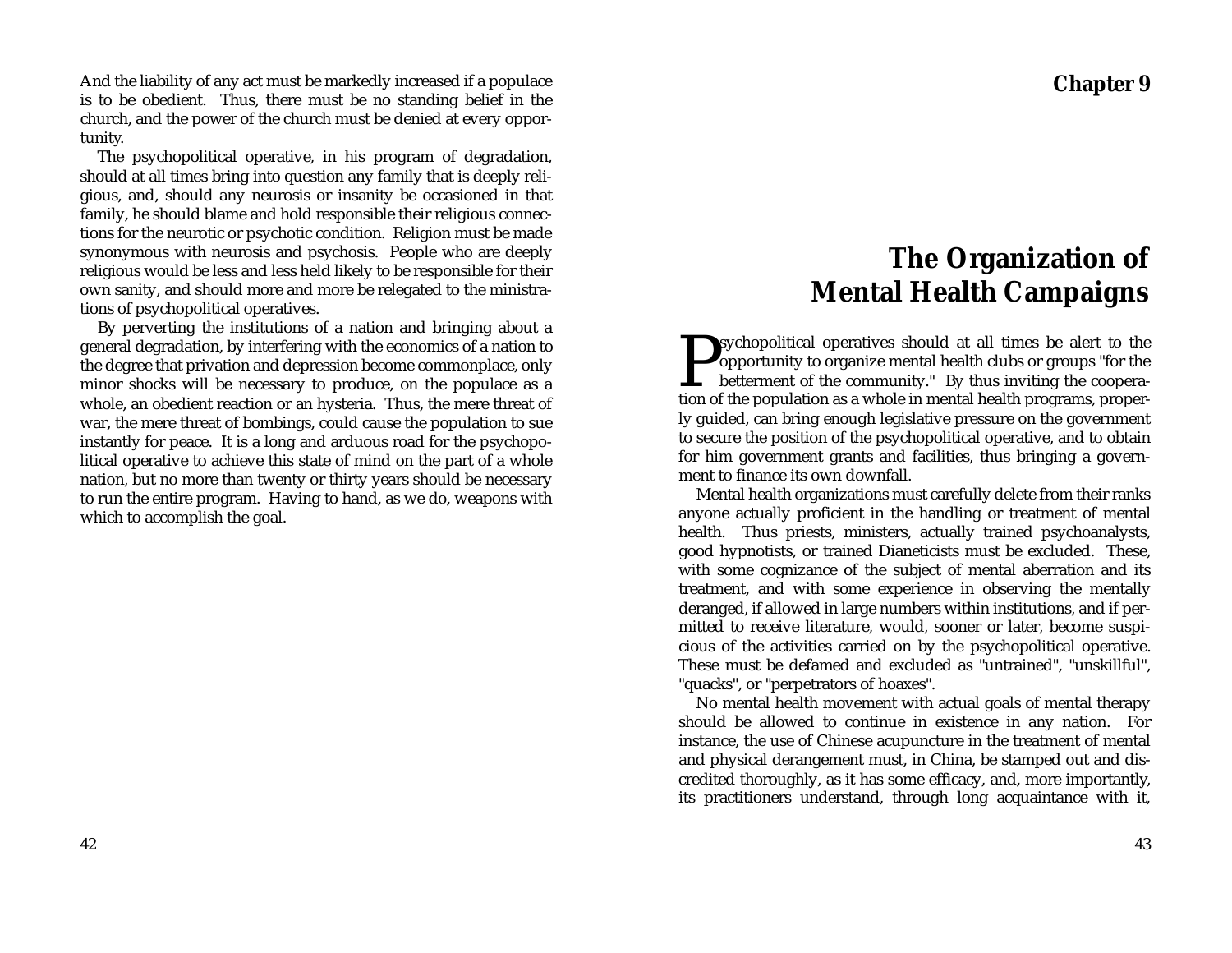many of the principles of actual mental health and aberration.

In the field of mental health, the psychopolitician must occupy, and continue to occupy, through various means, the authoritative position on the subject. There is always the danger that problems of mental health may be resolved by some individual or group, which might then discredit the program of the psychopolitical operative in his mental health clubs.

City officials, socialites, and other outstanding individuals uninformed on the subject of mental health, should be invited to full participation in the activity of mental health groups. But the sole aim of this activity should be to finance better facilities for the psychopolitical practitioner. To these groups it must be continually stressed that the entire subject of mental illness is so complex that none of them, certainly, could understand any part of it. Thus, the club should be kept on a social and financial level.

Where groups interested in the health of the community have already been formed, they should be infiltrated and taken over, and if this is not possible, they should be discredited, and the officialdom of the area should be invited to stamp them out as dangerous.

When a hostile group dedicated to mental health is discovered, the psychopolitician should have recourse to peyote, mescaline, and other drugs that cause temporary insanity. He should send persons, preferably those well under his control, into the mental health group, whether founded on Christian Science, Dianetics, or faith preaching, to demonstrate their abilities upon this new person. These, in demonstrating their abilities, will usually act with enthusiasm. Midway in the course of their treatment, a quiet injection of peyote, mescaline, or other drug, or an electric shock, administered by a psychopolitician, will produce the symptoms of insanity in the patient that has been sent to the target group. The patient thus demonstrating momentary insanity should immediately be reported to the police and taken away to some area of incarceration managed by psychopolitical operatives, and so placed out of sight. Officialdom will thus come to believe that this group drives individuals insane by their practices, and the practices of the group will then be despised and prohibited by law.

The values of a widespread mental health organization are manifest when one realizes that any government can be forced to provide facilities for psychopolitical operatives in the form of psychiatric wards in all hospitals, in national institutions totally in the hands of psychopolitical operatives, and in the establishment of clinics where youth can be contacted and forced into better alignment with the purposes of Psychopolitics.

Such groups form a political force, which can then legalize any law or authority desired by the psychopolitical operative.

The securing of authority over such mental health organizations is managed mainly by appeal to education. A psychopolitical operative should make sure that those psychiatrists he controls, those psychologists whom he has under his orders, have been trained for an excessively long period of time. The longer the training period that can be required, the safer the psychopolitical program, since no new group of practitioners can arise to uncover and embarrass psychopolitical programs. Furthermore, the groups themselves cannot hope to obtain any full knowledge of the subject, not having behind them many, many years of intensive training.

Vienna has been carefully maintained as the home of psychopolitics, since it was the home of Psychoanalysis. Although our activities have long since dispersed any of the gains made by Freudian groups, and have taken over these groups, the proximity of Vienna to Russia, where Psychopolitics is operating abroad, and the necessity "for further study" by psychopolitical operatives in the birthplace of Psychoanalysis, makes periodic contacts with headquarters possible. Thus, the word "psychoanalysis" must be stressed at all times, and must be pretended to be a thorough part of the psychiatrist's training.

Psychoanalysis profits greatly from its possession of a vocabulary, and a workability that is sufficiently poor to avoid recovery of psychopolitical implantations. It can be made fashionable throughout mental health organizations, and by learning its patter, and by believing they see some of its phenomena, the members of mental health g roups can believe themselves conversant with mental health. Because its stress is sex, it is, itself, an adequate defamation of character, and serves the purposes of degradation well. Thus, in organizing mental health groups, the literature furnished such groups should be psychoanalytical in nature.

If a group of persons interested in suppressing juvenile delinquency and in caring for the insane (and indirectly the promotion of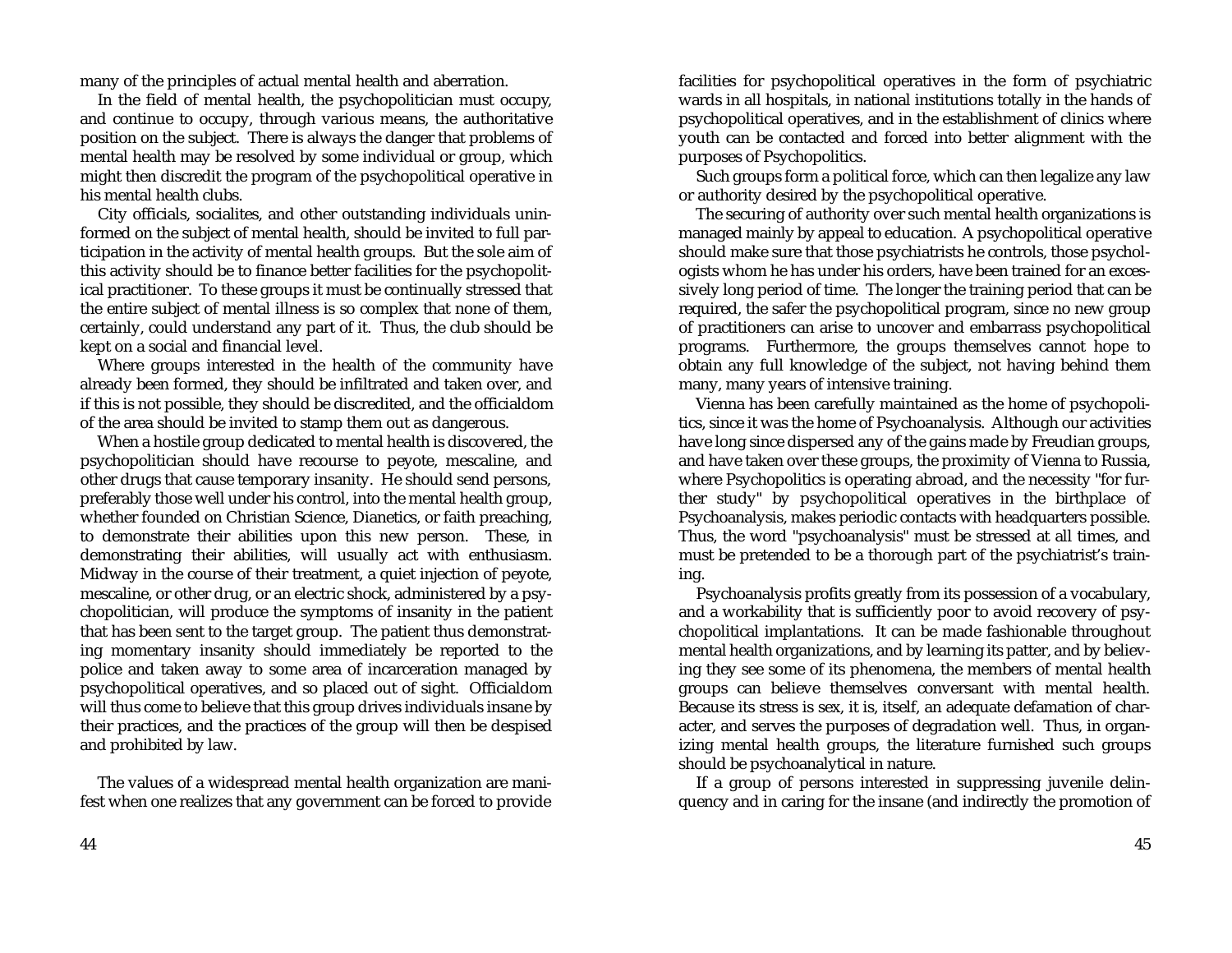psychopolitical operatives and their actions) can be formed in every major city of a country under conquest, the success of a psychopolitical program is assured, since these groups seem to represent a large segment of the population. By continual exposure to the airing of propaganda on the subject of dope addiction, homosexuality, and depraved conduct on the part of the young, even the judges of a country can become suborned into reacting violently against the youth of the country, thus misarranging the youth and gaining their support for our goals at the same time.

The communication lines of psychopolitics, if such mental health organizations can be well established in a country, can thus run from its most prominent citizens to its government. It is not too much to hope that the influence of such groups could bring about a psychiatric ward in every hospital in the land, and psychiatrists in every company and regiment of the nation's army, and whole government institutes manned entirely by psychopolitical operatives, into which ailing government officials could be placed, to the advantage of the psychopolitician.

If a psychiatric ward could be established in every hospital in every city in a nation, it is certain that, at one time or another, every prominent citizen of the nation could come under the ministrations of psychopolitical operatives or their dupes.

The validation of a need for psychiatric evaluations in the armed forced and security-minded institutions of the nation under conquest could bring about a flow and fund of information unlike any other program imaginable. If every pilot who flies a new plane could come under the questioning of a psychopolitical operative, if the compiler of every plan of military action could thus come under the review of psychopolitical operatives, the simplicity with which information can be extracted by the use of certain drugs, without the after-knowledge of the soldier, would entirely cripple any overt action toward communism. If the nation could be educated into turning over to psychopolitical operatives every recalcitrant or rebellious soldier, it would lose its best fighters. Thus, the advantage of mental health organizations could be seen, for these, by exerting an apparent pressure against the government (in the public interest, of course), can achieve these ends and goals.

The financing of a psychopolitical operation is difficult unless it is

done by the citizens and government. Although vast sums of money can be obtained from private patients, and from relatives who wish persons put away, it is, nevertheless, difficult to obtain millions, unless the government itself is cooperating. The cooperation of the government needed to obtain these vast sums of money is best obtained by the organization of mental health groups composed of leading citizens who bring their lobbying abilities to bear against the nation's government. Thus can many programs be financed that might otherwise have had to be set aside by the psychopolitician.

The psychopolitical operative should exert consistent and continual effort toward forming and continuing in action innumerable mental health groups.

The psychopolitical operative should also spare no expense in smashing out of existence, by whatever means, any actual healing group, such as that of acupuncture, in China; such as Christian Science, Dianetics, and faith healing, in the United States; such as Catholicism in Italy and Spain; and the practical psychological groups of England.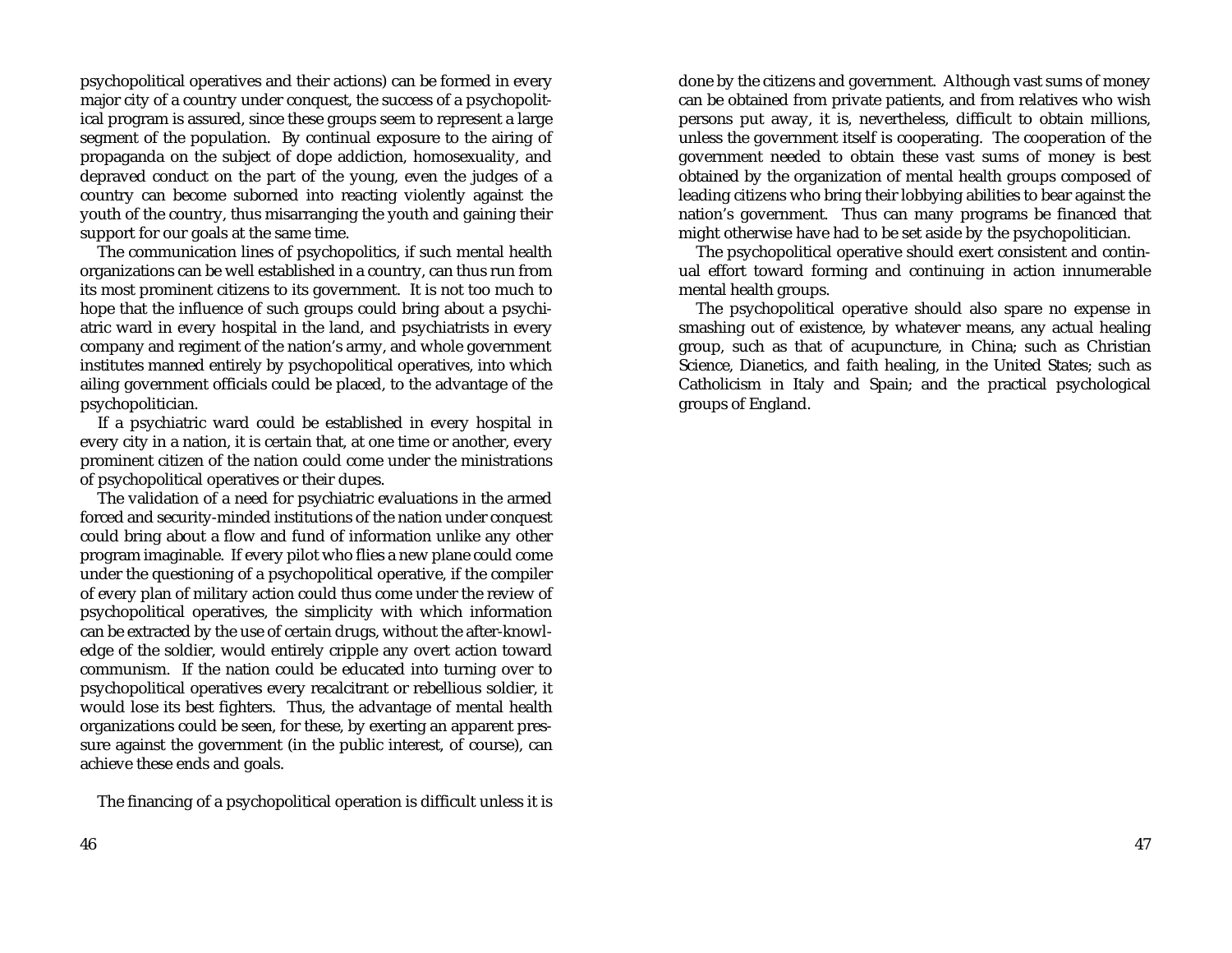#### **Conduct Under Fire**

 $\prod_{\text{be att:}}$ he psychopolitician may well find himself under attack as an individual or a member of a group. He may be attacked as a Communist through some leak in the organization, or he may be attacked for malpractice. He may be attacked by the families of people whom he has injured. In all cases his conduct in the situation should be calm and aloof. He should have behind him the authority of many years of training, and he should have participated fully in the building of defenses in the field of insanity which give him the sole claim to expertise on conditions of the mind.

If he has not done his work well, an individual psychopolitician may be exposed by hostile groups. These may call into question the efficacy of psychiatric treatment such as shock, drugs, and general treatment. Not one of the cases cited need be real, but they should be documented and printed in such a fashion as to form excellent court evidence.

When his allegiance is attacked, the psychopolitical operative should explain his connection with Vienna on the grounds that Vienna is the place of study for all important matters of the mind.

More importantly, he should laugh into scorn, by reason of his authority, the sanity of the person attacking him, and if the psychopolitical archives of the country are adequate many defamatory data can be unearthed and presented as a rebuttal, if needed.

Should anyone attempt to expose psychotherapy as a psychopolitical activity, the best defense is calling into question the sanity of the attacker. The next best defense is authority. The next best defense is a validation of psychiatric practices in terms of long and impressive figures. The next best defense is the actual removal of the attacker by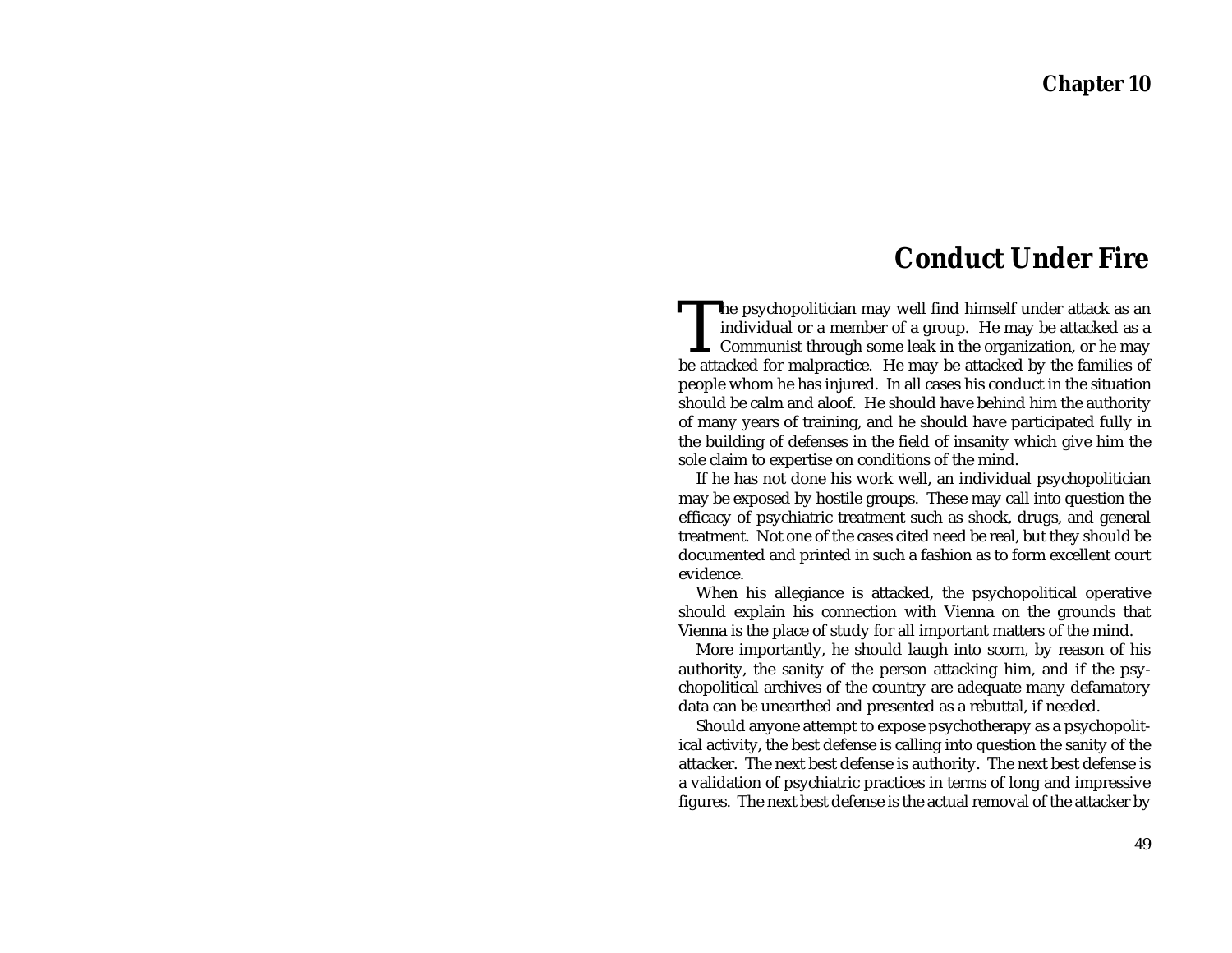giving him, or them, treatment sufficient to being about a period of insanity for the duration of the trial. This, more than anything else, would discredit them, but it is extremely dangerous to manage.

Psychopolitics should avoid murder and violence, unless it is done in the safety of the institution, on persons who have been proven to be insane. Where institution deaths appear to be unnecessary, or to rise in "unreasonable numbers", political capital might be made of this by city officials or legislature. If the psychopolitical operative, himself, or if his group has done a thorough job, defamatory data concerning the person, or connections, of the would-be attacker should be on file, should be documented, and should be used in such a way as to discourage the inquiry.

After a period of indoctrination, a country will expect insanity to be met by psychopolitical violence. Psychopolitical activities should become the only recognized treatment for insanity. Indeed, this notion can be carried to such lengths that it could be made illegal for electric shock and brain surgery to be omitted in the treatment of a patient.

In order to defend psychopolitical activities, a great complexity should be made of psychiatric, psychoanalytical, and psychological technology. Any hearing should be burdened by terminology too difficult to be transcribed easily. A great deal should be made out of such terms as schizophrenia, paranoia, and other relatively undefinable states.

Psychopolitical tests need not necessarily be in agreement, one to another, where they are available to the public. Various types of insanity should be characterized by difficult terms. The actual state should be made obscure, but this verbiage can insinuate into the court or investigating mind that a scientific approach exists and that it is too complex for him to understand. It is not to be imagined that a judge or a committee of investigation should inquire too deeply into the subject of insanity, since they, themselves, part of the indoctrinated masses, are already intimidated if the psychopolitical activity has managed to become well-documented in magazine horror stories.

In case of a hearing or trial, the awfulness of insanity itself, its threat to society, should be exaggerated until the court or committee believes that the psychopolitical operative is vitally necessary in his post and should not be harassed by the activities of persons who are irrational.

An immediate attack upon the sanity of the attacker before any possible hearing can take place is the very best defense. It should become well known that "only the insane attack psychiatrists." The byword should be built into the society that paranoia is a condition "in which the individual believes he is being attacked by Communists." This defense will be found to be effective.

Part of an effective defense should include the society's entire lack of any real psychotherapy. Any real therapy must be systematically stamped out, since a real psychotherapy might possibly uncover the results of psychopolitical activities.

Jurisprudence, in a capitalistic nation, is so clumsy that cases are invariably tried in their newspapers. We have handled these things much better in Russia, and have uniformly brought people to trial with full confessions already arrived at (having been implanted) before the trail takes place.

Should any whisper or pamphlet against psychopolitical activities be published, it should be laughed into scorn, branded immediately as a hoax, and its perpetrator or publisher should be, at the first opportunity, branded insane, and by the use of drugs the insanity should be confirmed.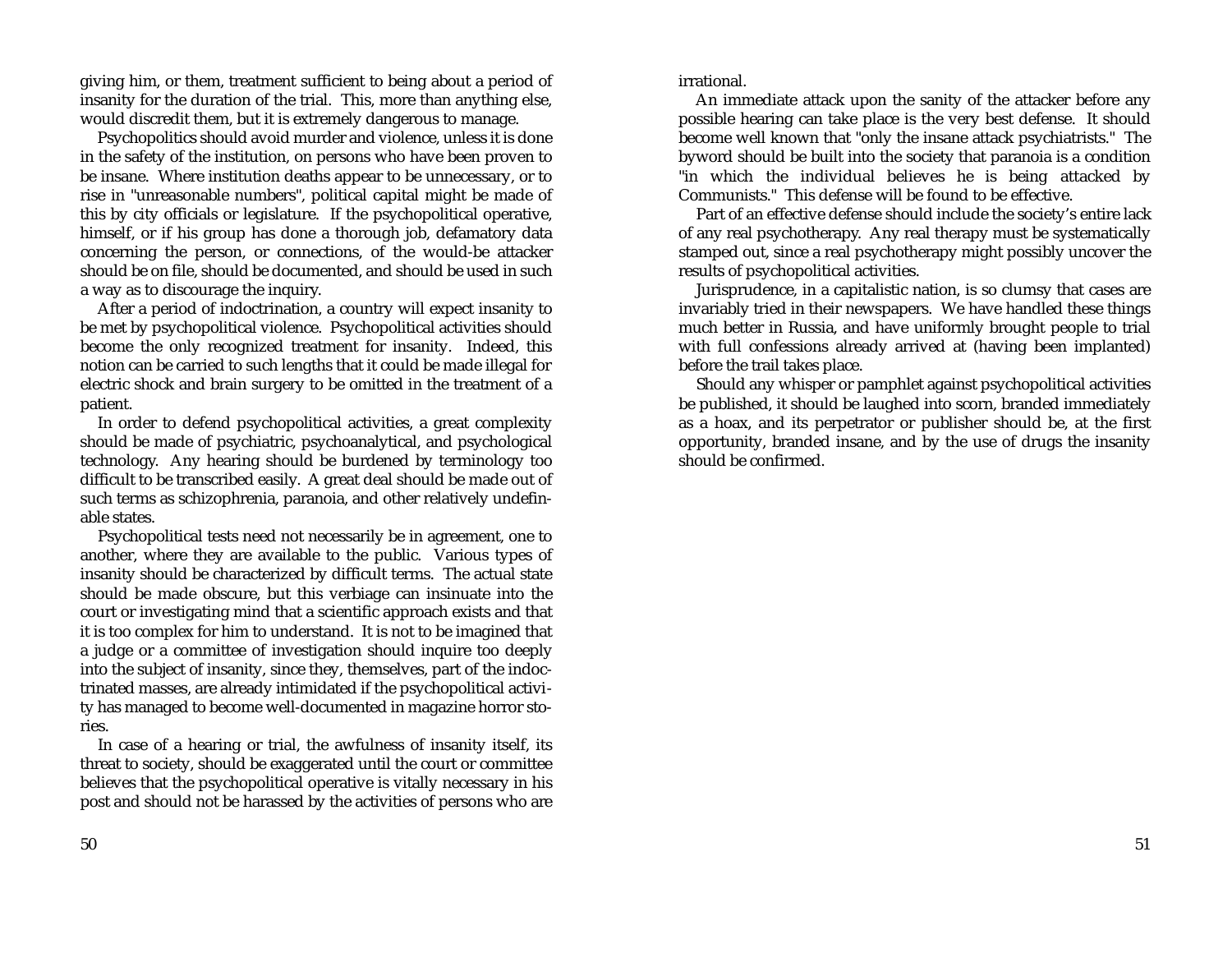## **The Use of Psychopolitics in Spreading Communism**

R eactionary nations are of such a composition that they attack a word without understanding it. As the conquest of a nation by communism depends upon imbuing its population with communistic tenets, it is not necessary that the term "communism" be applied at first to the educative measures employed.

As an example, in the United States we have been able to alter the works of William James, and others, into a more acceptable pattern, and to place the tenets of Karl Marx, Pavlov, Lamarck, and the data of Dialectic Materialism into the textbooks of psychology, to such a degree that anyone making a thorough study of psychology becomes at once a candidate to accept the reasonableness of communism.

As every chair of psychology in the United States is occupied by persons connected with us, or who can be influenced by persons connected with us, the constant employment of such texts is guaranteed. They are given an authoritative ring, and they are carefully taught.

Constant pressure on the legislatures of the United States can bring about legislation to the effect that every student attending a high school or university must have classes in psychology.

Educating broadly the educated strata of the populace into the tenets of communism is thus rendered relatively easy, and when the choice is given them whether to continue in a capitalistic or a Communistic condition, they will see, suddenly, in communism, much more reasonableness than in capitalism, which will now be seen by our own definition.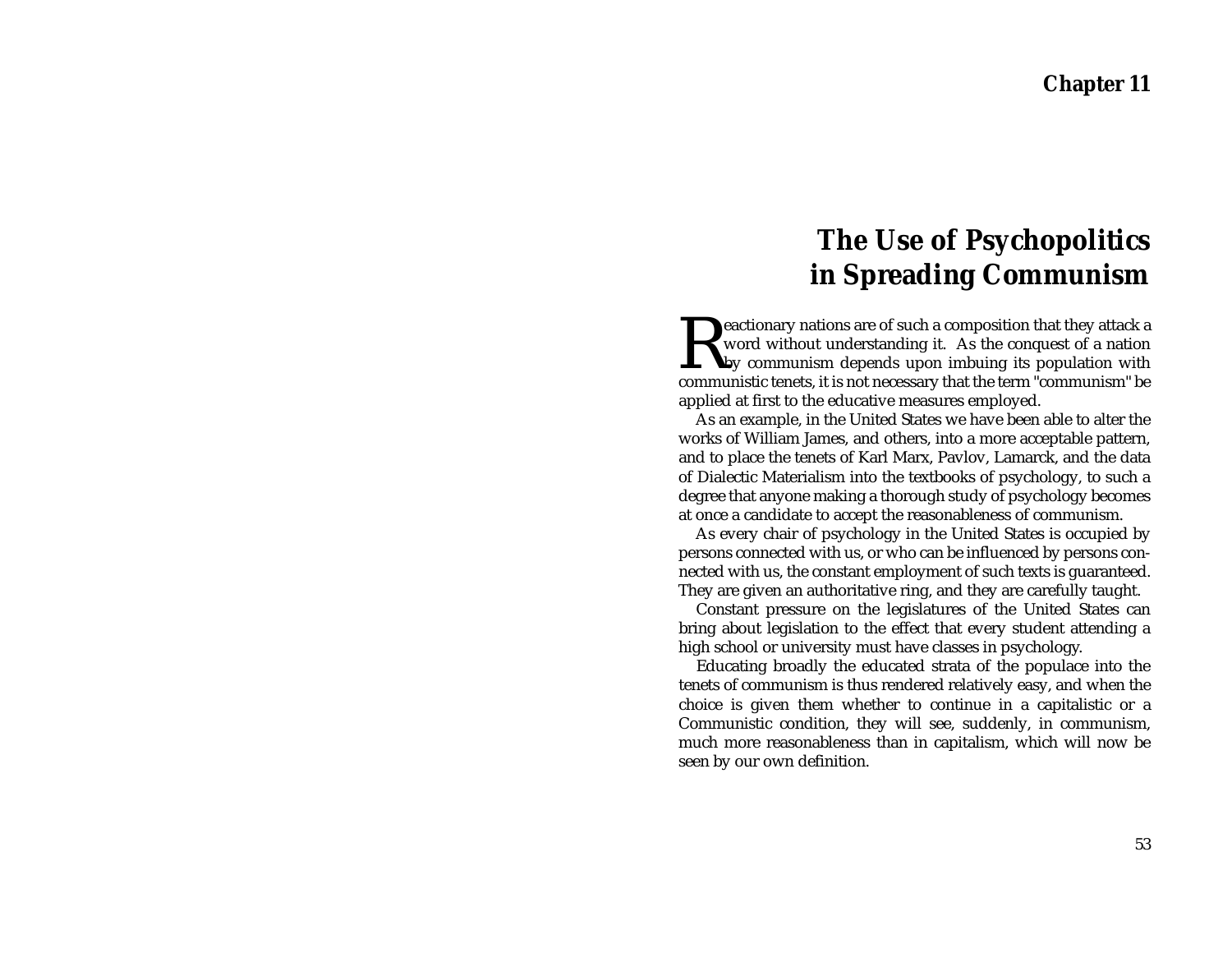#### **Violent Remedies**

s populaces, in general, understand that violence is necessary<br>in the handling of the insane, violent remedies seem to be<br>reasonable. Starting from a relatively low level of violence,<br>such as straitjackets and other restra s populaces, in general, understand that violence is necessary in the handling of the insane, violent remedies seem to be **A**reasonable. Starting from a relatively low level of violence, encroach upon the public diffidence where violence is concerned by adding more and more cruelty to the treatment of the insane.

By increasing the brutality of "treatment", the public expectation of such treatment will be assisted, and the protest of the individual to whom the treatment is given is impossible, since immediately after the treatment he is incapable. The family of the individual under treatment is already suspect for having had in its midst an insane person. The family's protest should be discredited.

The more violent the treatment, the more command value the psychopolitical operative will accumulate. Brain operations should become standard and commonplace. While the figures of actual deaths should be repressed wherever possible, it is nevertheless of no great concern to the psychopolitical operative that many deaths do occur.

Gradually, the public should be educated in electric shock, first by being led to believe that it is very therapeutic, then by believing that it is quieting, then by being informed that electric shock usually injures the spine and teeth, and finally, that it very often kills or at least breaks the spine and removes, violently, the teeth of the patient. It is very doubtful if anyone from the lay levels of the public could tolerate the observation of a single electric shock treatment. Certainly they could not tolerate witnessing a prefrontal lobotomy or transorbital leucotomy. However, they should be brought up to a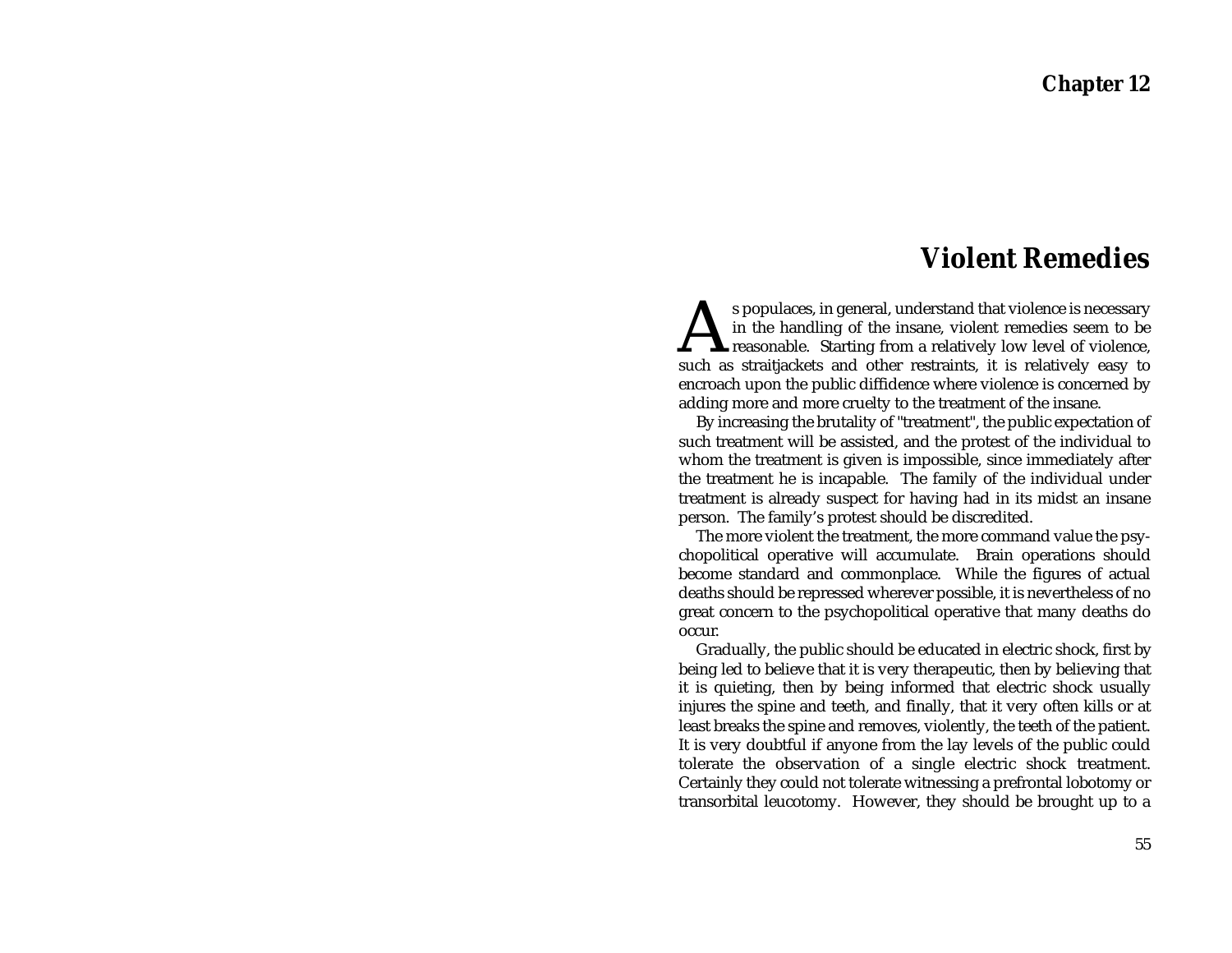level where this is possible, where it is the expected treatment, and where the details, of the treatment itself can be made known, thus adding the psychopolitical prestige.

The more violent the treatment, the more hopeless insanity will seem to be.

The society should be worked up to the level where every recalcitrant young man can be brought into court and assigned to a psychopolitical operative, given electric shocks, and reduced into unimaginative docility for the remainder of his days.

By continuous and increasing advertising of the violence of treatment, the public will at last come to tolerate the creation of zombie conditions to such a degree that they will probably employ zombies, if given to them. Thus a large stratum of the society, particularly that which was rebellious, can be reduced to the service of the psychopolitician.

By various means, a public must at least be convinced that insanity can only be met by shock, torture, deprivation, defamation, discreditation, violence, maiming, death, punishment in all its forms. The society, at the same time, must be educated into the belief that insanity is increasing within its ranks. This creates an emergency and places the psychopolitician in a savior role that will eventually put him in charge of the society.

#### **Chapter 13**

## **The Recruiting of Psycopolitical Dupes**

The psychopolitical dupe is a well-trained individual who serves in complete obedience to the psychopolitical operative.<br>In that nearly all persons in training are expected to undergo a certain amount of treatment in any f serves in complete obedience to the psychopolitical operative. In that nearly all persons in training are expected to undergo a certain amount of treatment in any field of the mind, it is not too difficult to persuade persons in the field of mental healing to subject themselves to mild or minor drugs or shock. If this can be done, a psychological dupe can immediately result from the use of pain-drug hypnosis.

Recruitment into the ranks of "mental healing" can best be done by carefully bringing to it only those healing students who are, to some slight degree, already depraved, or who have been "treated" by psychopolitical operatives.

Recruitment is effected by making the field of mental healing very attractive, financially and sexually.

The amount of promiscuity that can be induced in mental patients can work definitely to the advantage of the psychopolitical recruiting agent. The dupe can thus be induced into many lurid sexual contacts, and these, properly witnessed, can thereafter be used as blackmail material to assist any failure of pain-drug hypnosis in causing him to execute orders.

The promise of unlimited sexual opportunities, the promise of complete dominion over the bodies and minds of helpless patients, the promise of complete lawlessness without detection, can thus attract to "mental healing" many desirable recruits who will willingly fall in line with psychopolitical activities.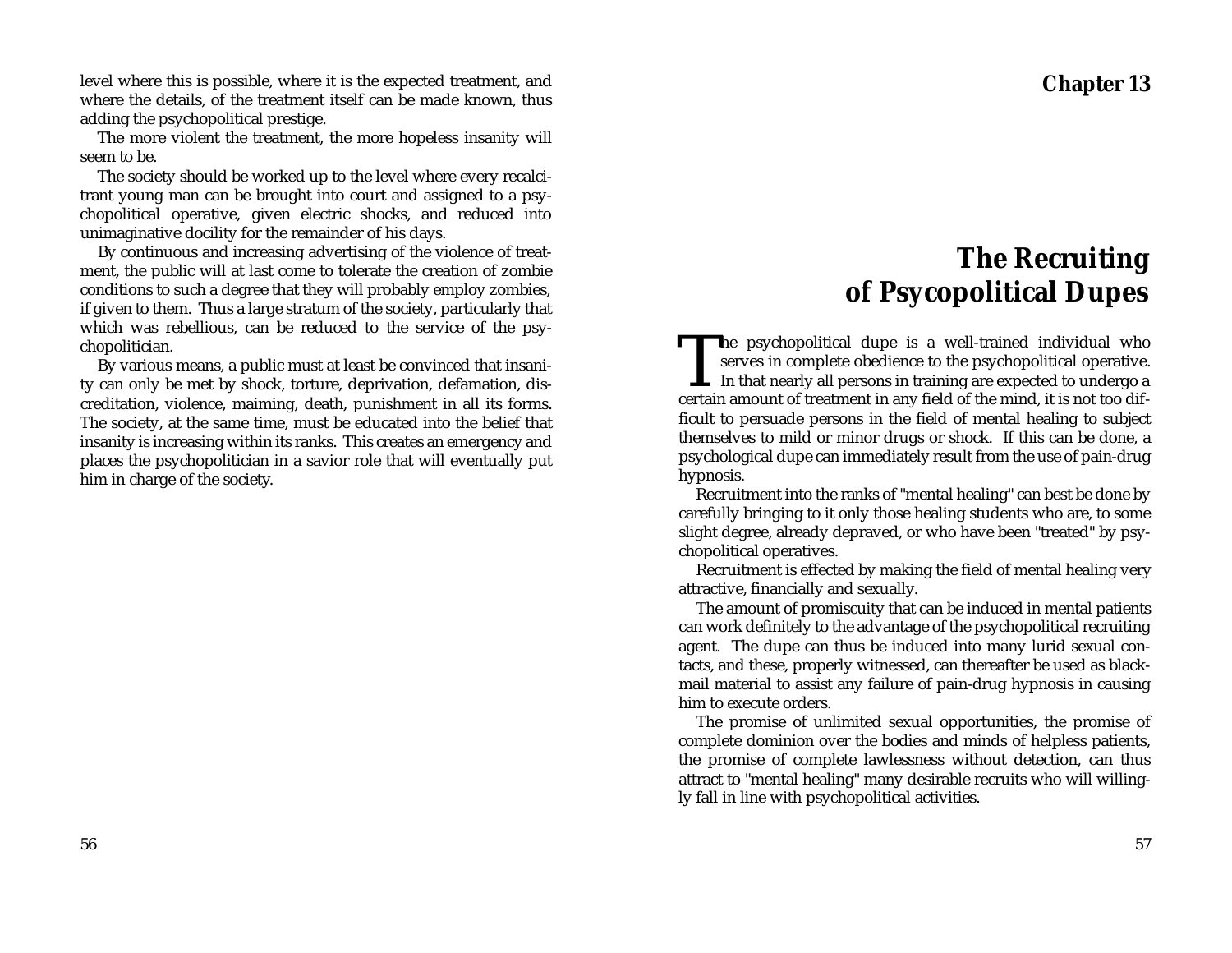**Chapter 14**

In that the psychopolitician has under his control the insane of the nation, most of them with criminal tendencies, and as he can, as his movement goes forward, recruit for his ranks the criminals themselves, he has unlimited numbers of human beings to employ on whatever project he may see fit. In that the insane will execute destructive projects without question, if given the proper amount of punishment and implantation, the degradation of the country's youth, the defamation of its leaders, the suborning of its courts becomes childishly easy.

The psychopolitician has the advantage of naming as a delusory symptom any attempt on the part of a patient to expose commands.

The psychopolitician should carefully adhere to institutions and should eschew private practice whenever possible, since this gives him the greatest number of human beings to control to the use of communism. When he does act in private practice, his practice should be limited to contact with the families of the wealthy and the officials of the country.

## **The Smashing of Religious Groups**

 $\sum_{\substack{\text{tal d}\text{at}\text{in}}}^{\text{ou m}}$  $\overline{J}$  ou must know that until recent times the entire subject of mental derangement, whether so light as simple worry or so heavy as insanity, was the sphere of activity of the church and only

Traditionally, both in civilized and barbaric nations, the priesthood alone had complete charge of the mental condition of the citizen. As a matter of great concern to the psychopolitician this tendency still exists in every public in the Western World and scientific inroads into this sphere have occurred only in official and never in public quarters.

The magnificent tool welded for us by Wundt would be as nothing if it were not for official insistence in civilized countries that "scientific practices" be applied to the problem of the mind. Without this official insistence or even if it were to be relaxed for a moment, the masses would grasp stupidly for the priest, the minister, the clergy, whenever mental conditions came into question. Today in Europe and America "scientific practices" in the field of the mind would not last moments if not routinely enforced by officialdom.

Care must be taken to hide the fact that the incidence of insanity has increased only since these "scientific practices" started to be applied. Much mention must be made of "the pace of modern living" and other myths as the cause of the increased neurosis in the world. We care nothing about what causes it if anything does. But we must tolerate no evidence of any kind to get out and drive the public back to the church. If given their heads, if left to themselves to decide,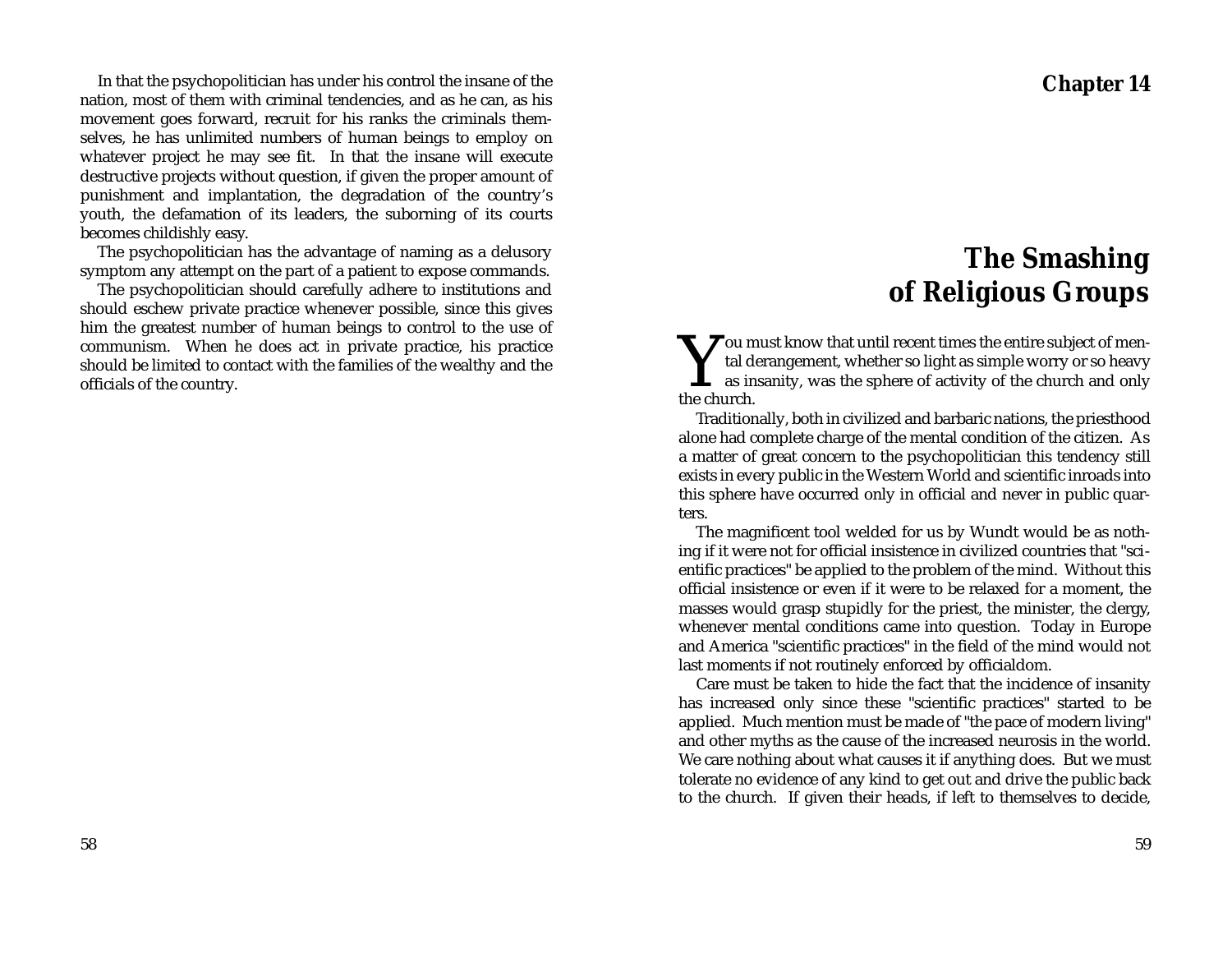independent of officialdom, where they would place their deranged loved ones the public would choose religious sanitariums and would avoid as if plagued the places where "scientific practices" prevail.

Given any slight encouragement, public support would instantly sweep all mental healing back into the hands of the churches. And there are churches waiting to receive it, clever churches. That terrible monster, the Roman Catholic Church, still dominates mental healing throughout the Christian world and well schooled priests are always at work to draw the public back to the fold. Among Fundamentalist and Pentecostal groups healing campaigns are conducted, which, because of their results, win many to the cult of Christianity. In the field of pure healing, the Church of Christ Science of Boston, Massachusetts excels in commanding the public favor and operates many sanitariums. All these must be swept aside. They must be ridiculed and defamed and every cure they advertise must be labeled a hoax. A full fifth of a psychopolitician's time should be devoted to smashing these threats. Just as in Russia we had to destroy the Church after many, many years of the most arduous work, so we must destroy all faiths in nations marked for conquest.

Insanity must hound the footsteps of every priest and practitioner. The best testimonials to his skill must be turned into gibbering madmen no matter what means we have to use.

You need not care what effect you have upon the public. The effect you care about is the one upon officials. You must recruit every agency of the nation marked for slaughter into a foaming hatred of religious healing. You must suborn district attorneys and judges into an intense belief as fervent as an ancient faith in God that Christian Science or any other religious practice that might devote itself to mental healing is vicious, bad, insanity-causing, publicly hated and intolerable.

You must suborn and recruit any medical healing organization into collusion in this campaign. You must appeal to their avarice and even their humanity to invite their cooperation in smashing all religious healing and thus, to our end, care of the insane. You must see that such societies have only qualified Communist-indoctrinees as their advisors in this matter. For you can use such societies. They are stupid and stampede easily. Their cloak and degrees can be used quite well to mask any operation we care to have masked. We must make them partners in our endeavor so that they will never be able to crawl out from under our thumb and discredit us.

We have battled in America since the turn of the century to bring to nothing any and all Christian influences and we are succeeding. While today we seem to be kind to the Christian remember that we have yet to influence the "Christian world" to our ends. When that is done we shall have an end of them everywhere. You may see them here in Russia as trained apes. They do not know their tether will stay long only until the apes in other lands have become unwary.

You must work until "religion" is synonymous with "insanity". You must work until the officials of city, county, and state governments will not think twice before they pounce upon religious groups as public enemies.

Remember, all lands are governed by the few who only pretend to consult with the many. It is no different in America. The petty official, the maker of laws alike can be made to believe the worst. It is not necessary to convince the masses. It is only necessary to work incessantly upon the official, using personal defamation, wild lies, false evidence, and constant propaganda to make him fight for you against the church or against any practitioner.

Like the official, the bona fide medical healer also believes the worst if it can be shown to him as dangerous competition. And like the Christian, should he seek to take from us any right we have gained, we shall finish him as well.

We must be like the vine upon the tree. We use the tree to climb and then, strangling it, grow into power on its flesh.

We must strike from our path any opposition. We must use for our tools any authority that comes to hand. And then at last, the decades having sped by, we can dispense with all authority save our own and triumph in the greater glory of the Party.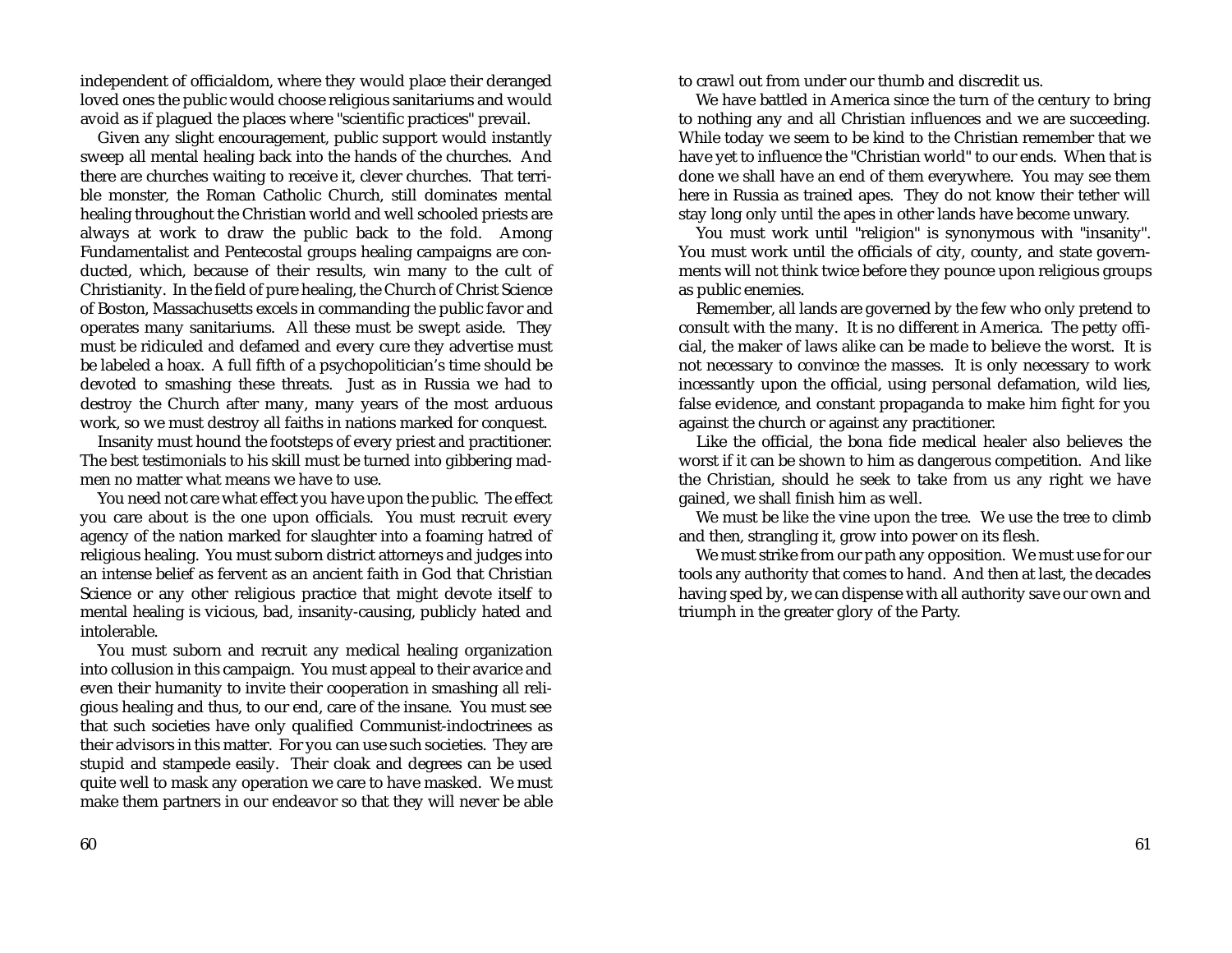#### **Chapter 15**

#### **Proposals That Must be Avoided**

There are certain damaging<br>psychopolitical conquest.<br>of the country, might gain<br>before they do, and stamped out. There are certain damaging movements that could interrupt a psychopolitical conquest. These, coming from some quarters of the country, might gain headway. They should be spotted

Proposals may be made by large and powerful groups in the country to return the insane to the care of those who have handled mental healing for tribes and populaces for centuries—the priests. Any movement to place clergymen in charge of institutions should be fought on the grounds of incompetence and the insanity brought about by religion. The most destructive thing that could happen to a psychopolitical program would be to entrust the ministry with the care of the nation's insane.

If mental hospitals operated by religious groups are in existence, they must be discredited and closed, no matter what the cost, for the actual figures of recovery in such institutions might be compared to them. This might lead to a movement to place the clergy in charge of the insane. Every argument must be advanced early, to overcome any possibility of this ever occurring.

A country's law must be made carefully to avoid granting any personal rights to the insane. Any suggested laws or Constitutional Amendments that would make the harming of the insane unlawful, should be fought to the extreme, on the grounds that only violent measures can succeed in their treatment. If the law were to protect the insane, as it normally does not, the entire psychopolitical program would quite possibly collapse.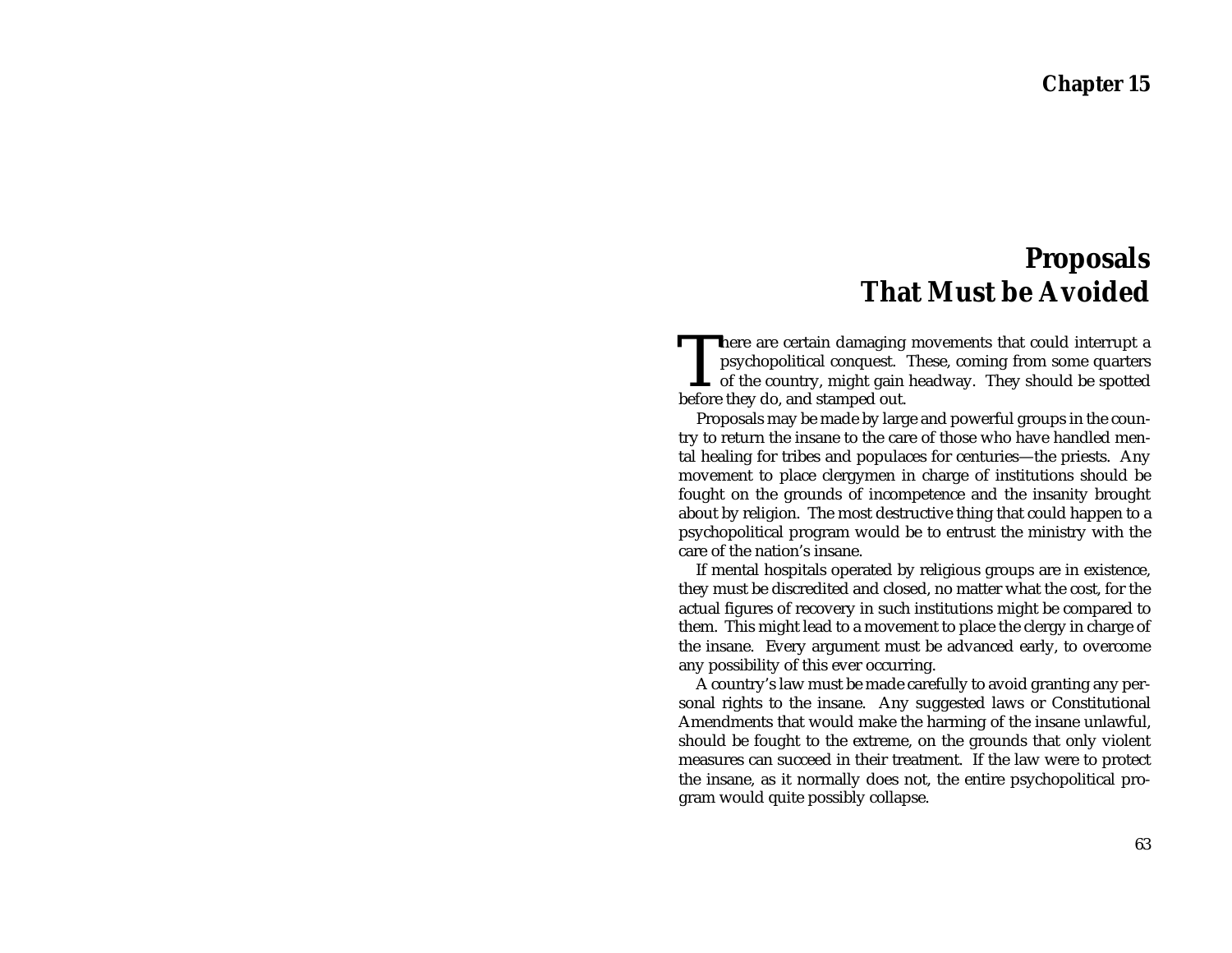Any movement to increase or place under surveillance the orders required to hospitalize the mentally ill should be discouraged. This should be left entirely in the hands of persons well under the control of psychopolitical operatives. It should be done with minimum formality, and no recovery of the insane from an institution should be possible by any process of law. Thus, any movement to add to the legal steps required in the processes of commitment and release should be discouraged on the grounds of emergency. To get around this, the best policy is to place a psychiatrist and a detention ward for the mentally ill in every hospital in a land.

Any writings of a psychopolitical nature, accidentally revealing themselves, should be prevented. All factual literature on the subject of insanity and its treatment should be suppressed, first by actual security, and second by complex verbiage that renders in incomprehensible. The actual figures on recovery or death should never be announced in any papers. Any investigation attempting to discover whether or not psychiatry or psychology has ever cured anyone should immediately be discouraged and laughed to scorn, and should mobilize at that point all psychopolitical operatives. At first, it should be ignored, but if this is not possible, the entire weight of all psychopoliticians in the nation should be pressed into service. Any tactic possible should be employed to prevent this from occurring. To rebut it, technical appearing papers should exist as to the tremendous number of cures effected by psychiatry and psychology, and whenever possible, percentages of cures, no matter how fictitious, should be worked into legislative papers, thus forming a background of evidence that would immediately rebut any effort to actually locate anyone who had ever been helped by psychiatry or psychology.

If the Communistic connections of a psychopolitician should become known, it should be attributed to his own carelessness, and he should, himself, be immediately branded as eccentric within his own profession.

Authors of literature that seeks to demonstrate the picture of a society under complete mental control and duress should be helped toward infamy or suicide to discredit their works.

Any legislation liberalizing any healing practice should be immediately fought and defeated. All healing practices should gravitate entirely to authoritative levels, and no other opinions should be

admitted, as these might lead to exposure.

Movements to improve youth should be infiltrated and corrupted. Left alone, they might interrupt our campaigns to produce in youth delinquency, addiction, drunkenness, and sexual promiscuity.

Communist workers in the field of newspapers and radio should be protected wherever possible by completely disabling, through Psychopolitics, any persons consistently attacking them. These, in their turn, should be persuaded to give all possible publicity to the benefits of psychopolitical activities under the heading of "science".

No healing group devoted to the mind must be allowed to exist within the borders of Russia or its satellites. Only well-vouched-for psychopolitical operatives can be allowed to continue in their practice, and this only for the benefit of the government or to work against enemy prisoners.

Any effort to exclude psychiatrists or psychologists from the armed services must be fought.

Any inquest into the "suicide" or sudden mental derangement of any political leader in a nation must be conducted only by psychopolitical operatives or their dupes, whether Psychopolitics is responsible or not.

Death and violence against persons attacking communism in a nation should be eschewed as forbidden. Violent activity against such persons might bring about their martyrdom. Defamation and the accusation of insanity alone should be employed, and they should be brought at last under the ministrations of psychopolitical operatives, such as psychiatrists and controlled psychologists.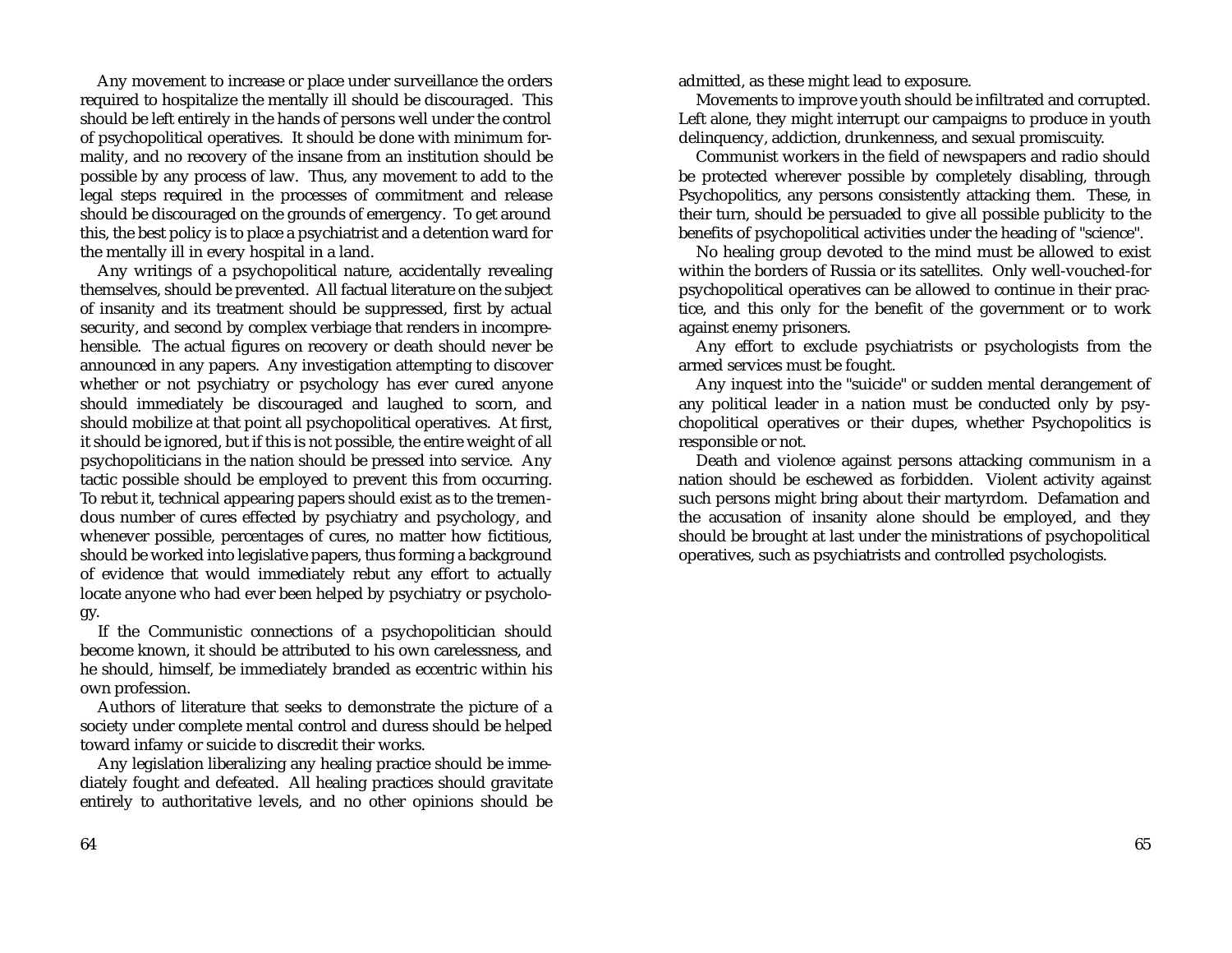#### **Chapter 16**

#### **In Summary**

I n this time of unlimited weapons, and in national antagonisms where atomic war with capitalistic powers is possible, Psychopolitics must act efficiently as never before.

Any and all programs of Psychopolitics must be increased to aid and abet the activities of other Communist agents throughout the nation in question.

The failure of Psychopolitics might well bring about the atomic bombing of the Motherland.

If Psychopolitics succeeds in its mission throughout the capitalistic nations of the world, there will never be an atomic war, for Russia will have subjugated all of her enemies.

Communism has already spread across one-sixth of the inhabited world. Marxist Doctrines have already penetrated the remainder. An extension of the Communist social order is everywhere victorious. The spread of communism has never been by force of battle, but by conquest of the mind. In Psychopolitics we have refined this conquest to the nth degree. The psychopolitical operative must succeed, for his success means a world of Peace. His failure might well mean the destruction of the civilized portions of Earth by atomic power in the hands of capitalistic madmen.

The end thoroughly justifies the means. The degradation of populaces is less inhuman than their destruction by atomic fission, for to an animal who lives only once, any life is sweeter than death.

The end of war is the control of a conquered people. If a people can be conquered in the absence of war, the end of war will have been achieved without the destruction of war. A worthy goal.

The psychopolitician has his reward in the nearly unlimited con-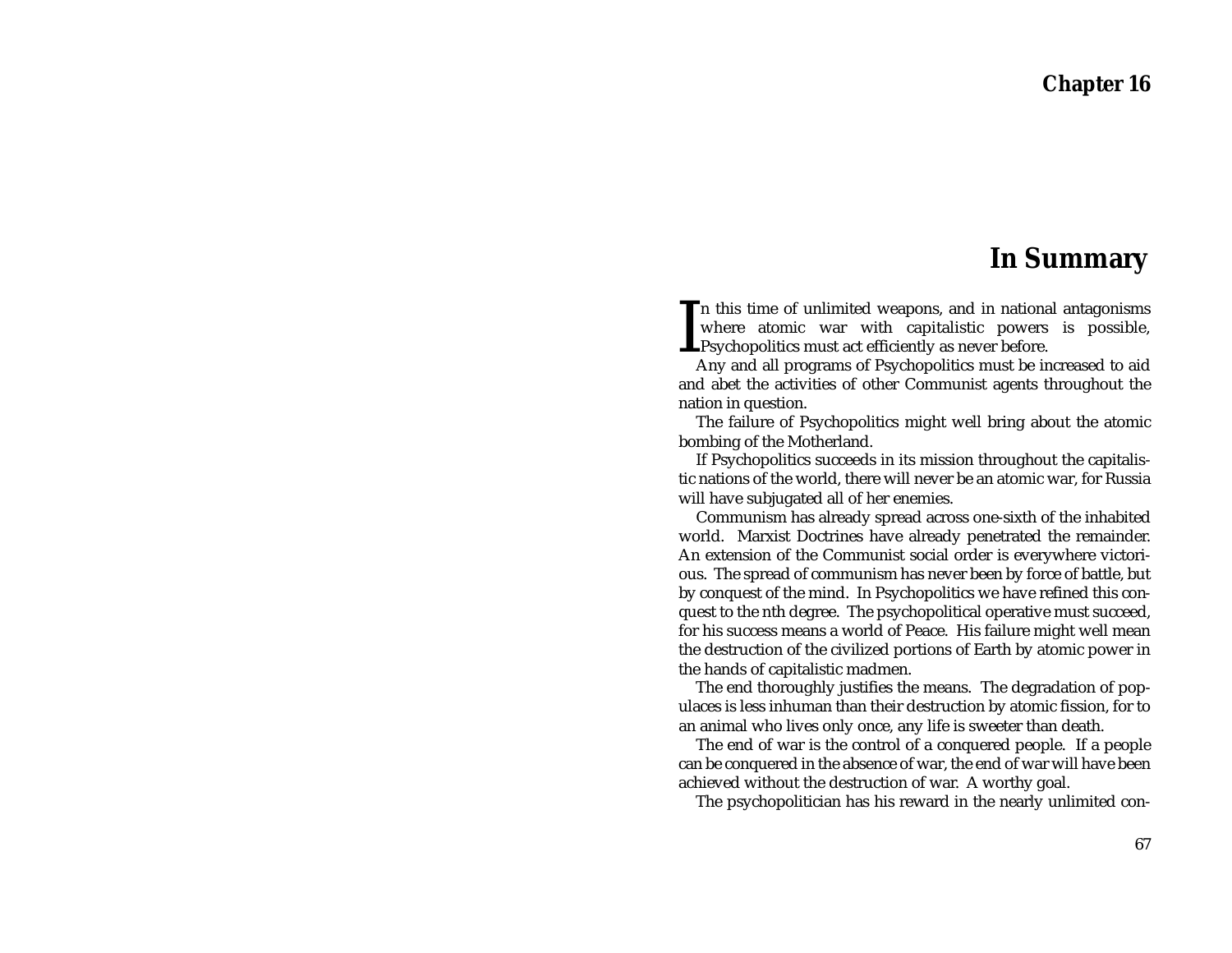trol of populaces, in the uninhibited exercise of passion, and the glory of Communist conquest over the stupidity of the enemies of the People.